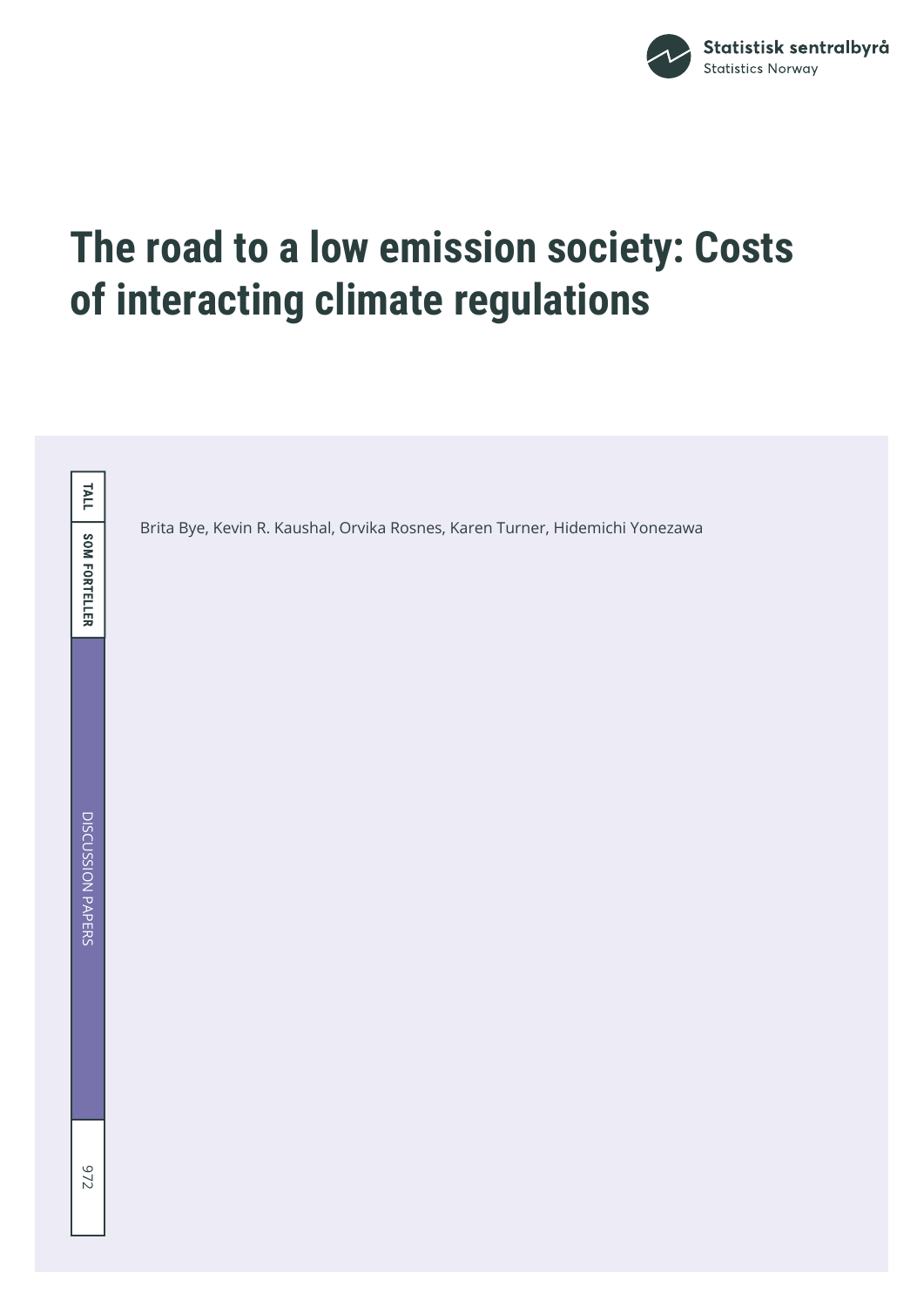*Brita Bye, Kevin R. Kaushal, Orvika Rosnes, Karen Turner, Hidemichi Yonezawa* 

### **The road to a low emission society: Costs of interacting climate regulations**

#### **Abstract:**

Transportation is one of the main contributors to greenhouse gas emissions. Climate regulations on transportation are often a mix of sector-specific regulations and economy-wide measures (such as emission pricing). In this paper we analyse the effects on economic welfare, abatement costs and emissions of such interacting and partly overlapping climate regulations for private transportation. Our focus is on Norway, a nation where high taxation of conventional fossil-fuelled cars has paved the floor for another pillar of climate policies: promotion of electric vehicles (EVs) in private transport. Our contribution to the literature is two-fold. First, we analyse the costs and impacts of the partly overlapping climate regulations in transportation – the cap on domestic non-ETS emissions and the goal of all new cars for private households being EVs – focussing on the outcome in 2030 in Norway. Second, we respond to an important gap in the literature through a methodological development in economy-wide computable general equilibrium (CGE) approaches for climate policy by introducing EV technologies as an explicit transport equipment choice for private households. We find that, for the case of Norway, combining a specific EV target with policy to cap emissions through a uniform carbon price triples the welfare costs.

**Keywords:** Climate policy, carbon pricing, green transport policies, overlapping regulations, modelling electric vehicles, CGE-model

**JEL classification:** C68, H23, Q54, Q58

**Acknowledgements:** The research reported is funded by the Norwegian Research Council through the SmartPaths project, project No. 268200. We thank Cathrine Hagem, Erling Holmøy and Pernille Seljom for comments on earlier drafts.

**Address:** Brita Bye, Statistics Norway, Research Department. E-mail[: brita.bye@ssb.no](mailto:brita.bye@ssb.no) Kevin R. Kaushal, Statistics Norway. Research Department, E-mail: [kevin.kaushal@ssb.no](mailto:kevin.kaushal@ssb.no) Orvika Rosnes, Vista Analyse. E-mail: orvika.rosnes@vista-analyse.no Karen Turner, Centre for Energy Policy, University of Strathclyde. E-mail: [karen.turner@strath.ac.uk](mailto:karen.turner@strath.ac.uk) Hidemichi Yonezawa, Statistics Norway, Research Department. E-mail: [hidemichi.yonezawa@ssb.no](mailto:hidemichi.yonezawa@ssb.no)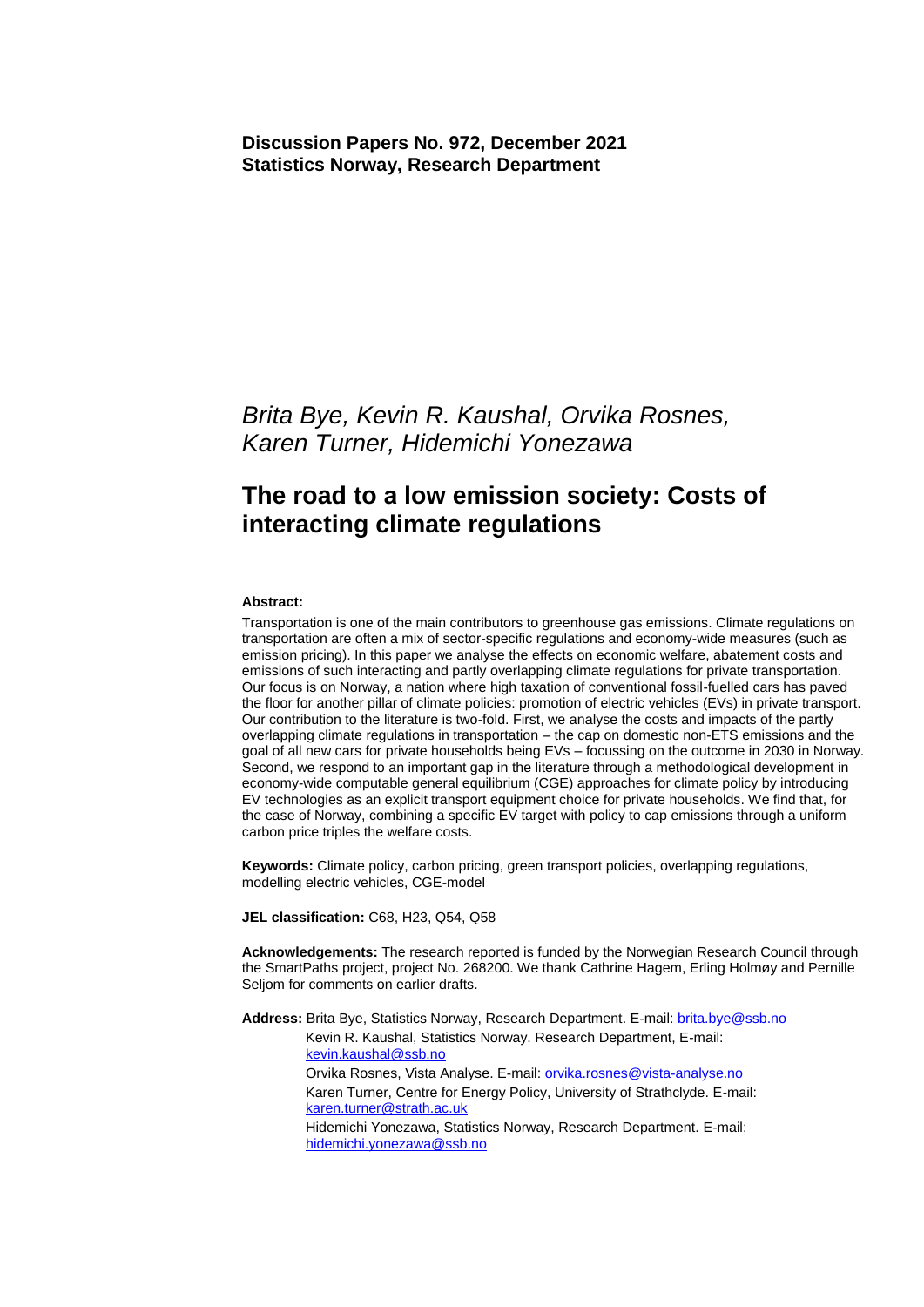| <b>Discussion Papers</b> | comprise research papers intended for international journals or books. A preprint of a Dis- |
|--------------------------|---------------------------------------------------------------------------------------------|
|                          | cussion Paper may be longer and more elaborate than a standard journal article, as it may   |
|                          | include intermediate calculations and background material etc.                              |
|                          |                                                                                             |

*The Discussion Papers series presents results from ongoing research projects and other research and analysis by SSB staff. The views and conclusions in this document are those of the authors*

© Statistics Norway Abstracts with downloadable Discussion Papers in PDF are available on the Internet: http://www.ssb.no/en/forskning/discussion-papers http://ideas.repec.org/s/ssb/dispap.html

ISSN 1892-753X (electronic)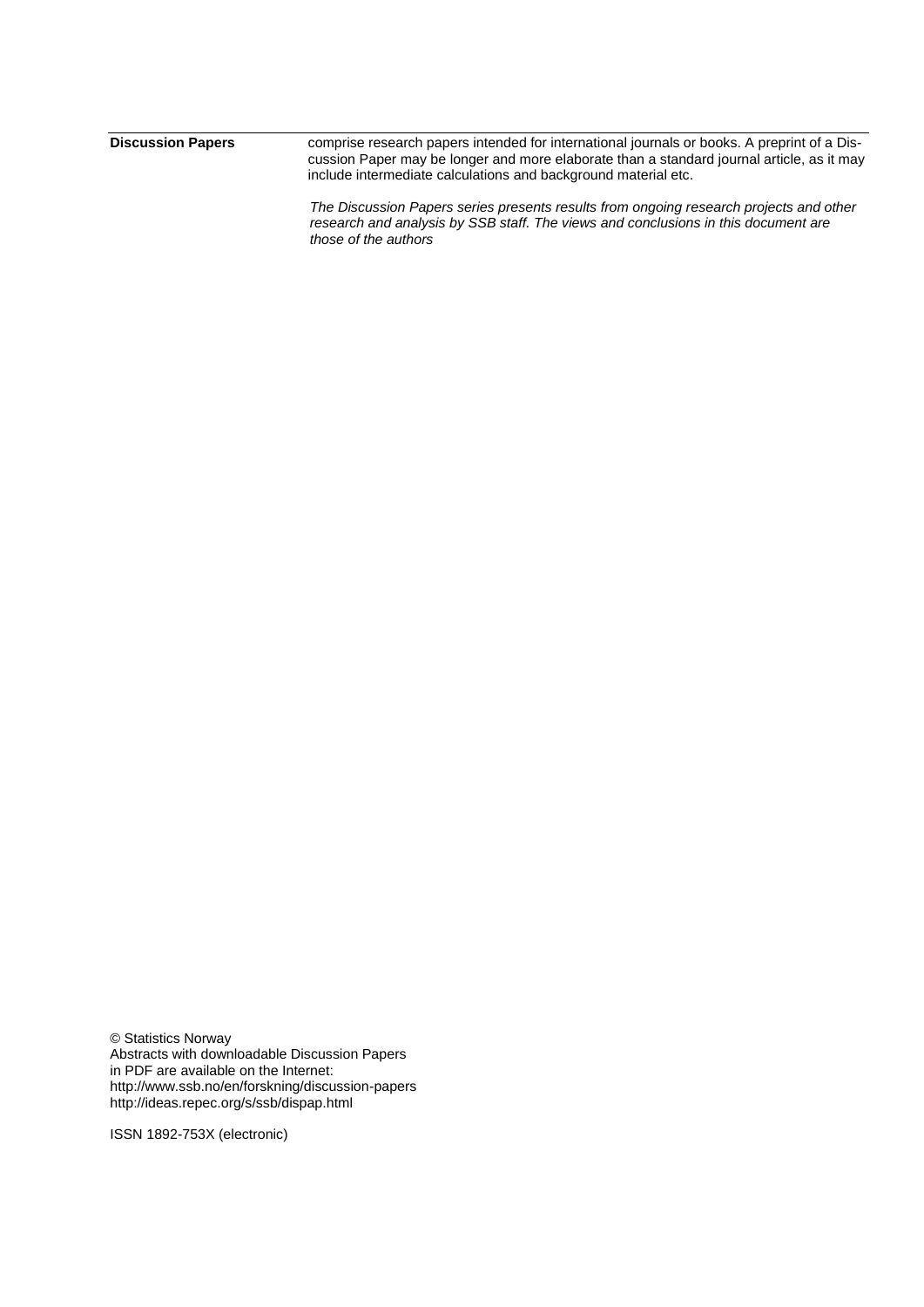#### **Sammendrag**

Transport er en av de viktigste kildene til klimagassutslipp: nærmere 25% av energirelaterte klimagassutslipp globalt kommer fra transportaktiviteter. I Norge utgjør utslippene fra transport omtrent en tredjedel av klimagassutslippene. Om lag halvparten av disse kommer fra veitrafikk.

I motsetning til andre store utslippskilder (slik som energiproduksjon og metallindustri) er ikke transportsektoren en del av det europeiske kvotemarkedet EU ETS. Klimapolitiske virkemidler rettet mot transport består ofte av en blanding av generelle virkemidler (som felles utslippspris) og sektorspesifikke reguleringer.

I denne artikkelen analyserer vi samspillet mellom slike delvis overlappende reguleringer i transportsektoren: et utslippstak på innenlandske ikke-kvotepliktige sektorer som medfører en felles utslippspris, og målet om at alle nye privatbiler skal være elbiler. Vi ser på virkningene på rensekostnader, utslipp og velferd i Norge i 2030.

Vårt bidrag til litteraturen er todelt. For det første analyserer vi kostnadene og virkningene av en aktuell politikk: de delvis overlappende klimareguleringene i transportsektoren i Norge. For det andre bidrar vi til metodeutviklingen ved å innlemme elbiler som et eksplisitt teknologivalg for husholdningers transportetterspørsel i en generell likevektsmodell (CGE-modell).

Vi finner at samspillet mellom felles utslippspris og det spesifikke målet for elbiler tredobler velferdskostnadene, sammenliknet med tilfelle der den samme utslippsreduksjonen i ikke-kvotepliktig sektor oppnås med kun felles utslippspris i 2030. For å nå målet om at alle nye privatbiler skal være elbiler i 2030 må dagens gunstige elbilpolitikk beholdes og forsterkes markant. Selv om utslippsprisen i dette tilfellet blir lavere, slik at man unngår å gjennomføre de dyreste tiltakene i resten av ikkekvotepliktig sektor, blir kostnadene knyttet til at de ekstra utslippsreduksjonene i privat transport svært høye for samfunnet. Velferdskostnadene tredobles, og fallet i BNP er dobbelt så stort i scenariet med overlappende politikk. Samfunnet vil tjene på at en større del av utslippsreduksjonene tas i andre sektorer, og at ikke alle må kjøpe elbil.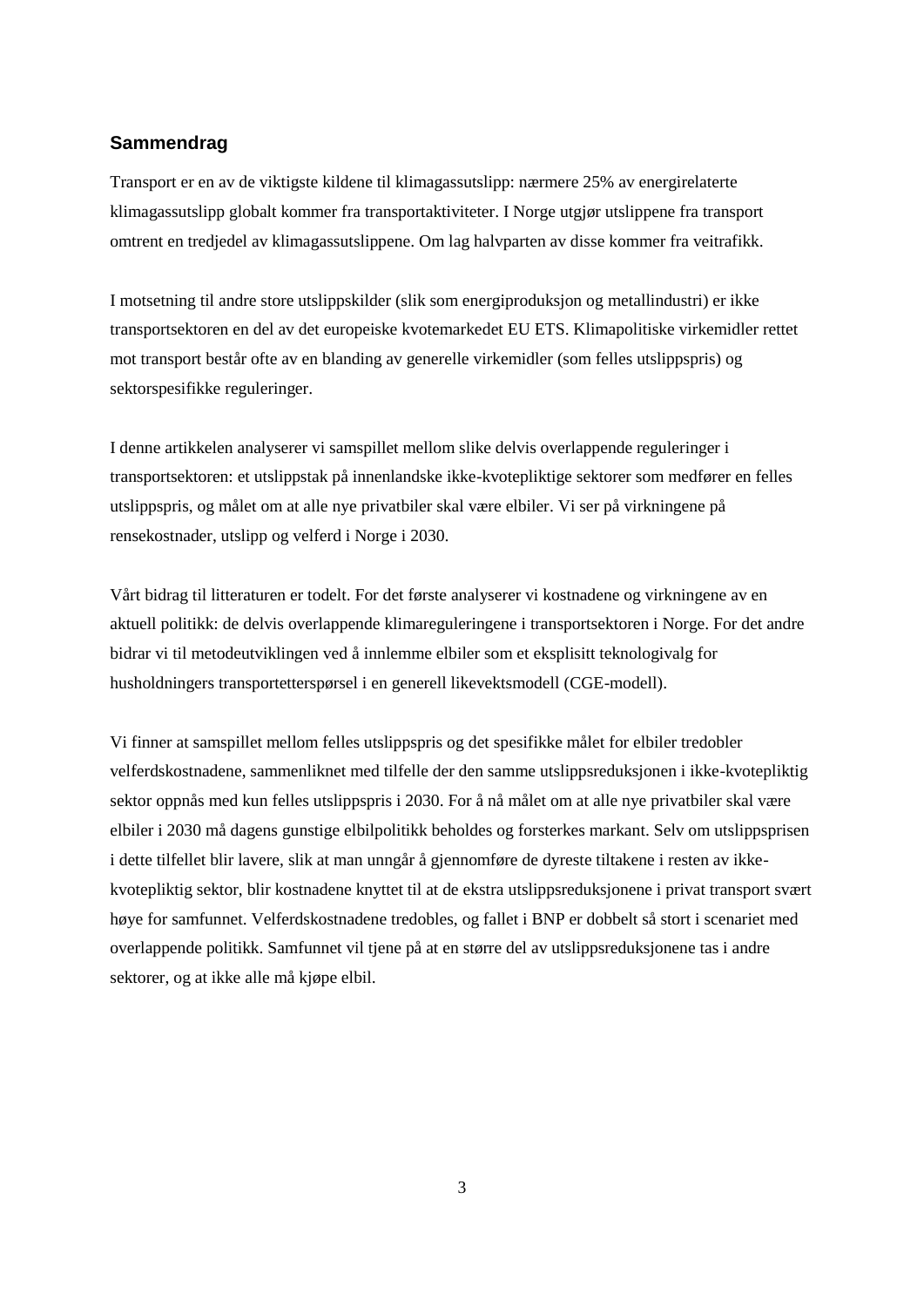### 1 Introduction

Transportation is one of the main contributors to greenhouse gas emissions accounting for almost one quarter of global energy-related greenhouse gas (GHG) emissions (IEA, 2020a), with a similar proportion applying across the European Union (EU). Hence, policies to reduce emissions from transportation are an important part of climate policies in many countries. While many other large emitters (such as energy and metal industries) are part of the European emission trading system (EU ETS), transportation is not. Climate policies that target transportation are the domain of national authorities alone. <sup>1</sup> The climate regulations on transportation are often a mix of sector-specific regulations and economy-wide measures (such as emission pricing), where the EU and Norway are examples. In this paper we analyse economic effects and emissions impacts of such interacting climate regulations towards transportation.

Our focus is on Norway, a nation that is characterised by many interacting, and partly overlapping, climate regulations in the transportation sector. In Norway, transportation activities account for a third of GHG emissions. <sup>2</sup> Road transport is responsible for just over half of these (17%) and almost 35% of the non-ETS emissions. <sup>3</sup> Norway, in a similar manner to the EU, has newly submitted more ambitious targets for GHG emission reductions under the Paris agreement: 50-55% reduction in 2030 and the long-term reduction goal of 90-95% reductions in 2050, both compared to 1990 (Ministry of Climate and Environment, 2021). About half of Norway's emissions are included in EU ETS. The domestic targets of 45-50% reductions in non-ETS sectors are more challenging to achieve.

Transportation activities face extensive climate regulations in Norway (Ministry of Finance, 2020; Fridstrøm, 2021). High taxation of conventional fossil-fuelled cars has paved the floor for another pillar of the Norwegian climate regulations involving promotion of electric vehicles (EVs) in private transport. In 2020, almost 50% of all new private cars sold were EVs. Although the original target for the favourable EV policy (50 000 EVs on road) was reached in 2015, the current policy documents include another target for the transportation sector: all new private vehicles should be EVs in 2025 (Ministry of Climate and Environment, 2021). More details about the Norwegian EV policies are provided in section [2.](#page-7-0)

 $1$  The climate policies in the EU allow for flexible mechanisms also in the non-ETS sectors and there are some examples of common policy in the EU, for instance CO<sub>2</sub> emission performance standards for new cars[, https://ec.europa.eu/clima/pol](https://ec.europa.eu/clima/policies/transport/vehicles/regulation_en)icies/transport/vehicles/regulation en. The newly launched EU fit for 55 has high ambitions for emission reductions in private transportation with a specific target of 100% new zero-emission cars in 2035 and suggests establishing a quota market for transport and building sectors from 2026, [https://ec.europa.eu/commission/presscorner/detail/en/ip\\_21\\_3541](https://ec.europa.eu/commission/presscorner/detail/en/ip_21_3541)

<sup>2</sup> <https://www.ssb.no/natur-og-miljo/forurensning-og-klima/statistikk/utslipp-til-luft>

<sup>&</sup>lt;sup>3</sup> miljostatus.miljodirektoratet.no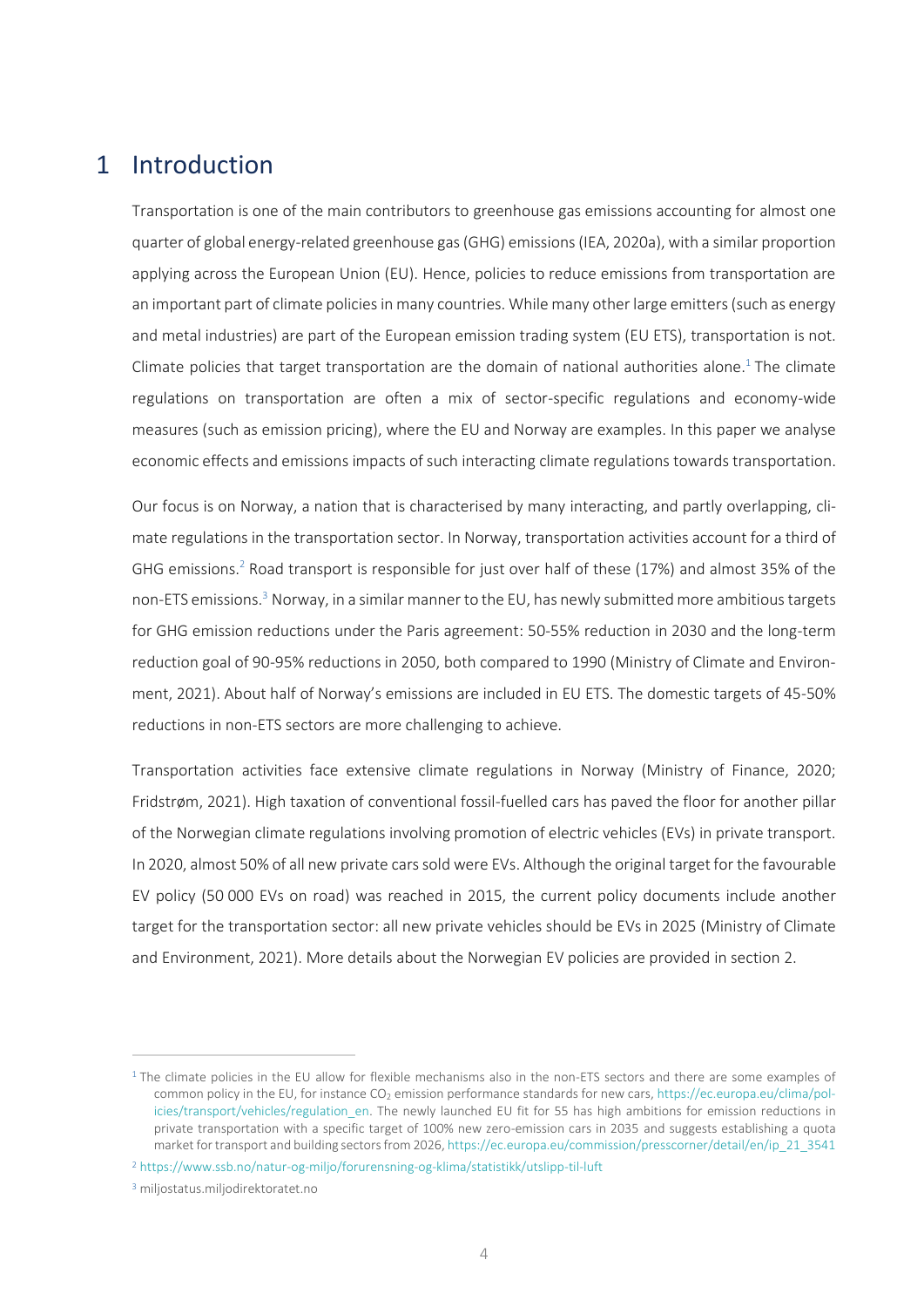Our contribution to the literature is two-fold. First, we analyse the impact of interacting and partly overlapping climate regulations in transportation, specifically the consequences of two policies: the cap on domestic non-ETS emissions and the goal of all new cars for by private households being EVs. With one primary objective, the use of multiple policy instruments can create expensive overlaps (Tinbergen, 1952). The use of multiple instruments is justified in the presence of multiple externalities or imperfections (Bennear and Stavins, 2007; Goulder and Parry, 2008). For example, if the consumers are characterised by short-sightedness or there are considerable uncertainties regarding future climate externalities and regulations, current market signals alone may lead to limited development and adoption of more climate-friendly technologies(Lehman and Gawel, 2013). There may also be positive externalities, such as technology spillovers in battery and car technologies, or network and learning effects in the markets for new technologies as EVs, that support the argument for subsidies for new technologies (Greaker and Midttømme, 2016; Acemoglu et al.,2012). However, simply piling multiple instruments does not guarantee that they will achieve the intended goal and the costs can be excessive (Böhringer et al., 2009; Fankhauser et al., 2010; Böhringer et al., 2016). Moreover, the use of multiple instruments is usually driven by politics more than by economic considerations (Fankhauser et al., 2010). Here we demonstrate that layering different policy actions can potentially increase the welfare costs of each individual action.

Second, we respond to an important gap in the literature through a methodological development that involves including the EV technologies as an explicit transport equipment choice for private households in a top-down disaggregated computable general equilibrium (CGE) model designed particularly for climate policy analyses. The CGE model developed here ensures that we bring focus on how the economywide impacts of the electrification of private transport are transmitted through prices and will influence electricity demand in other industries and stimulate investments in new electricity production and grid capacity. Such generic development in CGE specification is crucial given that, to date, EVs constitute a relatively new and not yet a wide-spread technological option, with the implication that their deployment has not been thoroughly studied in economy-wide models. Some top-down models have attempted to include more detail about specific transport technologies. For example, Li et al. (2017) and Zhang et al. (2018) use CGE models augmented with transport choice mode and other transport technological details to investigate the role and contribution of the transport sector to emission reduction. Others, for example, Alabi et al. (2020), study the wider economy impacts of electrification of the transport sector in a CGE model, focussing on implementing and recovering the costs of investment needs in the electricity industry that are necessary to deliver enough electricity for the EV rollout in the UK. The EV rollout in the CGE model is modelled by applying a soft-linking approach to an energy system model (UK TIMES). A recent paper by Ghandi and Paltsev (2020) studies the global emission impacts of

5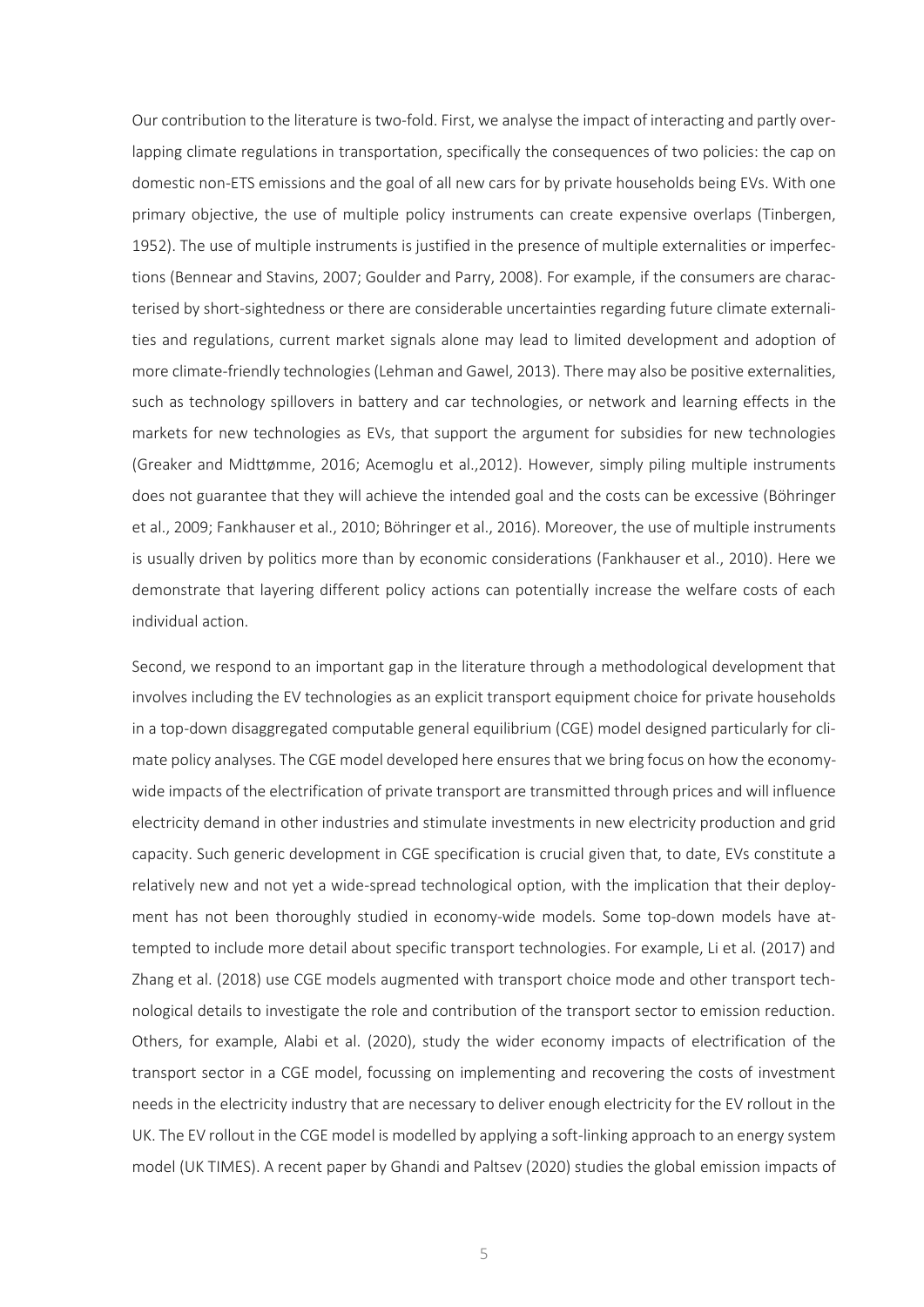EVs in private transportation in a global CGE model (EPPA). Our contribution is to combine the modeling and features of ambitious EV and climate policies (exemplified by the Norwegian policy), detailed modeling of EV technologies in private transportation and overall electrification of the economy, in an economy-wide consistent framework.

Our contributions emerge through our study of the outcomes of two climate policy scenarios in 2030, relative to a baseline scenario, using the CGE model SNOW (Fæhn et al, 2020). First, a *cap-only scenario,*  where a cap on emissions induces a uniform emission price in non-ETS sectors. Second, a *cap and EV target scenario* where the emission cap in the non-ETS sectors is *supplemented* with the specific EV target, requiring that all new cars sold to private households are EVs by 2030. In both cases, we bring focus on consequences in terms of how abatement costs interact with economy-wide welfare costs (measured by changes in household utility).

Our main findings are as follows. We show that in the case of Norway, the interacting and partly overlapping policies triple the welfare costs, compared to only capping emissions by a uniform carbon price. As the total cap for emissions from the non-ETS sectors is the same in both cases, less abatement is needed from other non-ETS sectors when households contribute more to emission reduction through increased use of EVs. Hence, the most expensive abatements in other sectors can be avoided in the cap and EV target scenario, and this transforms into a lower emission price for the whole non-ETS segment: the carbon price is about half of that in the cap-only scenario. In short, the lower emission price benefits all other non-ETS sectors at the expense of households. Yet, the total costs to the society are higher due to high costs in private transport, even though the most expensive emission abatements in the non-ETS production sectors are avoided. The household welfare cost triples and the GDP loss is twice as large as that observed in the cap-only scenario. This implies that the economy becomes less efficient in reducing the emissions with overlapping policies.

We note that the increased roll-out of EVs (due to the goal of all new cars being EVs) is achieved by an implicit subsidy (shadow price) to EVs, doubling the shadow price in the baseline and in the cap-only scenario. This reflects the very high costs for the consumer of being effectively forced to purchase only EVs. This also implies that stronger EV policies (in the form of more benefits to EVs and higher taxes or restrictions on conventional vehicles) are needed to reach the EV sales target of 100%. This is confirmed by our cap-only scenario, which demonstratesthat an EV target of 100% is not reached, despite the high  $CO<sub>2</sub>$  price (which is seven times higher than in the baseline).

The paper is organised as follows: Section 2 gives an overview of the Norwegian case regarding EV outreach and electrification of the economy and compares it to other countries. Section 3 describes the numerical CGE model SNOW, including the modelling of EVs. Section 4 presents the scenarios and policy

6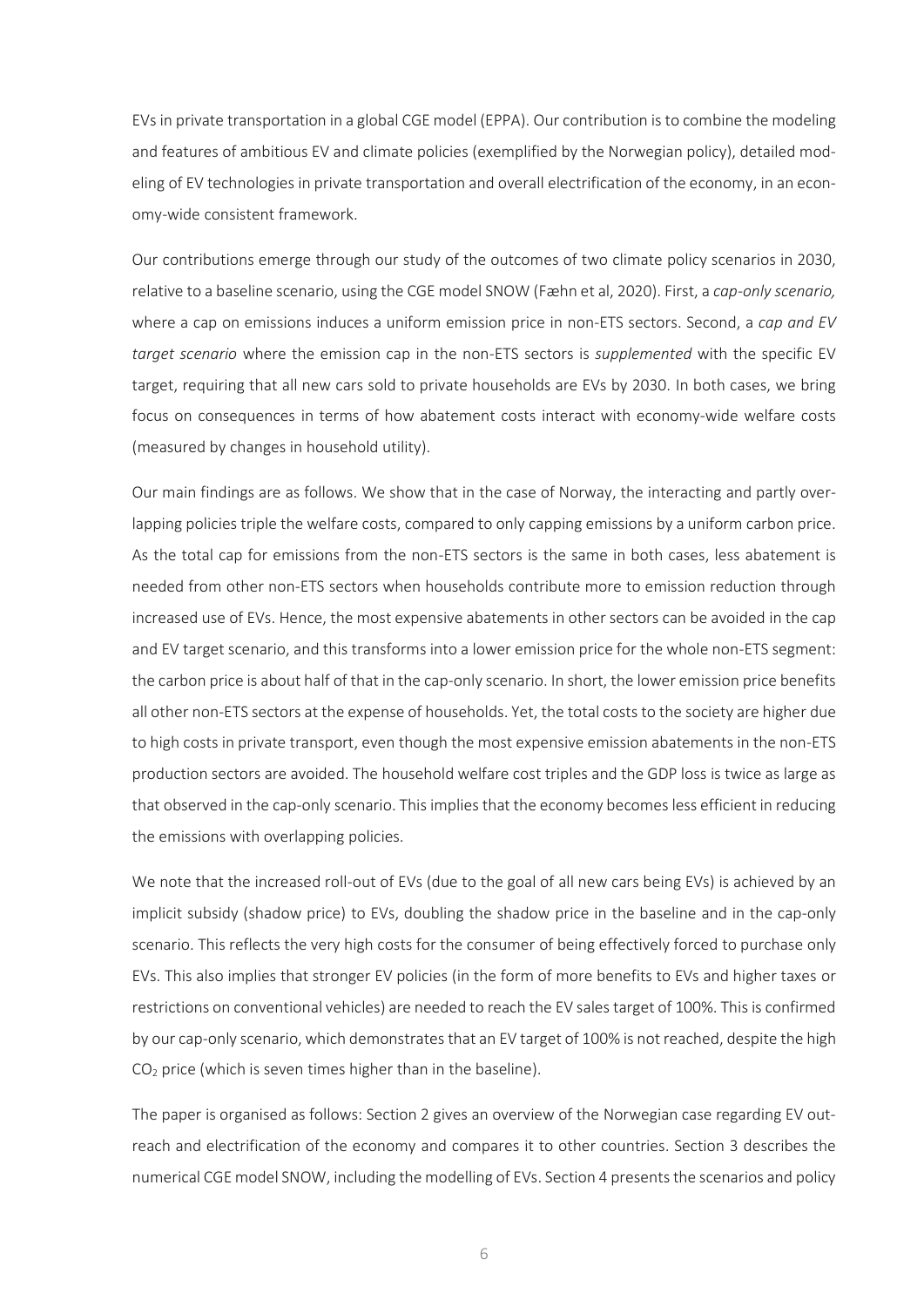analyses, section 5 studies the robustness of the results by some sensitivity analyses, while section 6 concludes.

### <span id="page-7-0"></span>2 Electrification and EV policies: The case of Norway

Conventional fossil-fuelled cars with internal combustion engines (ICEs) are heavily taxed in Norway: there is a carbon tax of 55 EUR/ton CO<sub>2</sub> on fossil fuels, in addition to an extensive CO<sub>2</sub> component in the registry tax (Ministry of Finance, 2020). Moreover, the annual traffic insurance fees and excise taxation on fossil fuels include local externality costs (Fridstrøm, 2021). Complementing this, policies promoting EV uptake and use have been in place for more than 20 years in Norway, se[e Table](#page-7-1) 2.1. Support schemes to EVs involve both fiscal instruments (e.g., exemption from VAT on purchase, registration tax and annual vehicle tax) and non-fiscal support instruments (such as exemptions from road tolls, no user fees on roads, use of bus lanes, free or reduced parking fees, free domestic car ferries and access to free or low-cost charging). In short, there are clear disincentives for continued reliance on fossil-fuelled vehicles.

| <b>Incentive</b>                                                   | <b>Trial period</b> | Permanent |
|--------------------------------------------------------------------|---------------------|-----------|
| Temporary exemption from on-off registration tax                   | 1990-1995           | 1996      |
| Exemption from annual vehicle tax**                                |                     | 1996      |
| Exemption from road tolls*                                         |                     | 1997      |
| Exemption from parking fees on municipal owned parking facilities* |                     | 1999      |
| Reduced company car tax                                            |                     | 2000      |
| Exemption from VAT                                                 |                     | 2001      |
| Use of transit lanes*                                              | 2003-2005           | 2005      |
| Further reduction in company car tax                               |                     | 2009      |
| Exemption from car ferry fees*                                     |                     | 2009      |
|                                                                    |                     |           |

<span id="page-7-1"></span>Table 2.1 Norwegian EV policy measures

*Source: Aasness and Odeck (2015), Ministry of Finance (2017; 2020)*

*\*In recent years these exemptions have been modified, e.g., in large cities as Oslo and Bergen EVs pay reduced fees at toll roads, the availability of free parking and charging is reduced all over the country, reduced car ferry fees, restrictions on the use of bus lanes during rush hour etc.*

*\*\*From 2021 all EVs pay an annual insurance fee, as the ICEs (Ministry of Finance, 2020).*

There are almost 347 000 EVs and 142 000 PHEVs (plug-in hybrid EVs) on road in Norway now, more than 20% of the total private car stock.<sup>4</sup> In 2020, the sales of EVs and PHEVs in Norway amounted to 106 000 cars, more than 3% of the global sales.<sup>5</sup> From the start in 1996, with very limited choice of EVs at the market, to 2020, with EVs constituting over 50% of the new private car sale, makes a tremendous

<sup>4</sup> <https://www.ssb.no/transport-og-reiseliv/landtransport/statistikk/bilparken>

<sup>5</sup> [https://elbil.no/elbilstatistikk/;](https://elbil.no/elbilstatistikk/) [https://www.theguardian.com/environment/2021/jan/19/global-sales-of-electric-cars](https://www.theguardian.com/environment/2021/jan/19/global-sales-of-electric-cars-accelerate-fast-in-2020-despite-covid-pandemic)[accelerate-fast-in-2020-despite-covid-pandemic;](https://www.theguardian.com/environment/2021/jan/19/global-sales-of-electric-cars-accelerate-fast-in-2020-despite-covid-pandemic)<https://www.ev-volumes.com/>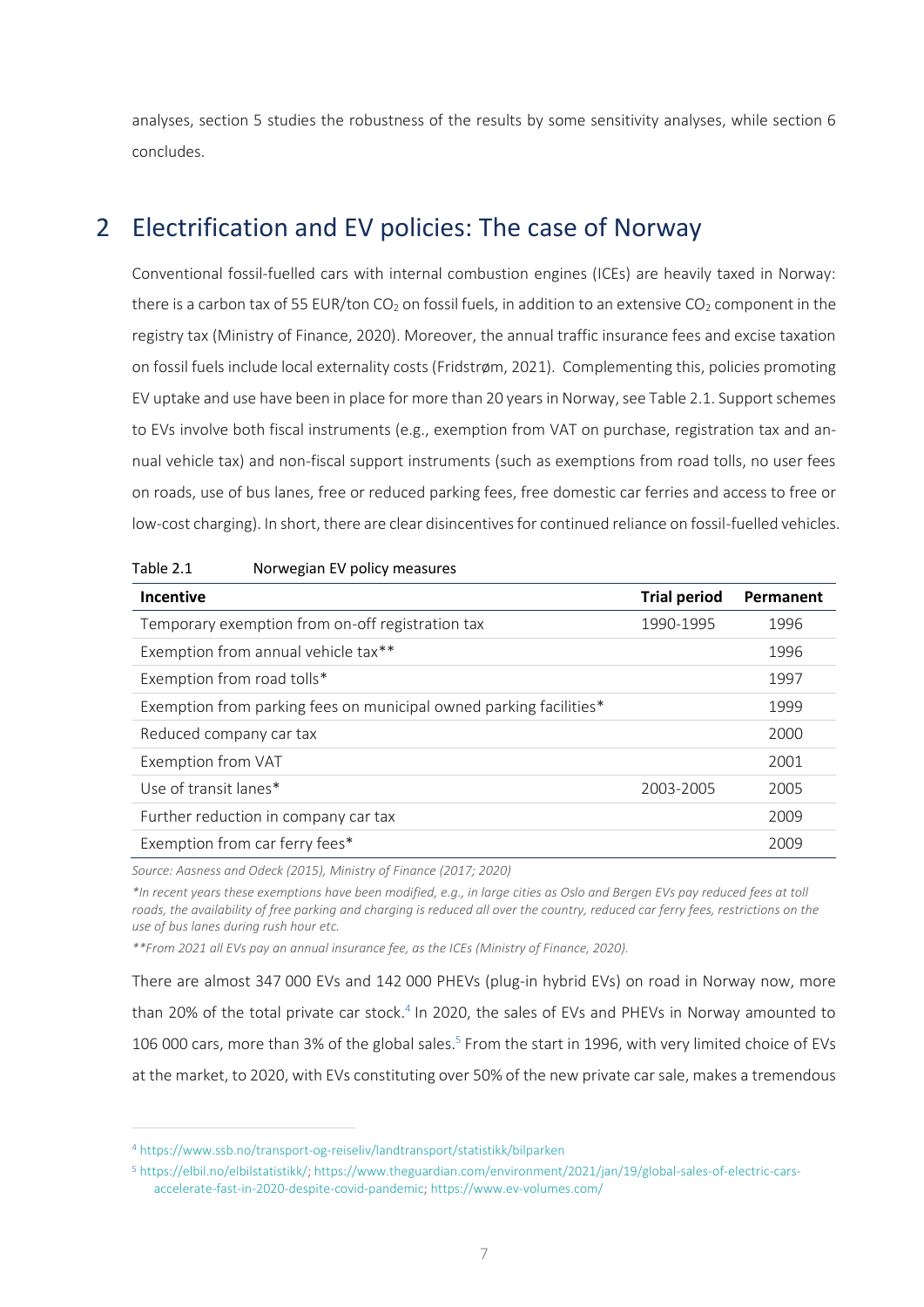difference. The initial high taxation of ICEs has made it easy to promote EV sales by exempting EVs from most or all of the ICE taxation, instead of offering direct subsidies to EVs, and contributed to this development. The fiscal effects of these exemptions were insignificant for the first 15-18 years, but with a market share approaching 50%, the revenue loss amounts to 19.2 billion NOK in 2019 (Ministry of Finance, 2020), more than 20% of the revenue from all taxation of ICEs in 2019.

Indeed, to date Norway has been at forefront with its generous support schemes and relatively high share of EVs. Yet, as EV technologies become mature, other countries are likely to consider policies related to EVs (Ghandi and Paltsev, 2020). The  $CO<sub>2</sub>$  emission performance standards for new passenger cars and new vans from 2020 onwards in EU (EU, 2019) is an example.<sup>6</sup> Denmark has newly established a strategy for electrification of private transport that builds on temporary subsidies to EV purchases and a goal of 100% new EVs in 2030 (Kommisionen for grøn transport, 2020).<sup>7</sup> In several EU countries (France, Netherlands, Sweden, Germany), Canada and parts of US, a buyer's premium (a direct subsidy) of around 6000-9000 EUR has been offered lately to purchasers of new EVs, and in most EU countries EVs pay no registration fee.<sup>8</sup> Even with such promotion policies, the market penetration is still quite limited with EV market shares of 1-5% of new cars in most of these countries. The Netherlands has been an exception for several years, though, with more benefits for EV buyers compared to other EU countries and reaching a market share of more than 20% for new EVs in 2020. The introduction of new lowand middle cost EV models with wider driving range in 2020 may also contribute to the increased market share.

When considering the effects of the policies and the interaction of the policies with Norway's climate policy regulations in general, it is important to keep in mind that these depend on a range of factors and conditions prevailing in the Norwegian context that may not be present (at this point in time) in other nations but may emerge over time. There could be some general lessons learned from the Norwegian case.

First, the Norwegian electricity market is characterised by the majority of households using electricity for heating and other domestic energy purposes: about 90% of residential energy demand (incl. heating)

<sup>8</sup> [https://www.reuters.com/article/uk-germany-autos-subsidy-idUKKBN27W2FT,](https://www.reuters.com/article/uk-germany-autos-subsidy-idUKKBN27W2FT) [https://electrek.co/2021/01/08/the-netherlands-69-all-electric-market-share/,](https://electrek.co/2021/01/08/the-netherlands-69-all-electric-market-share/)

<sup>6</sup> [https://ec.europa.eu/clima/policies/transport/vehicles/regulation\\_en](https://ec.europa.eu/clima/policies/transport/vehicles/regulation_en)

<sup>7</sup> [https://www.ft.dk/samling/20201/lovforslag/l129/index.htm,](https://www.ft.dk/samling/20201/lovforslag/l129/index.htm) 

<https://easyelectriclife.groupe.renault.com/en/outlook/cities-planning/subsidies-in-germany-how-do-they-work/>

[https://www.rvo.nl/sites/default/files/2021/03/Statistics%20Electric%20Vehicles%20and%20Charging%20in%20The%20Neth](https://www.rvo.nl/sites/default/files/2021/03/Statistics%20Electric%20Vehicles%20and%20Charging%20in%20The%20Netherlands%20up%20to%20and%20including%20January%202021.pdf) [erlands%20up%20to%20and%20including%20January%202021.pdf](https://www.rvo.nl/sites/default/files/2021/03/Statistics%20Electric%20Vehicles%20and%20Charging%20in%20The%20Netherlands%20up%20to%20and%20including%20January%202021.pdf)

[https://iea.blob.core.windows.net/assets/af46e012-18c2-44d6-becd-bad21fa844fd/Global\\_EV\\_Outlook\\_2020.pdf](https://iea.blob.core.windows.net/assets/af46e012-18c2-44d6-becd-bad21fa844fd/Global_EV_Outlook_2020.pdf)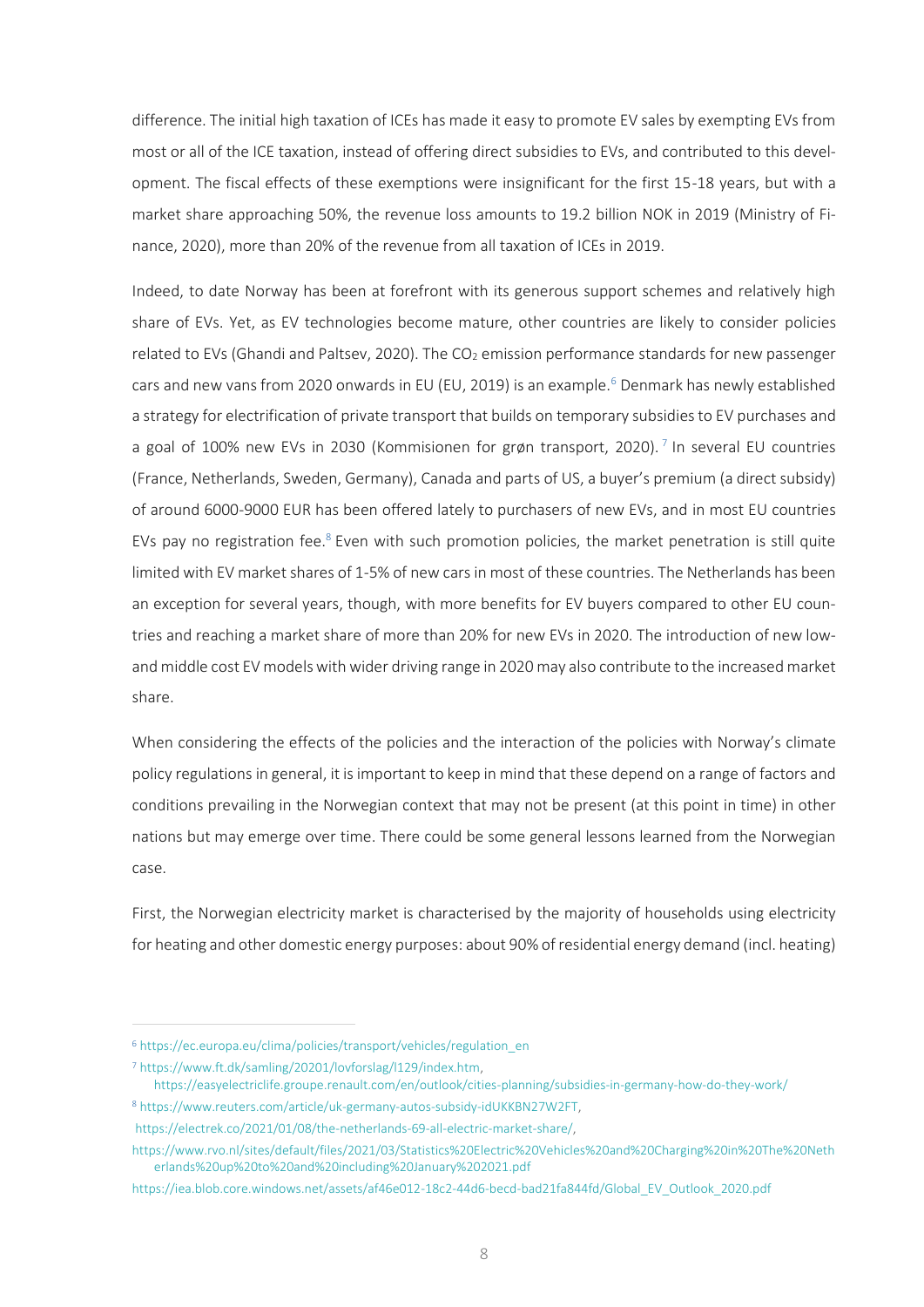is met by electricity. The *additional* electricity demand that stems from EV charging is therefore relatively small.<sup>9</sup> Hence, the need for additional electricity production capacity development to support further EV rollout is limited. The electricity market with flexible prices, production and trade, accommodates this increase in demand. Also, the need for additional investments in electricity grids are smaller in Norway than in most other countries (NVE, 2020). In other nations, such as the UK, extensive network investment and cost recovery through user bills constrains household consumption for an extended timeframe, as shown by Alabi et al. (2020). Kühnbach et al. (2020), on the other hand, find that increased EV rollout may reduce electricity prices for households in Germany since the additional electricity demand increases the overall utilization of the grid. This result is based on an analysis combining four energy system models.

Second, the housing and settlement pattern in Norway is different from many other countries, with implications for charging infrastructure: more than 75% of households live in detached or semi-detached houses and can charge EVs at home, so that a decentralised load requirement prevails. On the other hand, sparsely populated areas and large distances imply that driving range is an issue that may limit how easily the households adopt EVs. Hence, investments in infrastructure for charging EVs are needed to promote the uptake of EVs, especially outside large cities. In more densely populated countries, investing in charging infrastructure may be easier and cheaper.

Third, the Norwegian electricity production is almost exclusively renewable (about 98% from hydropower and wind power). Hence, electrification of transportation will not increase emissions related to domestic electricity production, as would be the case in countries that are more reliant on fossil-fuelled electricity production and/or at a less advanced stage of deploying renewables, again such as the UK. However, Norway is connected to the European electricity market, with the implication that the electricity mix may involve higher indirect emissions. In short, increasing electricity import or reducing exports may change the total emissions from European electricity production. Nevertheless, electricity production is part of EU ETS, so any change in emissions is within the ETS quota (but would influence the EU ETS price).

Fourth, Norway has no domestic car industry. Consequently, the EVs must be imported, and these costs depend to a large extent on the technological developments in the rest of the world. Positive productivity impacts on car and technology industries would accrue both to importing and exporting countries. However, there could also be short- and medium-term transitional benefits and costs for the car industry and the wider economy. Countries with domestic car or battery production are likely to experience

<sup>&</sup>lt;sup>9</sup> The total electricity consumption for charging EVs with the 100% EV target has been estimated to be less than 4 TWh in 2030, which is less than 3% of Norway's total electricity consumption (NVE, 2017).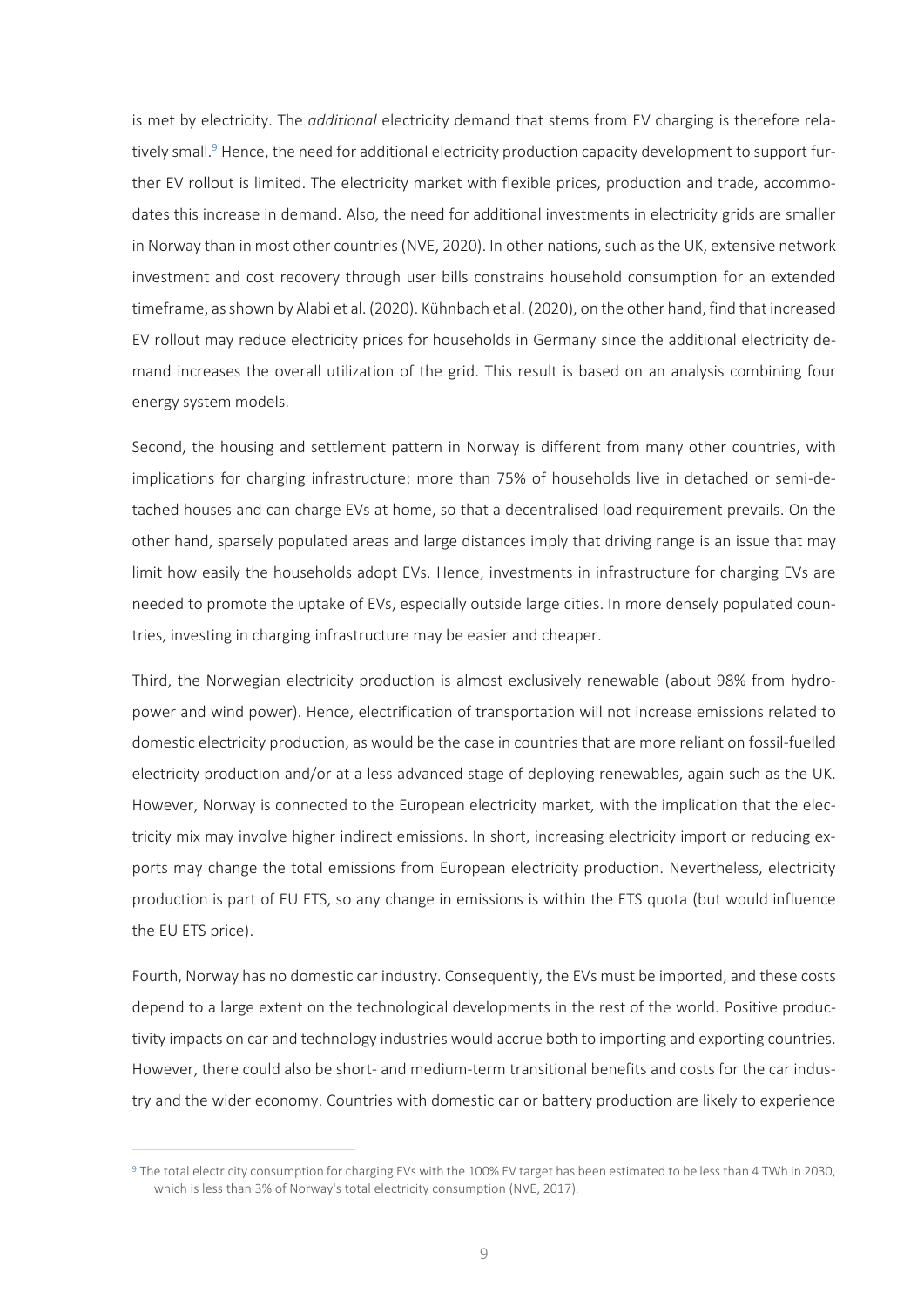higher benefits (which might be counterbalanced by losses in conventional vehicle production). For example, Alabi et al. (2020) and Turner et al. (2018) find potentially offsetting losses in the UK manufacture of petrol and/or diesel-powered vehicles, with a risk of net contraction in wider industry if sufficient EV production does not locate within that nation. On the other hand, both studies show that more substantial wider economy gains may emerge from expansion in the electricity industry, where domestic supply chain content is significantly higher than in the production and distribution of petrol and diesel. The German car industry, which is the major supplier to the EU market, launched an ambitious EV strategy in 2019, presenting new EV models in 2019 and an ambitious plan for EV development towards 2025.

Fifth, high initial taxation of ICEs has made it easier to use tax exemptions for EVs in Norway, instead of direct subsidies/payments. Since the political cost of direct subsidies is likely to be higher than the cost of using tax exemptions, countries opting for subsidizing EVs rather than taxation of substitutes may find it more difficult to implement costly EV policies. On the other hand, Norway has made significant progress in the uptake of EVs already, with the implication that our baseline includes a high share of new EVs. Our results suggest that the costs of reaching 100% EV share are high at the margin, though. This implies that the costs of electrification of transport through EVs could be lower in other countries that are starting from a lower base (as long as they do not push to 100% target). For example, the Danish governments earlier policies towards promoting EVs have been characterised by an on-and-off-strategy, as direct subsidies and registration fee exemptions have changed from one year to another, resulting in a low market share for new EVs. The recently launched strategy has a clear plan of phasing out the subsidies towards 2030 (Kommisionen for grøn transport, 2020).

These specific Norwegian features are all incorporated in our CGE model and play decisive roles for the analysis. Modelling EVs as a technology choice in private transportation and including all the favourable policies are pivotal for the policy analysis, in combination with the detailed modelling of Norway's ambitious climate policies and diverse policy instruments. Electrification of private transport cannot be separated from the characteristics of supply and demand for electricity in the rest of the economy, and all features of such interactions are modelled, in addition to the specific characteristics of Norway as a small, open economy with a trade intensive, specialised industrial structure. There are some recent examples in the literature of including more details about specific transport technologies in CGE models, see e.g., Li et al. (2017), Zhang et al. (2018), Alabi et al. (2020) for country studies, and Ghandi and Paltsev (2020) for global impacts of EVs in private transportation. There are also a few studies of the Norwegian experience in partial models, see Aasness and Odeck (2015); Holtsmark and Skonhoft (2014); Aurland-Bredesen (2017). But none combines the features of ambitious EV and climate policies, a highly

10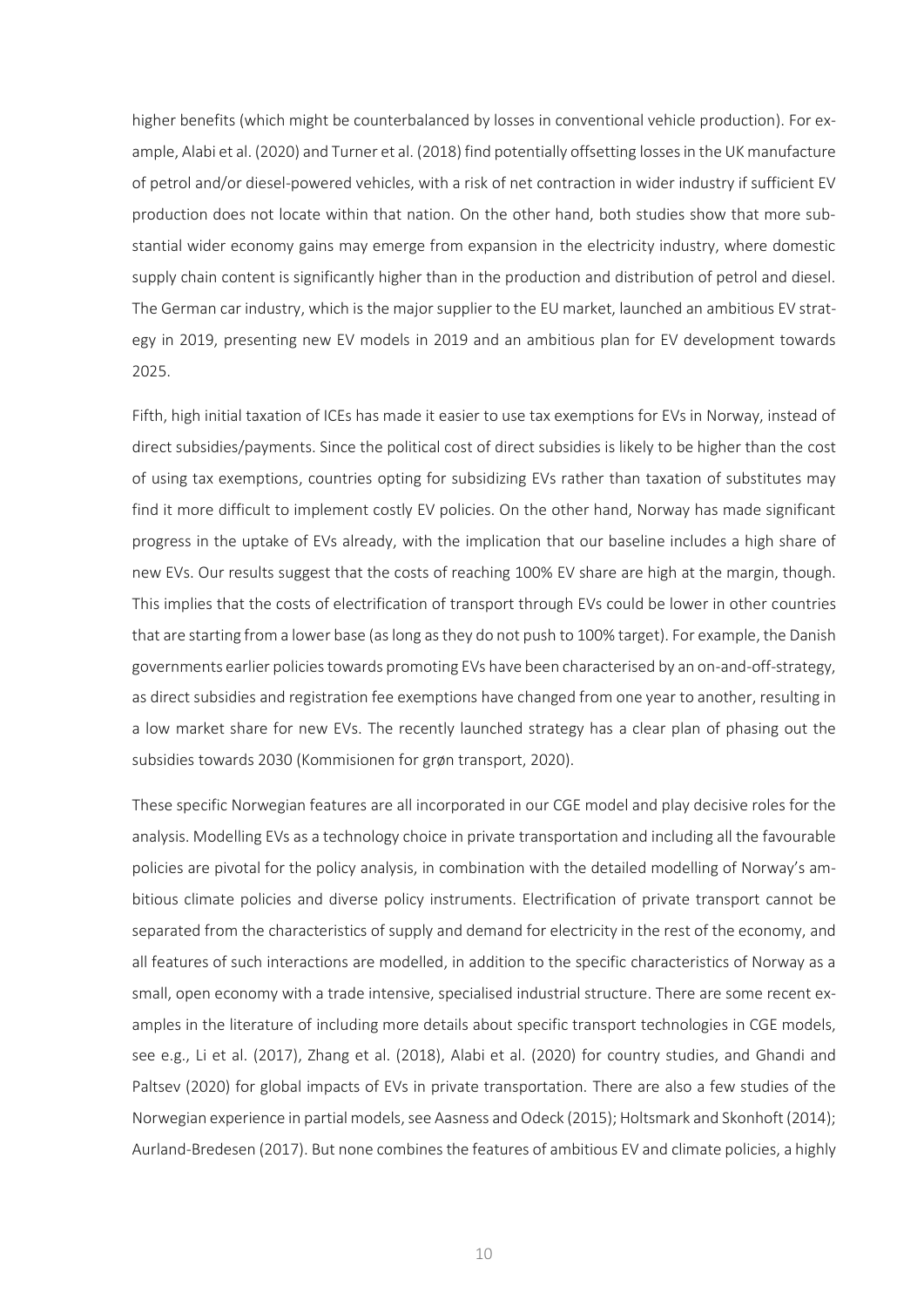electrified economy, EV technologies in private transportation, in an economy-wide consistent framework.

Generally, our findings suggest that the cost of interacting and partly overlapping regulations in electrification of Norwegian private transportation is high, but elucidation of the drivers of these findings is intended to inform investigation as to the extent to which costs may be even higher or potentially lower in another national context. In short, the implications of EV policies and lessons emerging from the analyses presented below are likely to be characterised by a combination of country-specific and more generic effects.

### 3 Method: The CGE-model SNOW

We use the CGE-model SNOW to analyse the impact of the interacting climate policies. SNOW is a multisector CGE model for the Norwegian economy (Rosnes et al., 2019; Bye et al., 2018). The model assumes optimising agents: profit-maximizing producers and a representative household maximizing utility. The model finds equilibrium prices and quantities by simultaneously solving the set of equations that satisfy the profit-maximisation and utility-maximisation conditions. The solution determines production, consumption, export and import levels for all goods, input use in each industry, relative prices of all goods and input factors (labour, capital and energy resources), and emissions to air. The consumer price index is numeraire.

Labour and capital are perfectly mobile between industries, implying that firms' investments can take place incrementally and instantaneously and the labour market is always in equilibrium. Total capital inflow is given in the base year and then endogenized in line with domestic investment, which in turn is determined by household saving in each period, since the representative household receives all income in the model. Total capital is distributed to domestic sectors equalising the real rate of return between sectors.

The model is of a small, open economy; thus, the world market prices are considered as exogenous. Domestic and imported goods are considered imperfect substitutes and goods used in the domestic market correspond to a constant elasticity of substitution (CES) composite of domestically and imported goods in line with Armington (1969) modelling. Similarly, production in each sector consists of goods sold to the domestic and international market with a constant elasticity of transformation (CET) function. A stylized version of the model is presented in Appendix C.

Emissions of seven GHGs (CO<sub>2</sub>, CH<sub>4</sub>, N<sub>2</sub>O, HFK, PFK, SF<sub>6</sub>, NF<sub>3</sub>) are included, in addition to other pollutant compounds ( $NO<sub>x</sub>$ ,  $SO<sub>2</sub>$ ,  $NH<sub>3</sub>$ ,  $NMVOC$ ;  $PM<sub>10</sub>$ ,  $PM<sub>2.5</sub>$ ), see section 3.3 for more details. The model includes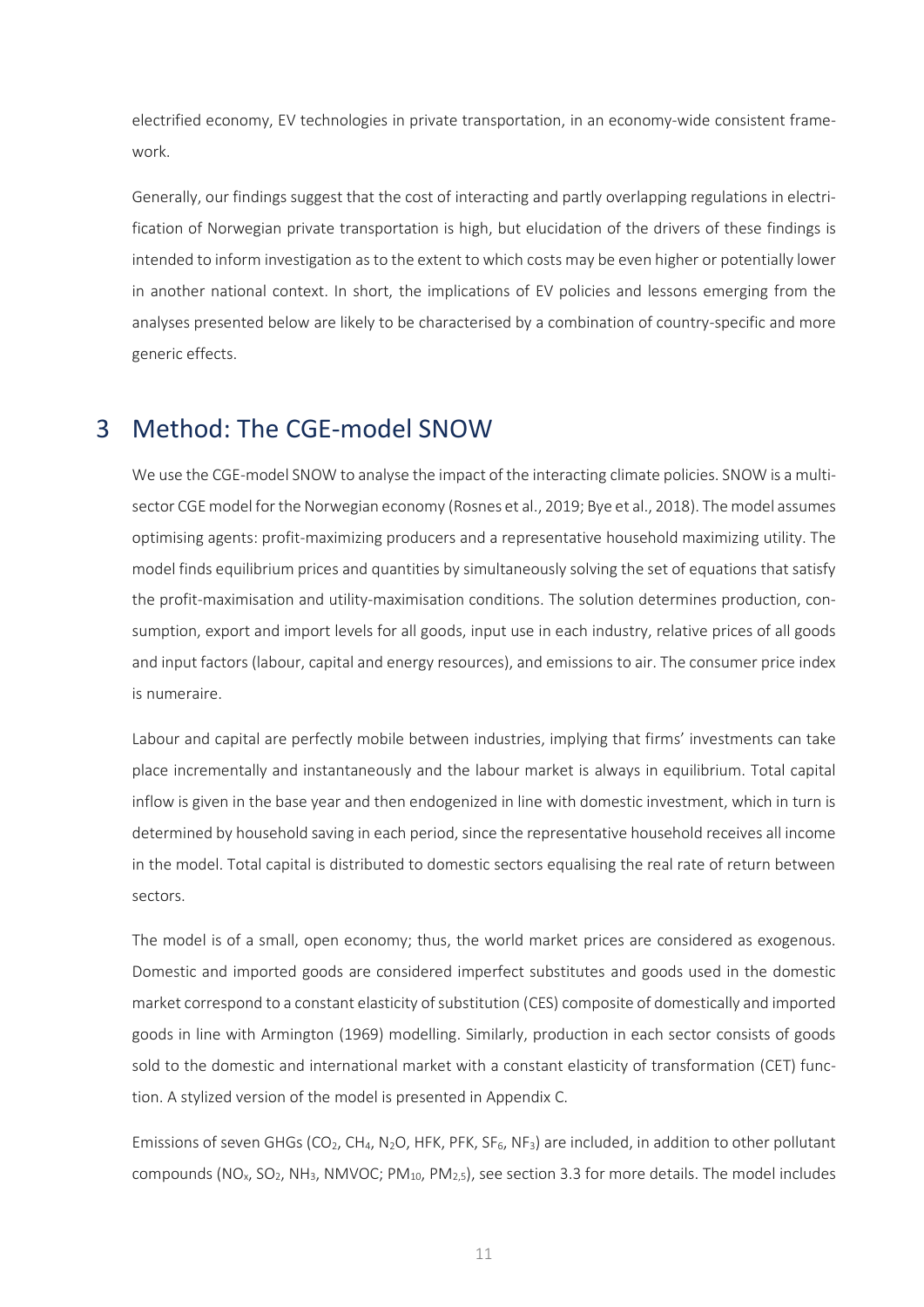a detailed module of consumers' choice between EVs and conventional ICEs cars (incl. vintages), see sectio[n 3.1.1](#page-13-0) and appendix [B.](#page-38-0)

The model is calibrated to the Norwegian national accounts and environmental accounts from Statistics Norway.<sup>10</sup> The input-output tables are prepared by Statistics Norway.<sup>11</sup> As the analysis focuses on policies targeted in 2030, including detailed modelling of EV technologies, we use a dynamic recursive version of the model to make a projection of the Norwegian economy in 2030. In the dynamic recursive model, investments depend on previous year's prices, implying "backward-looking" expectations. Recursive models provide greater flexibility in details of the modelling and policies that can be analysed, compared to forward-looking models, see Babiker et al. (2009). Details of the modelling of households' savings and firms' investments are given below, see also the stylized model in Appendix C. Our baseline projection is described in section [4.1.](#page-17-0)

#### <span id="page-12-0"></span>3.1 Households

SNOW features a representative household that owns and receives net-of-tax income from labour, capital and natural resources as well as transfers from the government. Tax revenue (net of subsidies) is collected by the government, but reallocated to the household sector, so that all tax revenue eventually goes to the household. The representative household maximizes utility subject to the income constraint, while labour supply is exogenous in this model version.<sup>12</sup> Household savings are determined endogenously by a Cobb-Douglas function of consumption and savings, see Appendix C for more details.

Household consumption demand is determined by a nested Constant Elasticity of Substitution (CES) function as depicted in [Figure 3.1.](#page-13-1) $^{13}$  At the top level, aggregates of housing services, transport services and other goods and services are combined (and can substitute each other) to give total material consumption. At the second level, the CES function describes the three main aggregates as combinations of dwellings and energy use (in housing services), public and private transport (in transport services), and all other goods and services (see [Table A 2](#page-36-0) in Appendi[x A](#page-35-0) for the complete list of all goods for final consumption). The third level in the energy-in-housing aggregate specifies substitutable energy sources. The consumer can choose between the following sources for residential heating: electricity, district heating, gas, paraffin and heating oil, coal, fuel wood and pellets. The expenditure share for electricity

<sup>&</sup>lt;sup>10</sup> The base year of the model is 2013.

<sup>&</sup>lt;sup>11</sup> [Supply and Use and Input-Output tables -](https://www.ssb.no/en/nasjonalregnskap-og-konjunkturer/tables/supply-and-use-and-input-output#published_17_November_2020) SSB

 $12$  The annual labour supply is based on population projections from Statistics Norway and employment rate projections from the Ministry of Finance.

 $<sup>13</sup>$  The nested CES function (see Varian, 1992) is standard in CGE models. The functions nest inputs and quantify their use</sup> according to values for share parameters and substitution elasticities. See [Table A 4](#page-37-0) in appendi[x A](#page-35-0) for the values of the elasticities.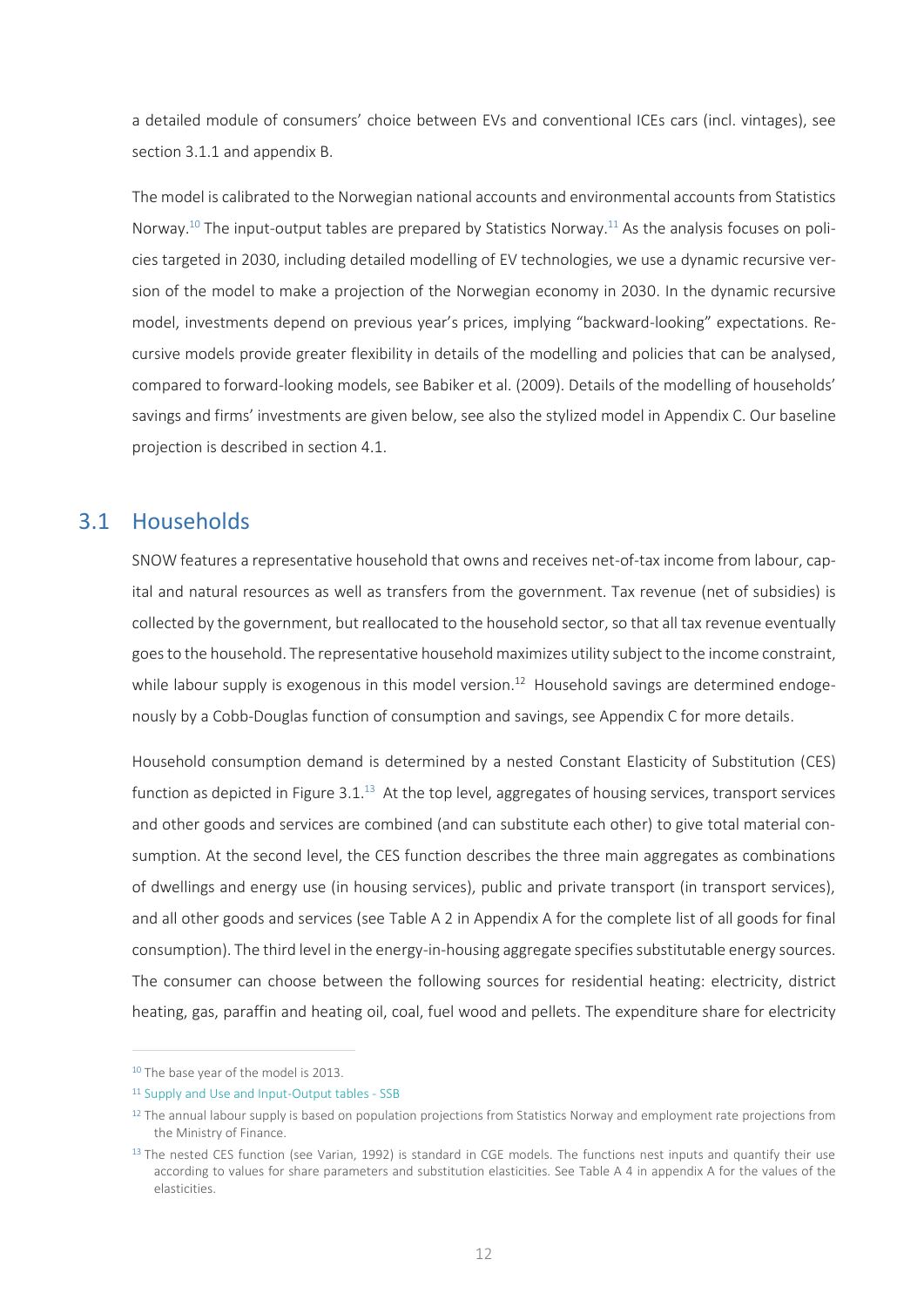is about 90%.<sup>14</sup> In the transport nest, there are substitution possibilities between public and private transport. Sectio[n 3.1.1](#page-13-0) describes the household transportation in detail.



<span id="page-13-1"></span>Figure 3.1 The CES function of private material consumption in SNOW

#### 3.1.1 Private transport and EVs

The representative household's demand for transport services is modelled in detail, see [Figure 3.1.](#page-13-1)<sup>15</sup> First, transport services combine private and public transport. In *public transport*, road, rail, air, and sea transport are specified as substitutable choices. *Private transport* is split into use of old and new cars, and each of them into electric vehicles (EV) and conventional vehicles with internal combustion engines (ICE), to keep track of the development of the stock of each car technology and the resulting emission effects. <sup>16</sup> The elasticity of substitution between EVs and ICEs captures the substitutability between the two types of cars. The higher the elasticity the more similar are the attributes of EVs and conventional cars.

The representative household's spending on cars consists of expenditures for motor vehicles (including parts), retailer's service fee, and all other service costs, and fuel costs (electricity or petrol/diesel costs). Expenses for new cars and old cars are modelled as annual rental values (user cost of capital). Thus, when consumers choose EVs or ICEs, they consider the annual expenses consisting of annual rental

<span id="page-13-0"></span>*Se[e Table A 4](#page-37-0) in Appendix A for elasticities in the consumption function.* 

<sup>&</sup>lt;sup>14</sup> Fuel wood constitutes the largest part of the remaining residential energy consumption. Gas distributed though networks and district heating are very limited in Norway, while use of heating oil is forbidden from 2020.

 $15$  The equations describing private transport and EVs are provided in Appendix B.

<sup>&</sup>lt;sup>16</sup> Ordinary hybrid cars are classified as ICE as they use only petrol/diesel, and thus they are simply more efficient ICEs. Plug-in hybrids (PHEV) are currently not taken into account in the model.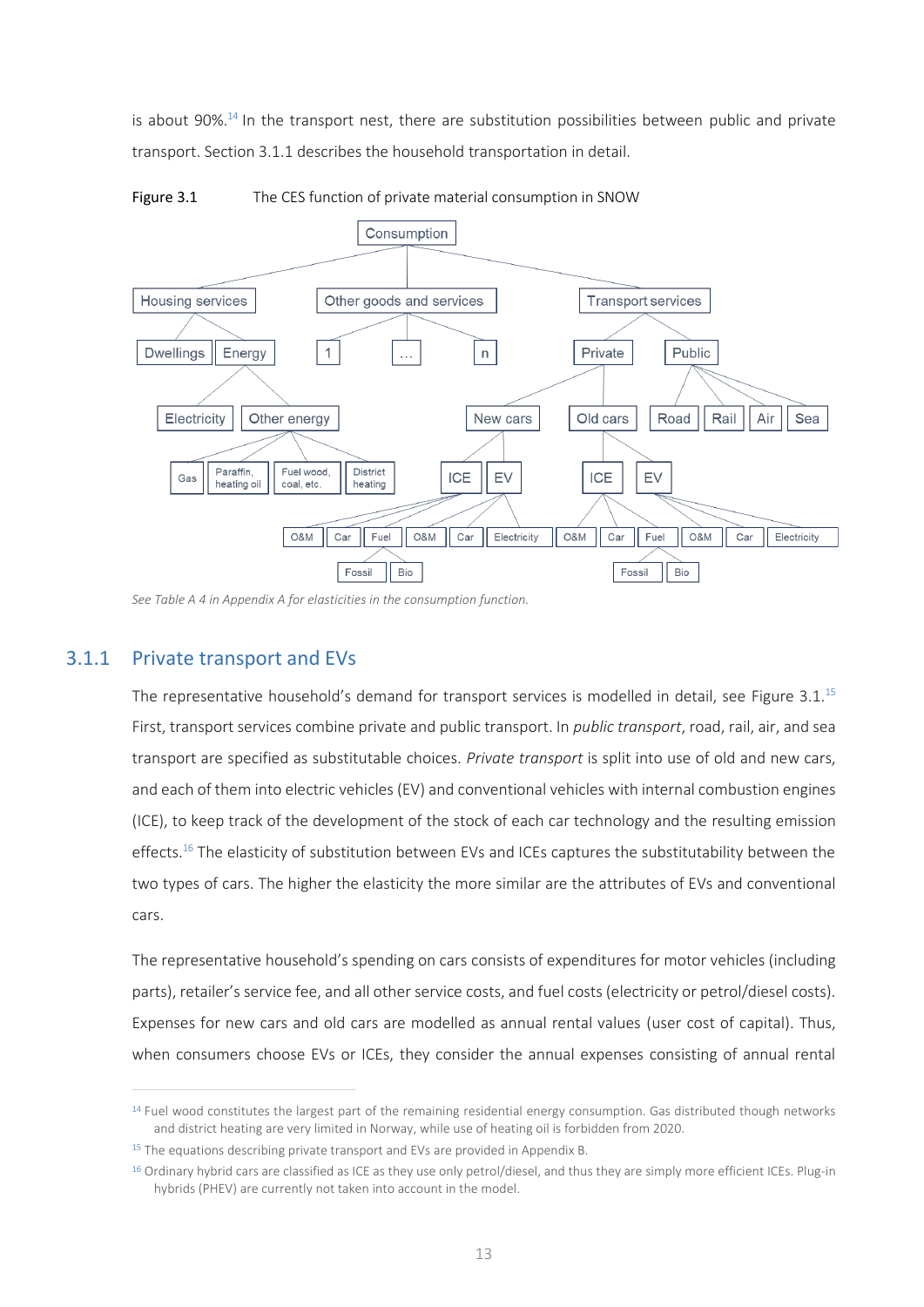values, fuel or electricity costs, and other service costs for each type of car. We keep track of both old cars (purchased before the current year in the simulation) and new cars (purchased in the current year).

Consumption of fossil fuel (petrol/diesel) and electricity is based on the stock of old and new cars. The electricity consumption per EV is based on an exogenous efficiency parameter. The model accounts for the increase in total household electricity consumption associated with electric vehicles as the number of EVs increases as part of the electricity market. As both electricity prices and petrol and diesel prices are endogenous, climate policies that alter the relative prices will influence both the households' choice of vehicle and the level of driving activity, and, ultimately, through households' demand also the energy markets and the production of electricity and petrol and diesel.

#### Calibration of the EVs in base year and in baseline to 2030

The modelling of private vehicles is calibrated to tally with the 2018 stock of EVs and ICEs. For calibration purposes, we use 2014 figures to account for household EV electricity consumption and the sales share of EVs. The reason for using 2014 data (and not data from the base year 2013) is that it is difficult to calibrate the nested CES structure when the share is very small, as is the case for EVs in 2013.<sup>17</sup>

The EV projections for 2020-2030 in the baseline are fitted to match the official projections for EV shares in Norwegian Environmental Agency (2020). The exogenous world market price of imported EVs falls 20% from 2014 to 2018 and is assumed to fall 5% annually in 2019-2023 and further 2.5% annually in 2024-2030, based on technology projections from Zamorano (2017). The phase-in rate of EVs, EV prices and substitution elasticity are exogenous. We use the implicit subsidy that captures the non-fiscal advantages of EVs as the calibration instrument. The non-fiscal advantages to EV users, e.g., free parking, access to bus lanes, cheaper toll roads etc., are assumed to be extended to 2030, aligning with the official projections in Norwegian Environmental Agency (2020).

Crucially, an increase in the elasticity of substitution between EVs and conventional cars mirrors that the attributes of EVs and conventional cars will become more similar. In the base year, the elasticity of substitution is 0.5. The EV technologies and available EV models have developed a lot over the last few years and are, thus, considered to be much closer substitutes to conventional cars in 2020 than just a few years ago, with substitutability expected to increase further over the next years. In the calibration of the baseline to 2030, the elasticity of substitution increases to 4 in 2020 and to 8 in 2030, as in Fæhn et al. (2020). The literature of relevant elasticities seems to be very scarce, however, some recent contributions fit well with our assumptions: Fridstrøm and Østli (2021) estimate a cross-price elasticity of

<sup>17</sup> The share of EVs was 6% in 2013 and 13% in 2014 [\(https://elbil.no/elbilstatistikk/\)](https://elbil.no/elbilstatistikk/).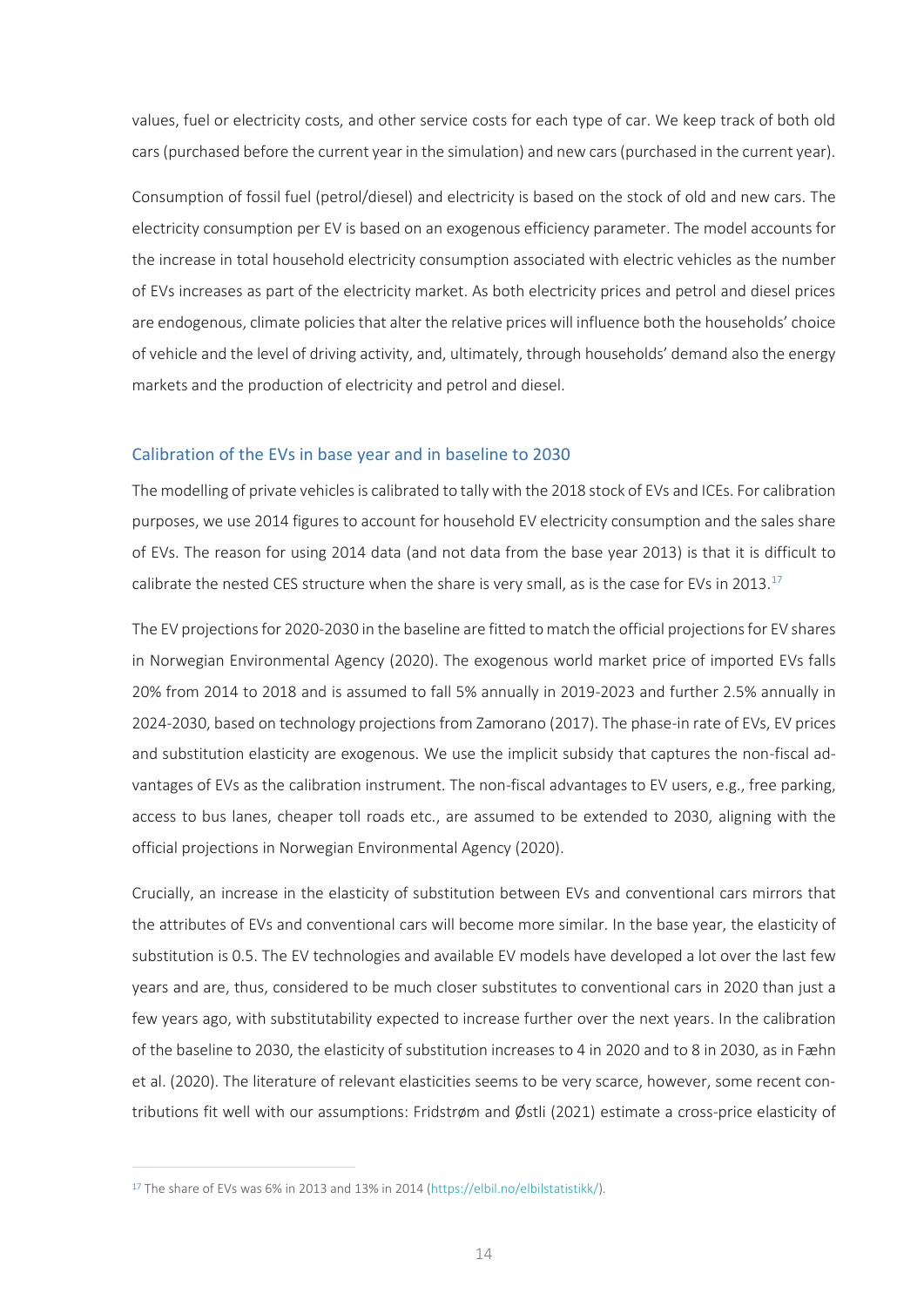0.36 for EVs and gasoline-driven ICEs, and 0.48 for EVs and diesel-driven ICEs, based on Norwegian data. This corresponds to a CES elasticity of substitution of around 0.5-0.7 in 2018 and 7.2-9.6 in 2030 (assuming increased market share of EVs).<sup>18</sup> Gjerde-Johansen (2021) estimates, also based on Norwegian data, a cross-price elasticity of EVs of 0.71. Both emphasize that the cross-price elasticities are highly context-specific, as they depend crucially on market shares.

#### 3.2 Production

The model specifies 47 production sectors, producing one good each, with one representative producer in each sector. The sectoral disaggregation enables us to study climate policies and emissions from different industries in detail. There are five energy-producing industries: coal, oil and gas extraction, refined coal and oil products, gas distribution, and electricity. Other emission-intensive industries (such as basic metals, cement, etc.) are also modelled as separate industries, as well as three different transport sectors (land, air and water transport), see [Table A 1](#page-35-1) in appendix [A](#page-35-0) for the full list of industries. In addition, there are 24 final consumption goods (see the list in [Table A 2](#page-36-0) in appendix [A\)](#page-35-0).

The production technologies are described by nested CES functions, where combinations of capital, la-bour, energy, and intermediate products are inputs in production.<sup>19</sup> [Figure 3.2](#page-16-0) shows the separability structure of the production functions. Substitution among inputs is possible at all levels, except in the nests marked with L (Leontief) on [Figure 3.2.](#page-16-0) Se[e Table](#page-37-1) A 3 in appendi[x A](#page-35-0) for other elasticities.

 $18$  See Berck and Sydsæter (1995) ch. 4 for the relationship between price elasticities and substitution elasticities.

 $<sup>19</sup>$  The nested CES function (see Varian, 1992) is standard in CGE models. The functions nest inputs and quantify their use</sup> according to values for share parameters and substitution elasticities. The quantifications differ among commodities and are based on conventional estimations, see Andreassen and Bjertnæs (2006), in addition to other pertinent literature as collected in the GTAP database, see Narayanan et al. (2012). See [Table](#page-37-1) A 3 in appendi[x A](#page-35-0) for the values of the elasticities used in the model.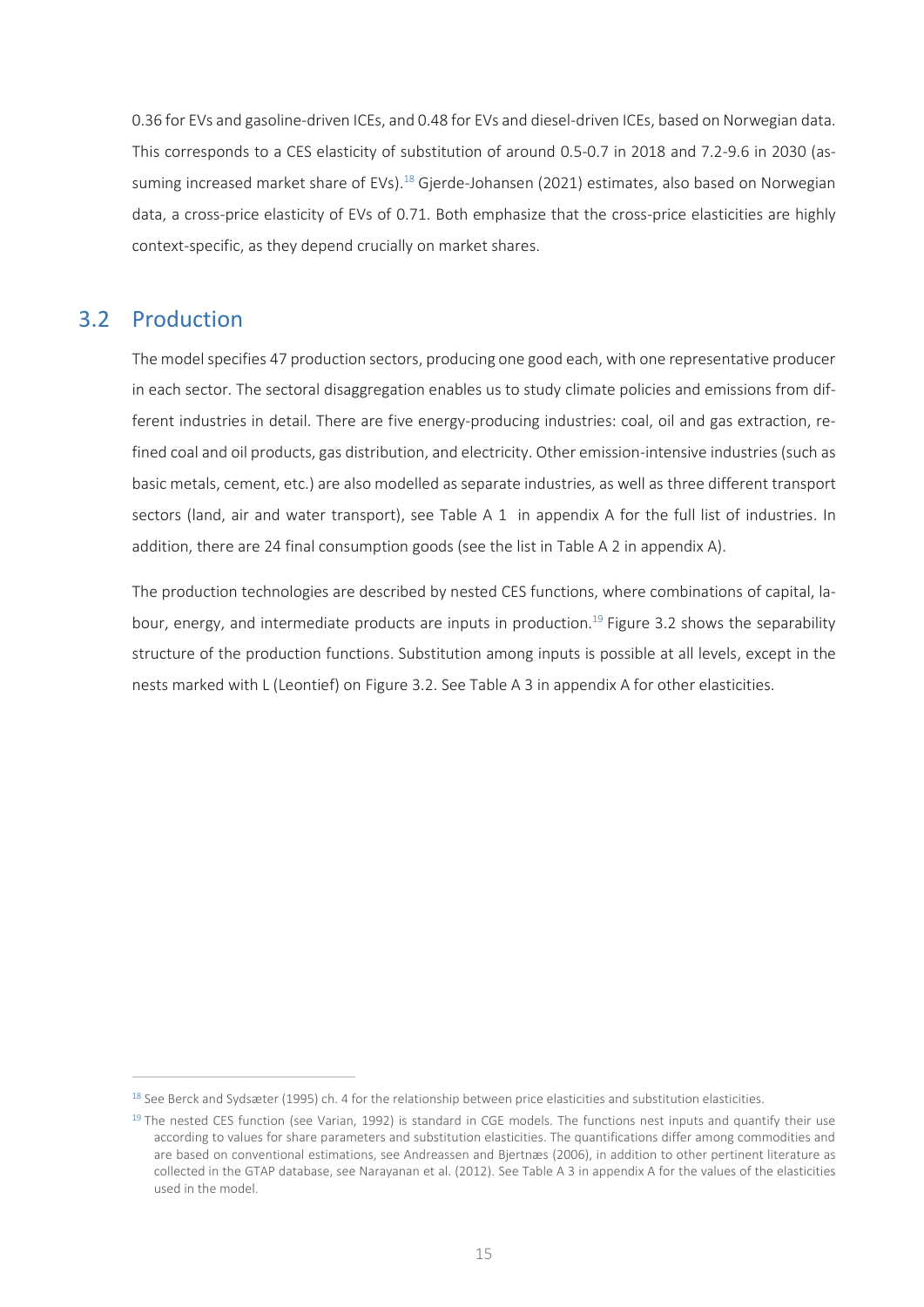

<span id="page-16-0"></span>Figure 3.2 Nested CES production function in SNOW, with emissions highlighted

*Note: L on the figure notes Leontief (substitution elasticity equals zero). Se[e Table](#page-37-1) A 3 in Appendix A for other elasticity values.* 

#### 3.3 Emissions

Emissions from both energy use and industrial processes are modelled. *Energy-related emissions* are linked to the use of fossil fuels with coefficients differentiated by the specific carbon contents of the fuels, see [Figure 3.2.](#page-16-0) The disaggregation of energy goods into coal, crude oil, natural gas, refined oil products and electricity is essential to differentiate energy goods by emission intensity and degree of substitutability. Similarly, the final consumption goods are disaggregated into petrol and diesel and electricity in transport, and into various fuels in housing (see [Figure 3.1\)](#page-13-1). Abatement of the energy-related emissions can be achieved by substitution between energy goods, substitution of capital or other goods for energy, or reducing production in industries and/or final consumption.

*Emissions from industrial processes* are linked to output level, see 'process emissions' in [Figure 3.2.](#page-16-0) These emissions stem from industrial processes, for instance in aluminium and cement production, and are not related to energy use. Abatement of process emissions can be achieved by reducing output (endogenously) or by introducing new technologies (exogenously). The SNOW model features a more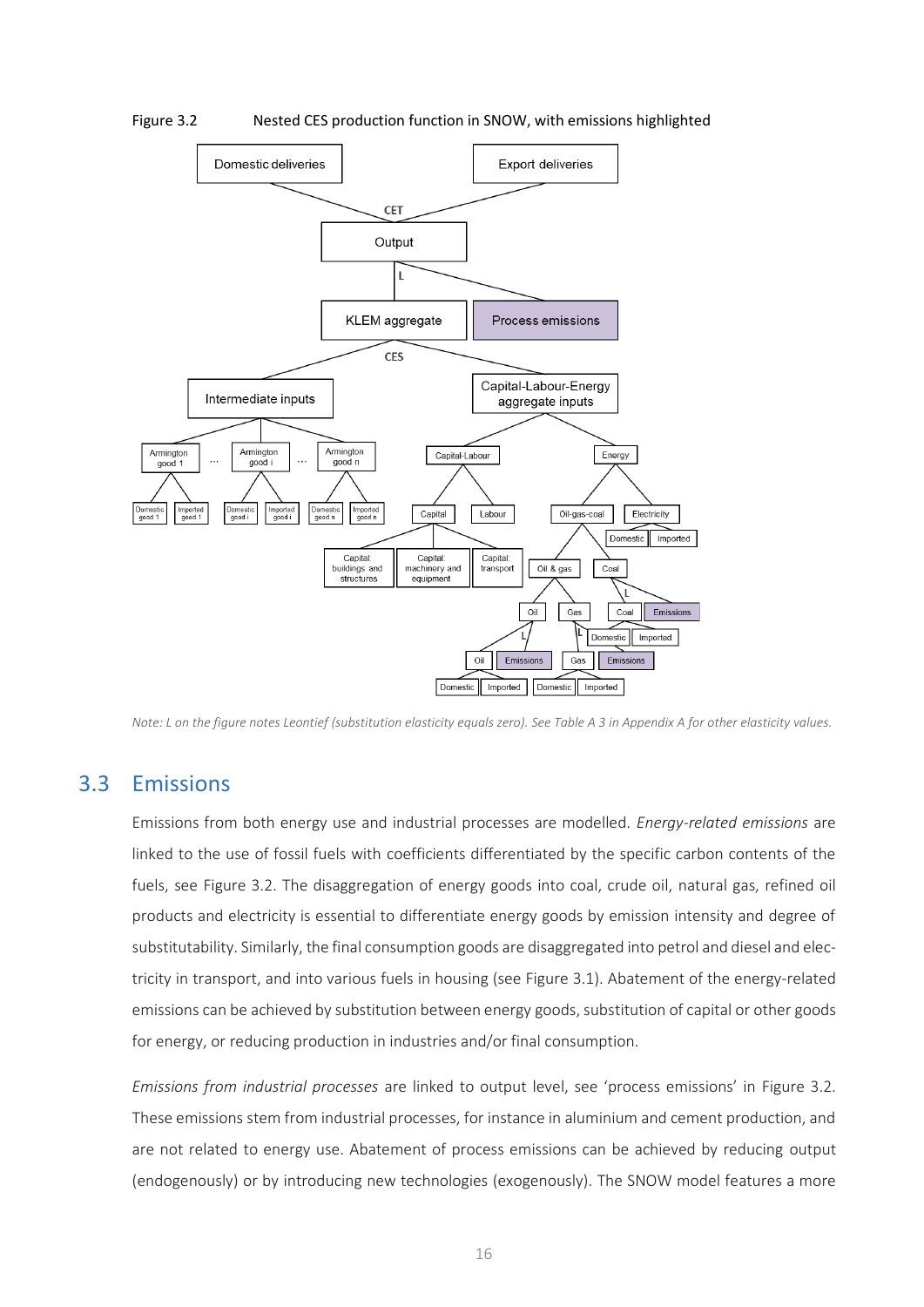detailed modelling of emissions than most CGE models. In particular, process emissions are absent in most CGE studies, Bednar-Friedl et al. (2012) and Bye et al. (2018) being notable exceptions.

#### 3.4 Government

The government collects taxes, purchases goods and services from domestic sectors and abroad to provide public services and distributes subsidies and transfers to the representative household. Overall government expenditure is exogenous and increases at a constant rate as the general economy grows. The revenue from all taxes accrues to the government, which can use the tax revenues on public goods and services, as deposits in the Government Pension Fund Global or as transfers. <sup>20</sup> Surplus tax revenue over that required to fund (exogenous) government consumption and investment is reallocated to the household sector, so that all tax revenue eventually services households.

The model incorporates a detailed account of government revenue and expenditure. The government revenues in SNOW are from product and production taxes, taxes related to emissions and labour costs including employers' taxes. All taxes and fees are included as percentage (ad valorem) rates in the model, and all taxes are net taxes (taxes minus subsidies). $21$ 

## 4 Analysis: Costs of overlapping climate policies

#### <span id="page-17-0"></span>4.1 The scenarios

Our scenarios are based on the Norwegian climate policy goals for 2030, which are part of Norway's road to a low emission society. We analyse the two interacting and partly overlapping climate regulations in transportation and the consequences for the abatement costs and economy-wide welfare costs in 2030 in the non-ETS sectors: the 50% cap on GHG emissions in the non-ETS sectors in 2030 compared to 2005 level (Norwegian Environmental Agency, 2020) and the 100% market share of new EVs for private households in 2030 (Ministry of Climate and Environment, 2021).

We analyse the effects of the climate policies as compared to a *baseline*. Our baseline is based on the government's projection prepared for Klimakur 2030 (Fæhn et al., 2020; Norwegian Environmental Agency, 2020). This is a business-as-usual path, based on standard assumptions about demographic and

<sup>&</sup>lt;sup>20</sup> The fiscal policy rule is adhered in each year by assumption.

<sup>&</sup>lt;sup>21</sup> All quantity-based taxes, such as taxes on alcohol, petrol etc., are transformed to average ad valorem tax rates by using base year tax income divided by base year tax base, see Rosnes et al. (2019) for more details. This is standard procedure in MSPGE-based CGE models, see Rutherford (1999).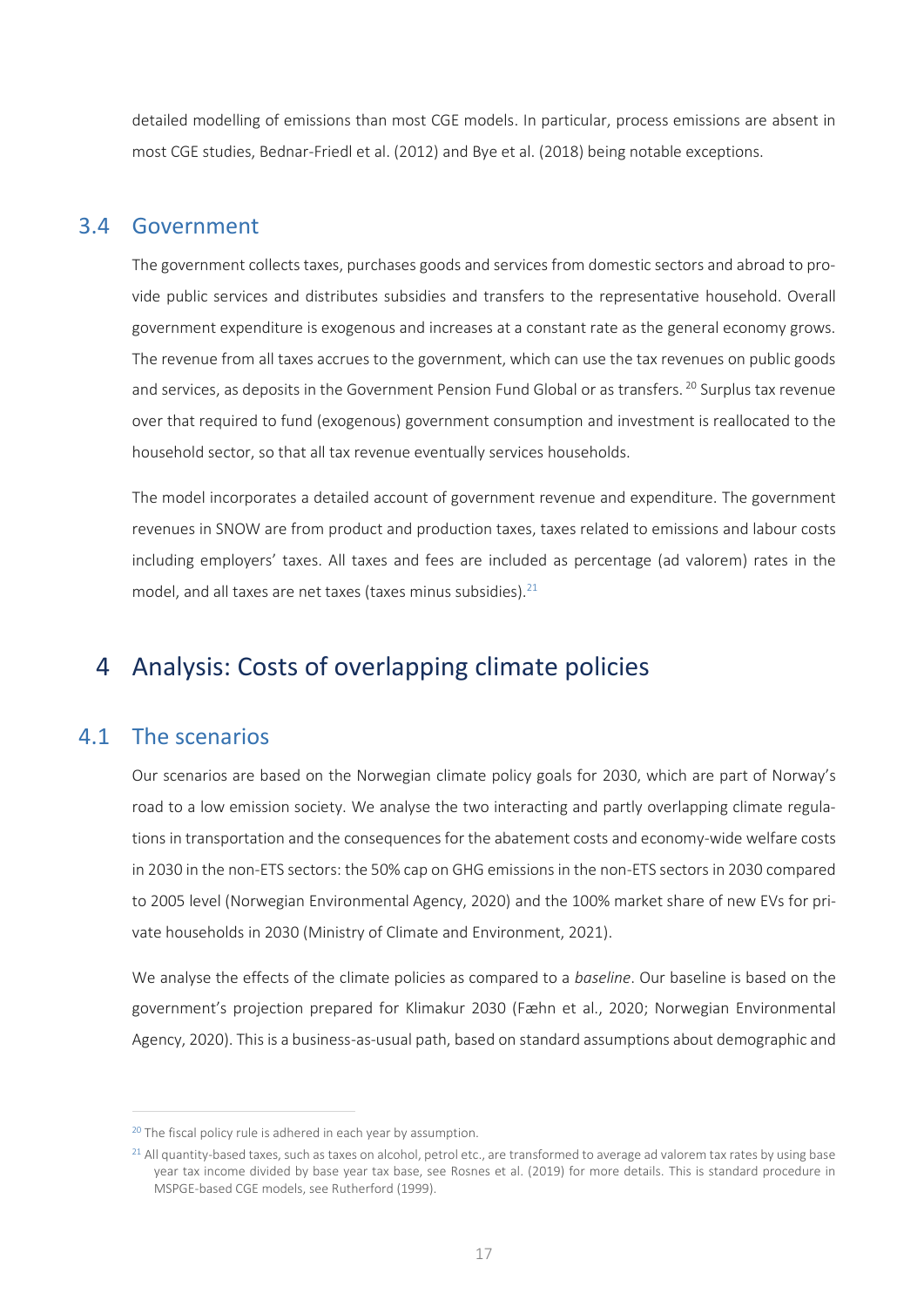technology development and current climate policies in Norway. The rest of the world (most importantly the trade partners and the EU) are supposed to follow a similar path, with no additional climate policies. The EV projections in the baseline are fitted to match the official projections for EV shares in 2030 in Norwegian Environmental Agency (2020), as described in section [3.1.1.](#page-13-0)

With these assumptions, Norwegian GHG emissions are projected to approximately 47.3 M ton  $CO<sub>2</sub>$ -eq in total in 2030, distributed on 20.3 M ton in non-ETS sectors and 27 M ton in ETS sectors. A 50% cap on GHG emissions in the non-ETS sectors relative to 2005 implies a gap of approximately 5.6 M tons  $CO<sub>2</sub>$ -eq in 2030 which gives the emission reduction target.<sup>22</sup>

We implement the climate policy scenarios in the model as follows:

- *Cap-only scenario*: a cap on GHG emissions in non-ETS sectors (amounting to approximately 14.8 M ton  $CO<sub>2</sub>$ -eq in non-ETS sectors in 2030) that is reached by imposing a uniform carbon price in the non-ETS sectors. The carbon price applies to all GHG emissions and is measured in EUR/ton  $CO<sub>2</sub>$ -eq. The uniform carbon price also replaces today's differentiated CO<sub>2</sub> taxes.
- *Cap and EV target scenario*: The emission cap in the non-ETS sectors is *supplemented* with the specific EV target, requiring that all new cars sold to private households are EVs by 2030.<sup>23</sup> The carbon price modelling and replacement of differentiated CO<sub>2</sub> taxes are identical to the cap-only scenario.

We also analyse the effects of *the EV target only*, to isolate the effects of an EV target without emission cap or emission pricing. In this case, all new cars sold to private household are EVs by 2030, and the  $CO<sub>2</sub>$ taxes are kept at the same level as in the baseline. Since there are no additional regulations in the other non-ETS sectors, the emission reduction in this scenario is much smaller.

The nominal deficit and real government spending are required to follow the same path in the policy scenarios as in the reference scenario, implying revenue neutrality in each period. The excess tax revenue (negative or positive) from the emission pricing and changes in other governmental revenues in the policy scenarios are distributed as lump-sum transfers to the representative household. Household savings are exogenous, equal to the savings in the baseline, in the policy scenarios.

In addition to the policy scenarios, we perform several sensitivity analyses. These are discussed in section [5.](#page-24-0)

<sup>&</sup>lt;sup>22</sup> The ETS-industries subject to the cap in the EU ETS market.

 $23$  The target is implemented as 99.9% in the simulations to solve the model.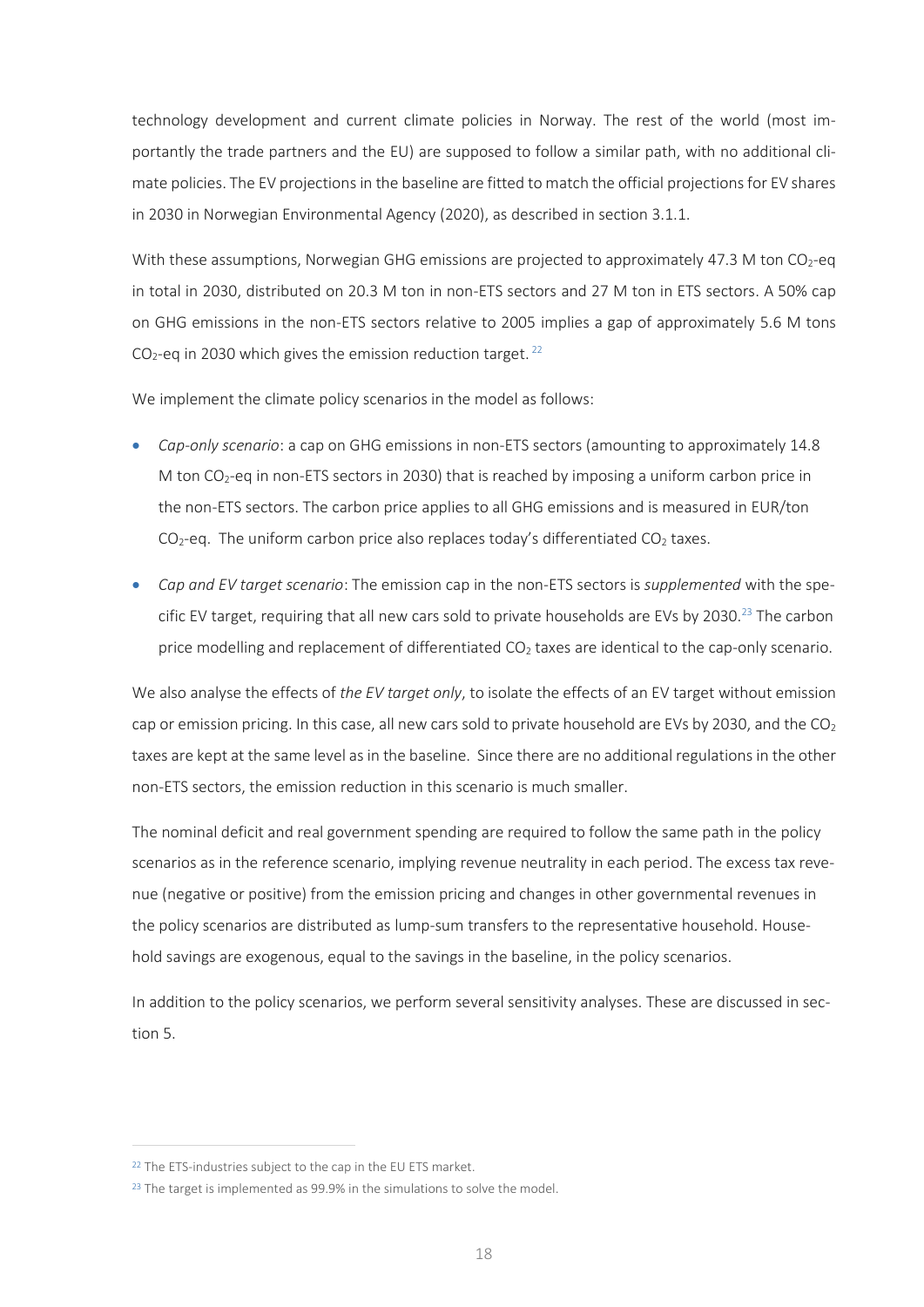#### 4.2 Macroeconomic effects

Since the climate policies are defined and targeted for 2030, we concentrate our analysis on the effects in this year. By using the dynamic recursive version of the model, we can calculate the results in 2030 for the different scenarios, even though 2030 is not necessarily characterised as a long run (steady state) solution, but rather as a point on the path to a new, long run equilibrium.<sup>24</sup> We measure the effects in the scenarios as relative (percentage) changes from the baseline. The relative changes are not sensitive to the number of periods in the simulations.

#### 4.2.1 Cap-only scenario

In the cap-only scenario, the carbon price that is necessary to close the emission gap in non-ETS sectors reaches 419 EUR/ton CO<sub>2</sub>-eq in 2030.<sup>25</sup> This is almost seven times higher than the current carbon tax that most non-ETS sectors pay in the baseline.<sup>26</sup> The higher carbon costs imply higher production costs in all non-ETS industries. Higher costs lead to lower production in many industries, and to lower demand for labour and capital in these industries. Labour and capital are reallocated to other industries and both real wage rate and the real rate of return to capital fall by 1.7% and 2.2% respectively (see [Table 4.1,](#page-20-0) first column).

Lower labour and capital prices benefit labour and capital-intensive industries. Capital-intensive non-ETS industries, such as production of machinery and metal products and other manufacturing (leather goods, textiles and food products), expand. Likewise, labour-intensive industries, such as business services, expand. For these industries, lower capital and labour costs outweigh the increase in emission costs.

The ETS-industries (aluminium, iron and steel and cement) also benefit from lower capital and labour prices. (Recall that carbon prices in the EU ETS market are the same in all scenarios.) They substitute labour and capital for intermediates and energy, while their output level is approximately unaltered, suggesting that they become relatively more capital and labour intensive. Output of energy-producing industries (refineries and oil/gas extraction) declines, as a response to lower demand for fossil fuels from other industries.

<sup>&</sup>lt;sup>24</sup> We have tested the stability of the results in the baseline by extending the simulation period. The results are robust to the number of periods.

<sup>&</sup>lt;sup>25</sup> The EU ETS price is exogenous and equal in all scenarios, 42 EUR/ton CO<sub>2</sub>-eq in 2030 (increasing from 28 EUR/ton CO<sub>2</sub>-eq in 2020). Exchange rate of 0.128 EUR/NOK is used (2013 value).

<sup>&</sup>lt;sup>26</sup> Note that since the original carbon tax was not equal, some industries experience relatively larger cost increase than others.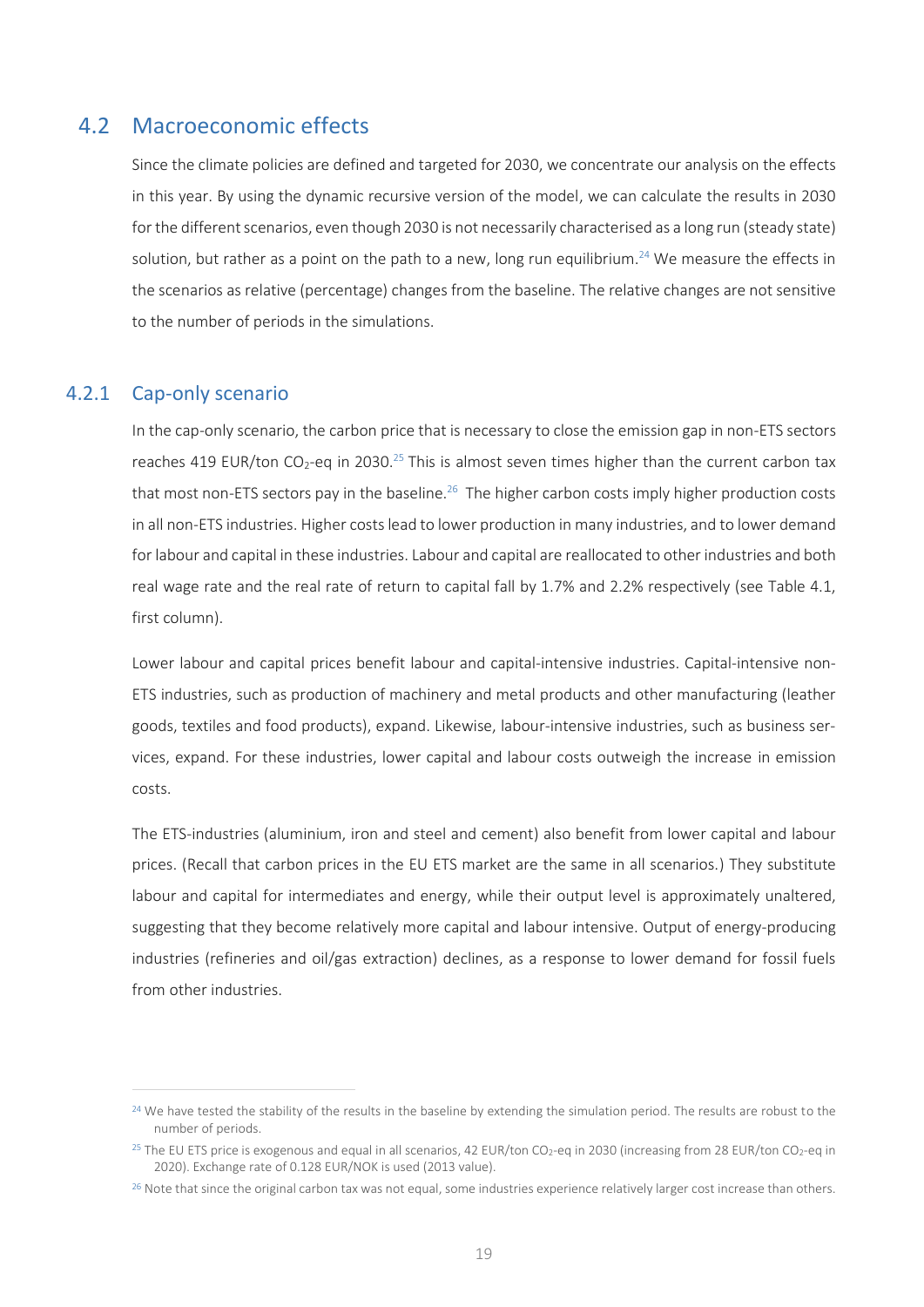GDP falls by 0.2%. The exchange rate appreciates to adjust to the fixed current account, benefitting especially industries that import intermediates.

| <b>DUIT PITCE</b>                                           |          |                   |                                     |
|-------------------------------------------------------------|----------|-------------------|-------------------------------------|
|                                                             | Cap-only | Cap and EV target | EV target only                      |
| Carbon price for non-ETS industries,<br>$(EUR/ton CO2-eq)a$ | 419      | 228               | Same as in<br>baseline <sup>b</sup> |
| GDP                                                         | $-0.2$   | $-0.4$            | $-0.3$                              |
| Utility                                                     | $-0.8$   | $-2.3$            | $-2.0$                              |
| Real wage rate                                              | $-1.7$   | $-0.3$            | 0.7                                 |
| Real return to capital                                      | $-2.2$   | $-1.2$            | 0.2                                 |
| Capital use                                                 | $-0.1$   | $-0.2$            | $-0.2$                              |
| Exchange rate (NOK/foreign currency)                        | $-0.3$   | 0.2               | 0.4                                 |

<span id="page-20-0"></span>Table 4.1 Main macroeconomic results, 2030. Change (%) from baseline; absolute values for carbon price

*<sup>a</sup> The EU ETS price is exogenous and equal in all scenarios.* 

*b In the EV target scenario, all industries have the same non-uniform CO<sup>2</sup> tax as in the baseline.* 

The household sector ultimately receives all income in the economy and here this income falls, with consequent reductions in consumption of all goods and services. Price increase is substantial for transport activities, following the sevenfold increase of the carbon price, and this leads to large substitution effects in consumption. The consumer price of petrol and diesel increases more than 50% because of the carbon price increase, and there is a large substitution from ICEs to EVs in households. Use of petrol and diesel for transport purposes by households falls by 31% while electricity used for EVs increases by almost 10% [\(Table 4.2\)](#page-21-0). The market share of new EVs to households increases to 88% (from 75% in the baseline), see [Table 4.3.](#page-22-0) Consumption of housing and residential energy use are reduced, including households' demand for electricity for housing purposes, which falls by 1.9%. The cap-only policy leads also to substitution from public transport to private EV transport. The price of public transport increases (except air transport) and consumption of both road, rail, and water transport, are reduced by 0.5 to 1.2%.

Overall, household utility falls by 0.8% [\(Table 4.1\)](#page-20-0). This is the welfare cost of the cap-only scenario. The carbon price interacts with other policies and distortions in the economy which are represented in our model, so the welfare cost is a mix of the direct abatement costs of the carbon cap and the carbon price's interaction effects with other policies and distortions. Fæhn et al. (2020) identify that the direct abatement costs make up approximately 40% of the total welfare cost of the cap, and the favourable EV policy as one of two other main sources for interaction effects with the carbon pricing that causes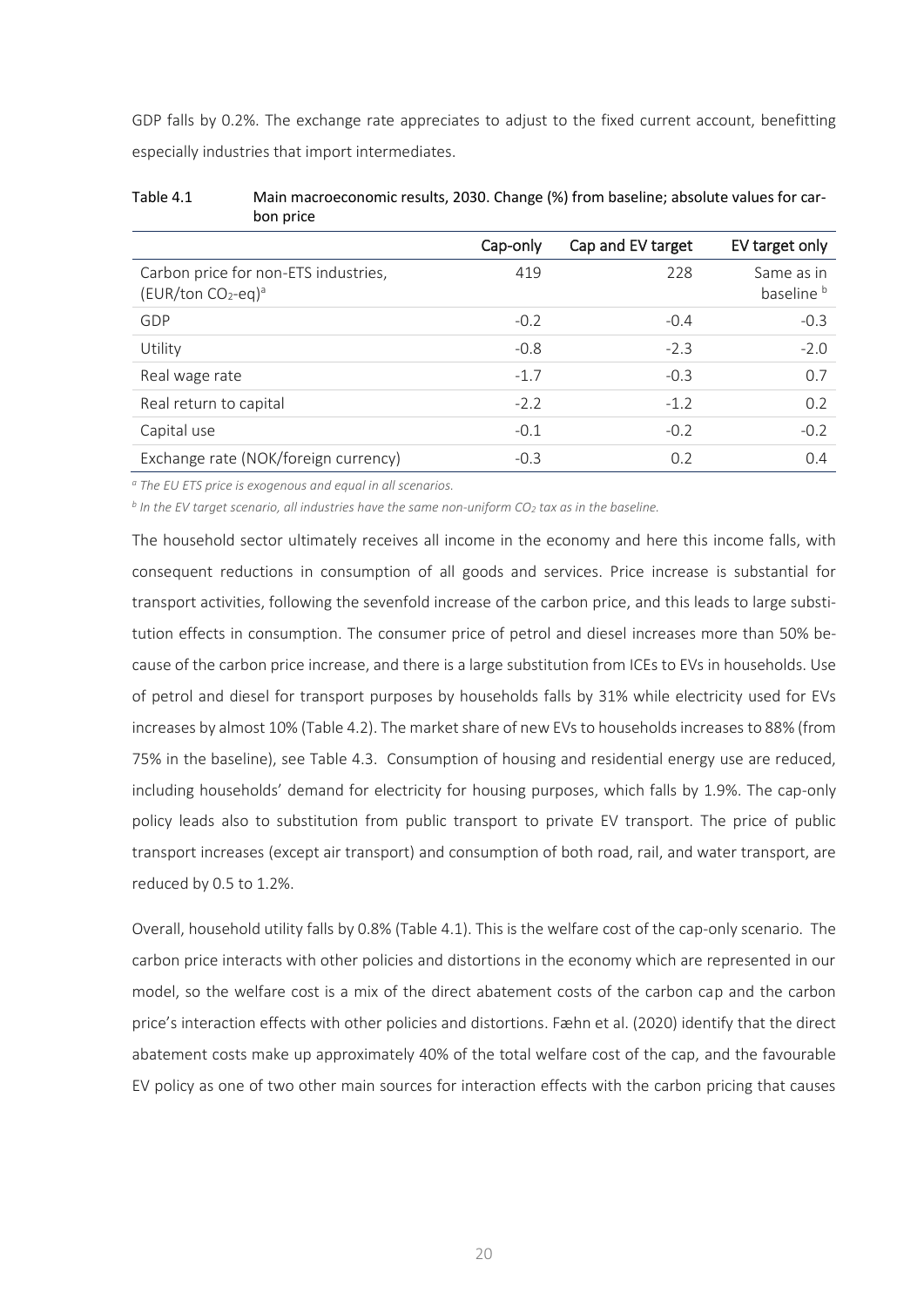welfare loss.<sup>27</sup> A rule of thumb is that increasing consumption of goods that are heavily taxed initially (as ICEs and petrol and diesel) contributes positively to welfare, while increasing consumption of goods that are heavily subsidised initially (as purchase and use of EVs) will contribute negatively to welfare, as is confirmed in this scenario with increased purchases and use of EVs and a substantial reduction in purchases and use of ICEs.

|                                          | Cap-only | Cap and EV target | EV target only |
|------------------------------------------|----------|-------------------|----------------|
| Electricity production                   | $-4.5$   | $-4.7$            | 0.0            |
| Electricity net import                   | 14.6     | 14.2              | 2.3            |
| Household consumption:                   |          |                   |                |
| Purchases of EVs                         | 18.6     | 57.0              | 55.0           |
| Purchases of ICEs                        | $-53.1$  | $-98.0$           | $-98.0$        |
| Petrol and diesel                        | $-30.9$  | $-49.8$           | $-42.9$        |
| Electricity use for EV charging          | 9.6      | 22.7              | 22.6           |
| Electricity use for residential purposes | $-1.9$   | $-3.5$            | $-1.9$         |
| Public road and rail transport           | $-1.2$   | $-3.1$            | $-2.9$         |

<span id="page-21-0"></span>

| Table 4.2 | Household consumption of energy and transport goods, electricity production and |
|-----------|---------------------------------------------------------------------------------|
|           | trade, 2030. Change (%) from baseline                                           |

#### 4.2.2 Cap and EV target scenario

When the cap and EV target are combined the carbon price is 228 EUR/ton  $CO<sub>2</sub>$ -eq, about half of that in the cap-only scenario. As the total cap for emissions from the non-ETS sectors is the same in all scenarios, less abatement is needed from other non-ETS sectors when households replace the rest of their new fossil-fuelled cars with EVs. Hence, the most expensive abatements in other sectors can be avoided, and this transforms into a lower emission price for the whole non-ETS segment.

The lower emission price benefits all other non-ETS sectors by reducing production costs, and the decline in output level in most industries is smaller than in the cap-only scenario. The fall in demand for labour and capital is smaller than in the cap-only scenario, consequently, wage rate and return to capital are reduced less than in the cap-only scenario [\(Table 4.1\)](#page-20-0).

However, GDP declines 0.4% compared to baseline, twice as much as in the cap-only scenario. This illustrates that the economy is less efficient in reducing the emissions when such overlapping policies are present. Even though the most expensive emission abatements in the non-ETS production sectors are avoided, the total costs to the society are higher. In particular, household utility is reduced by 2.3%

<sup>&</sup>lt;sup>27</sup> The other wedge is taxes that influence the real wage rate, interfering with the labour-leisure choice. With exogenous labour supply this effect is absent from our model. The wedges and imperfections in the current version of the SNOW model in climate policy analysis are thoroughly discussed in Fæhn et al. (2020).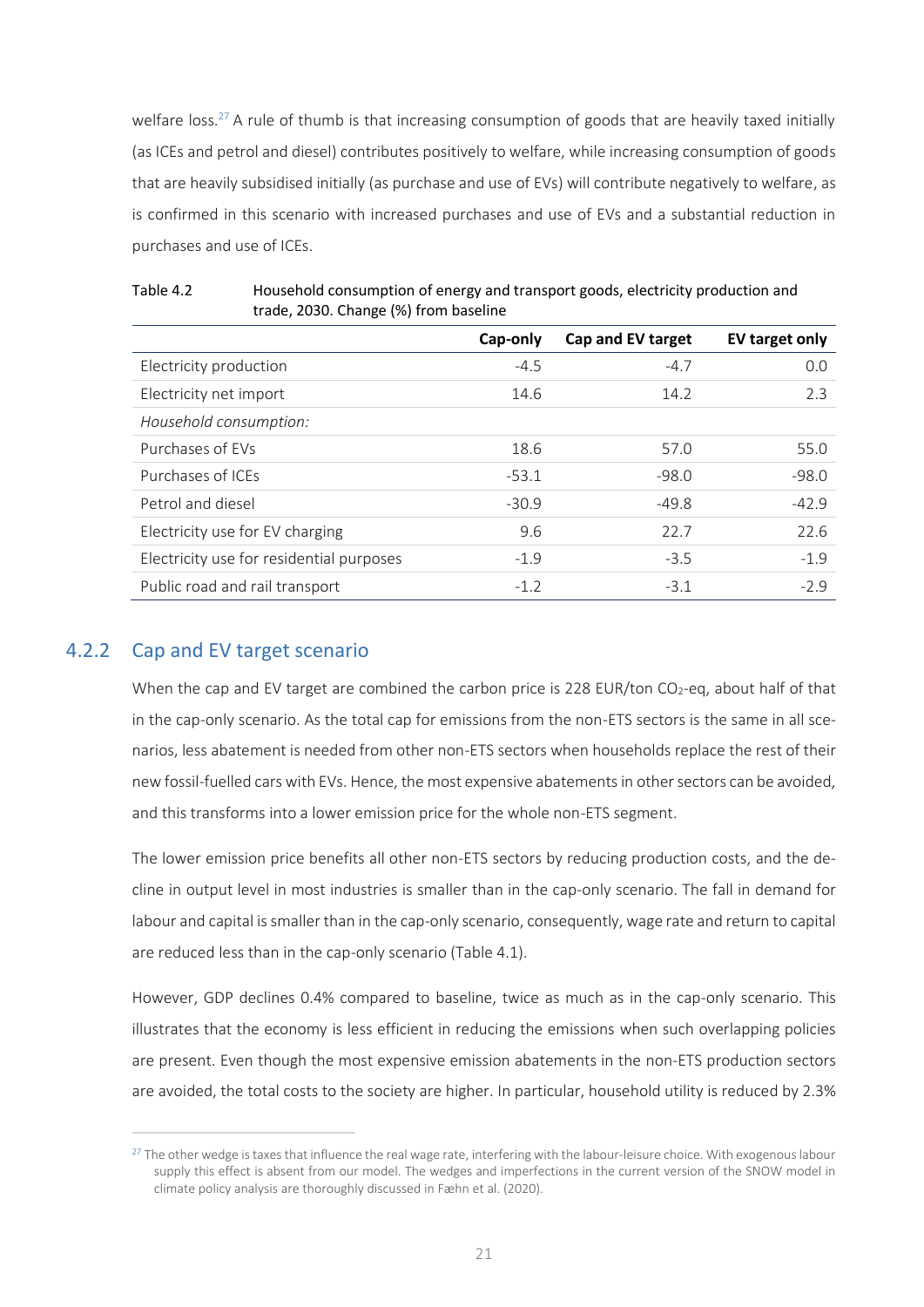compared to the baseline, so the additional target on new EVs comes at a cost. That utility falls three times more than in the cap-only scenario leads to a considerable negative income effect on consumption of all goods and services. The only exception is the increase in the number of EVs and accordingly also consumption of electricity used for charging EVs, which is almost 23% higher than in the baseline (compared to the 10% increase in the cap-only scenario). Households' spending on EVs is nearly 60% higher than in the baseline and 30% higher than in the cap-only scenario [\(Table 4.2\)](#page-21-0).

Net imports of electricity increase to meet the higher demand for charging EVs. The exchange rate depreciates to keep the current account fixed, making imports, including more import of EVs, more expensive.

The increased roll-out of EVs is achieved by an implicit subsidy to EVs (see section 3.1.1 and appendi[x B](#page-38-0) for more details on modelling). This subsidy represents a **shadow price** on EVs to households. The shadow price of increasing the market share of new EVs to 100% amounts to 34%, an increase of 50% compared to the baseline and cap-only scenario where the shadow price is 23% [\(Table 4.3\)](#page-22-0). This illustrates that more incentives (in the form of more benefits to EVs and higher GHG price/restrictions on ICEs) are needed to reach the EV sales target of 100%. This is also confirmed by our cap-only scenario, which demonstrated that an EV market share of 100% new EVs in 2030 was not reached with the carbon price of 419 Euro/ton CO<sub>2</sub>-eq (se[e Table 4.3\)](#page-22-0). We find that the 100% market share of new EVs comes at a considerable welfare cost – the utility loss is tripled in the cap-and-EV target scenario compared to the cap-only scenario.

|                                                    | <b>Baseline</b> | Cap-only | Cap and<br><b>EV target</b> | EV target<br>only |
|----------------------------------------------------|-----------------|----------|-----------------------------|-------------------|
| EV sales (share of total car sales for households) | 75              | 88       | 100                         | 100               |
| EV stock (share of total private vehicle stock)    | 59              | 64       | 69                          | 69                |
| Shadow price of EVs to households (rate)           | 23              | 23       | 34                          | 36                |

<span id="page-22-0"></span>Table 4.3 EVs in private transport, 2030

#### 4.3 Emissions

The cap on emissions in the non-ETS sectors implies a nearly 15% reduction in emissions from the baseline in 2030. In the cap-only scenario, transportation contributes most to the emission reduction, followed by gas and district heating, agriculture and forestry, and construction industries (se[e Figure 4.1\)](#page-23-0). Emissions from commercial transport are reduced by 85%, while emissions from private transport are reduced by 31%, compared to baseline [\(Table 4.4\)](#page-23-1). However, the share of emission reductions is approximately 30% in both scenarios for commercial transport [\(Figure 4.1\)](#page-23-0).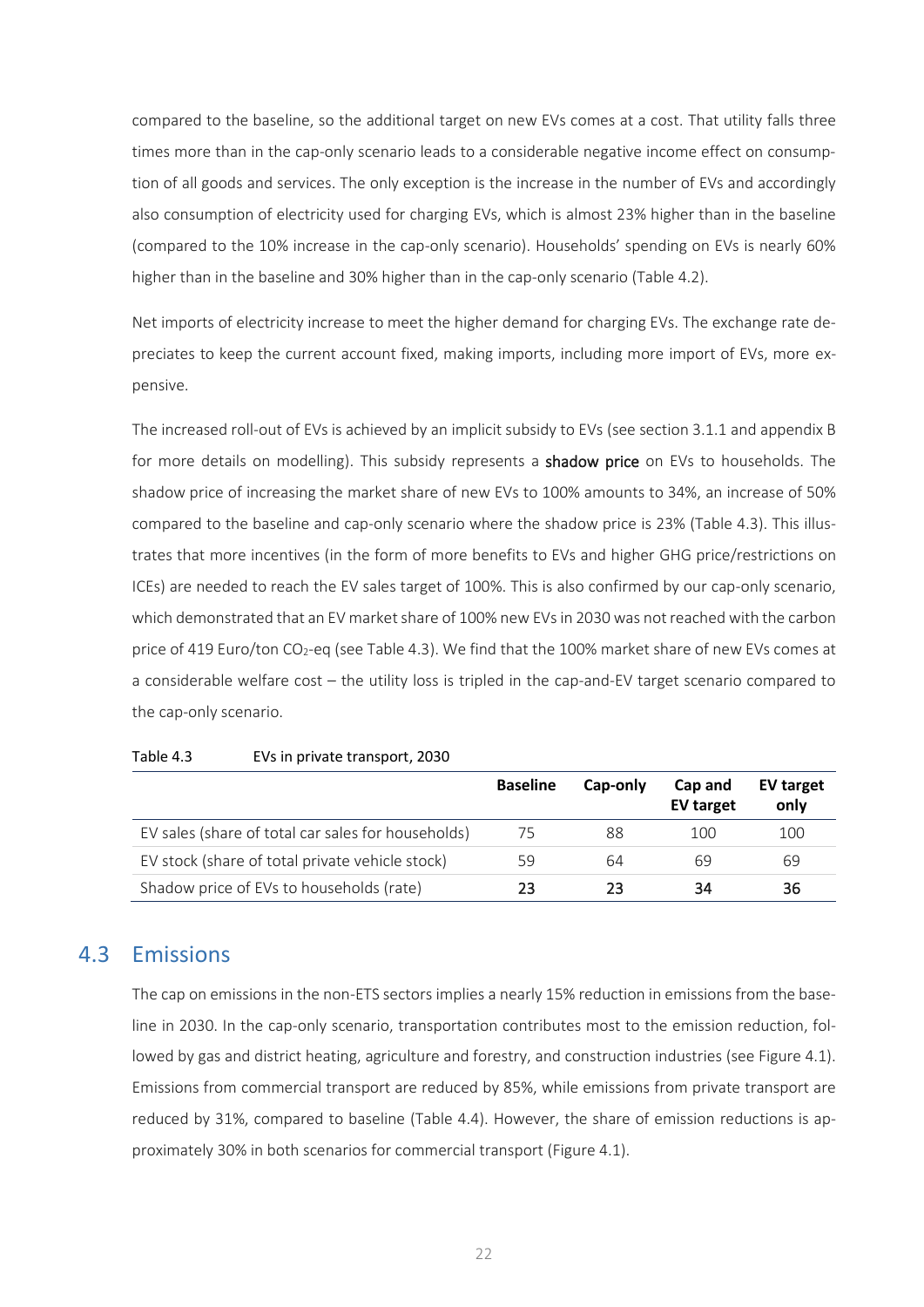In the cap-and-EV target scenario emissions from private transport are 30% (0.5 M ton) lower than in the cap-only scenario, while emissions from the other industries are 0.5 M ton higher (particularly emissions from commercial transport, construction, water transport, food products and fisheries). The cap, combined with the EV target, implies that households take a larger share of the emissions reductions compared to the cap-only scenario.



<span id="page-23-0"></span>

<span id="page-23-1"></span>Table 4.4 Emissions from non-ETS sectors, 2030. Change from baseline

|                                                 | Cap-only | Cap and EV target | EV target only |
|-------------------------------------------------|----------|-------------------|----------------|
| Emissions (relative change from baseline, %):   |          |                   |                |
| Total emissions in non-ETS sectors              | $-27.5$  | $-27.5$           | $-5.7$         |
| - Private transport                             | $-31$    | -50               | $-43$          |
| - Commercial road and rail transport            | $-85$    | -82               | 3              |
| - Road transport in total                       | -54      | -63               | $-23$          |
| Emissions (change from baseline, M ton $CO2$ ): |          |                   |                |
| Total emissions in non-ETS sectors              | $-5.6$   | $-5.6$            | $-1$           |
| - Private transport                             | $-0.9$   | $-1.4$            | $-1.2$         |
| - Commercial road and rail transport            | $-1.8$   | $-1.7$            | 0.1            |

### 4.4 Decomposition of the effects: EV target only

In this scenario we study the effects of only imposing the EV target of a 100% market share of new EVs in 2030, without the cap and uniform emission pricing in the non-ETS sectors. Rather, the CO<sub>2</sub> taxes are kept as in the baseline, which implies that there are non-uniform  $CO<sub>2</sub>$  taxes. This scenario highlights the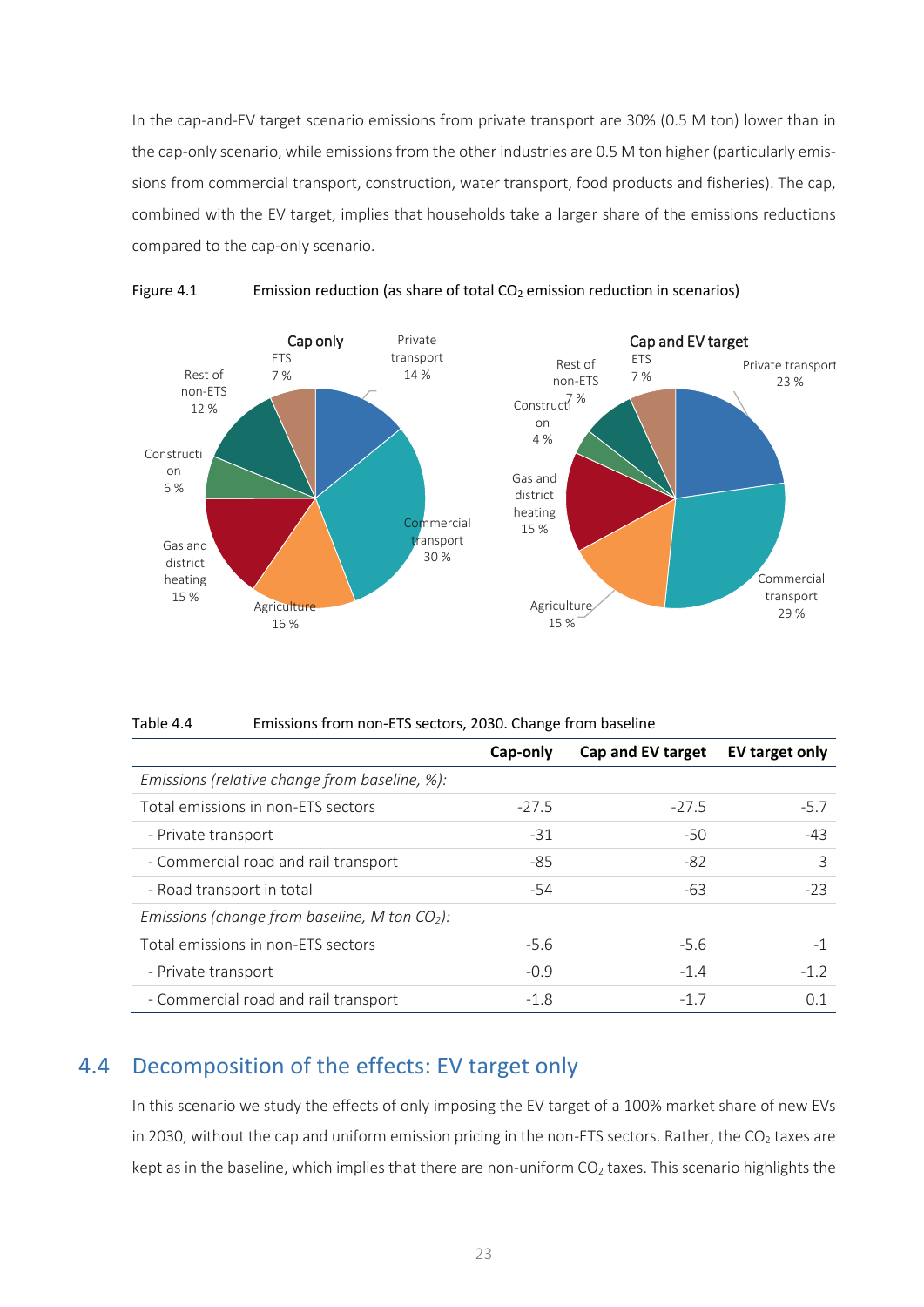effects of imposing a particular regulation on private transport without regulating carbon emissions by an additional cap.

Some interesting results emerge as we consider the tables above. Firstly, the emission reduction goal is not reached in this scenario: emissions are only reduced by 1 M ton  $CO<sub>2</sub>$ , not 5.6 ton, as is the goal for non-ETS sectors. Emissionsfrom private transport fall, but, with no cap on non-ETS emissions, the other industries have no incentives to reduce emissions. Second, private consumption is 2% lower than in the baseline, a slightly smaller reduction than in the cap-and-EV-target scenario (see [Table 4.1\)](#page-20-0).

The crucial conclusion is that the welfare costs of the 100% EV target are large, and the emission reductions are small. Subsidising EVs to such an extent, without pricing carbon emissions to reach a more stringent emission cap, is a very costly policy. The non-ETS sectors benefit from insufficient emission pricing, however, higher real wage and capital costs outweigh the lower carbon cost and GDP falls 0.3%, see [Table 4.1.](#page-20-0)<sup>28</sup>

### <span id="page-24-0"></span>5 Sensitivity analyses

The results of the policy analyses rest particularly on the assumptions about EV technologies in the future. We test the robustness of the costs of the climate policies to these assumptions in sensitivity analyses. First, we test how the costs of the policies depend on EV technology development, particularly the price of the EVs at the world market (section [5.1\)](#page-24-1). Second, we look at the importance of the assumptions of the relative attributes of EVs and ICEs, i.e., the extent to which households perceive EVs and ICEs to be close substitutes (section [5.2\)](#page-27-0). Third, we test how increased annual driving distance for EVs, approaching the average driving distance for ICEs, will impact the electricity market (section [5.3\)](#page-28-0).

#### <span id="page-24-1"></span>5.1 EV technology development and world market prices

The first sensitivity exercise analyses how the costs of the policies depend on EV technology development: how much cheaper or more expensive it would be to reach the same emission reduction target with different technological development of EVs. Norway has no car production, so EVs are all imported. The prices of EVs at the world market are sensitive to technology development and world market demand effects. As other countries are considering EV policies, this will also influence world market demand and technology development.

 $28$  CES functions have limitations for analyses of corner solutions. We have tested the sensitivity of the results with a share of new EVs of 95% and find that the welfare effect for EV target only scenario is -0.7% compared to BAU, less than half the loss with 100% EV target. Recall that the share of new EVs in the baseline is 75%.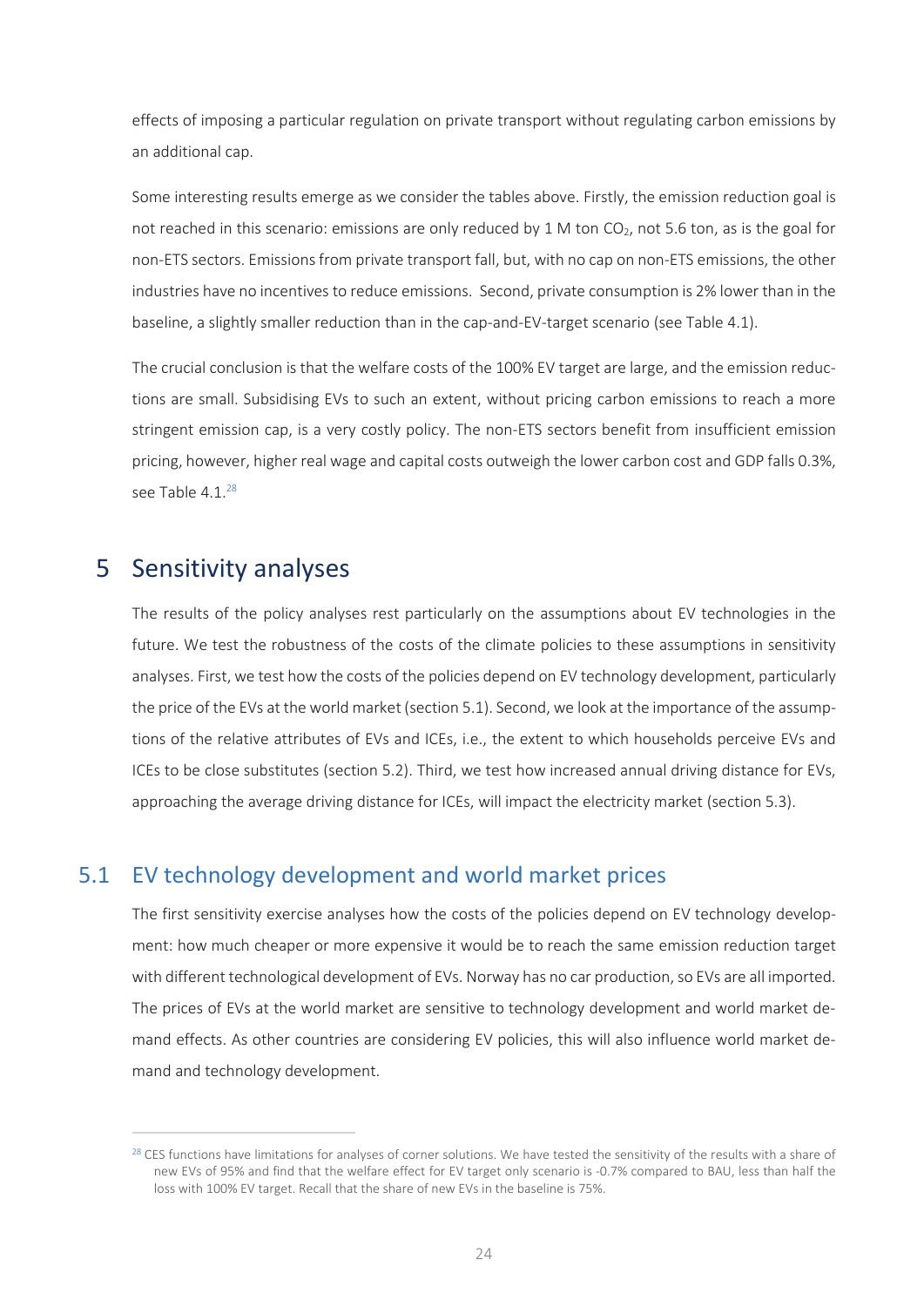The world market price development of EVs in our baseline closely follows the projection of Bloomberg (Zamorano, 2017) suggesting a price fall of more than 50% from 2020 to 2030. The prices of EVs have declined substantially in the past, even more than the projections by Bloomberg, see e.g., IEA (2020b); Kittner et al. (2020); Norwegian Environmental Agency (2020). On the other hand, Ghandi and Paltsev (2019) also show battery cost projections with lower reduction rate over time. Hence, we test the robustness of the results by performing two sensitivities for world market prices for EVs: a more moderate price development, implying 50% higher price for EVs in 2030, and an even more optimistic price development, leading to 50% lower price for EVs in 2030.

We implement these alternative EV price assumptions in the *cap-only* and *cap and EV target* scenarios discussed above. [Table 5.1](#page-26-0) summarises the key results (measured as relative change from the relevant main policy scenario, that is, change from c*ap-only* and c*ap and EV target* scenarios, respectively).

In the cap-only scenario, with 50% higher EV price, there is now less substitution from ICEs to EVs than in the main scenario. Emissions from private transport are higher, and the carbon price that is necessary to reach the emission cap is 3% higher than with the baseline EV price projections [\(Table 5.1\)](#page-26-0). The welfare cost in terms of loss in household utility is 0.4%. The GDP effect is also slightly negative since other non-ETS sectors than households must take a larger share of the emission reduction at a higher cost (higher carbon price). This includes commercial road transport where production and emissions are lower than in the main cap-only scenario.

The effects in the cap-only scenario with lower EV prices are symmetric, but with opposite signs: there are more EVs and less ICEs and the households take a larger share of the emission reduction, at a lower carbon price.

In the cap and EV target scenario, world market prices of EVs have a different effect. With the 50% higher EV price, the costs of reaching the 100% market share of new EVs in 2030 increases. Consumption of private transport falls. Purchases of both EVs and ICEs fall by 3.3%, following the higher costs of private transport and the negative household income effect, while GDP is only 0.04% lower. The carbon price is almost 2% lower than in the main policy scenario, reflecting lower consumption and production activity. The welfare costs of reaching the additional EV target, measured by change in utility, are especially sensitive for the technological development of EVs.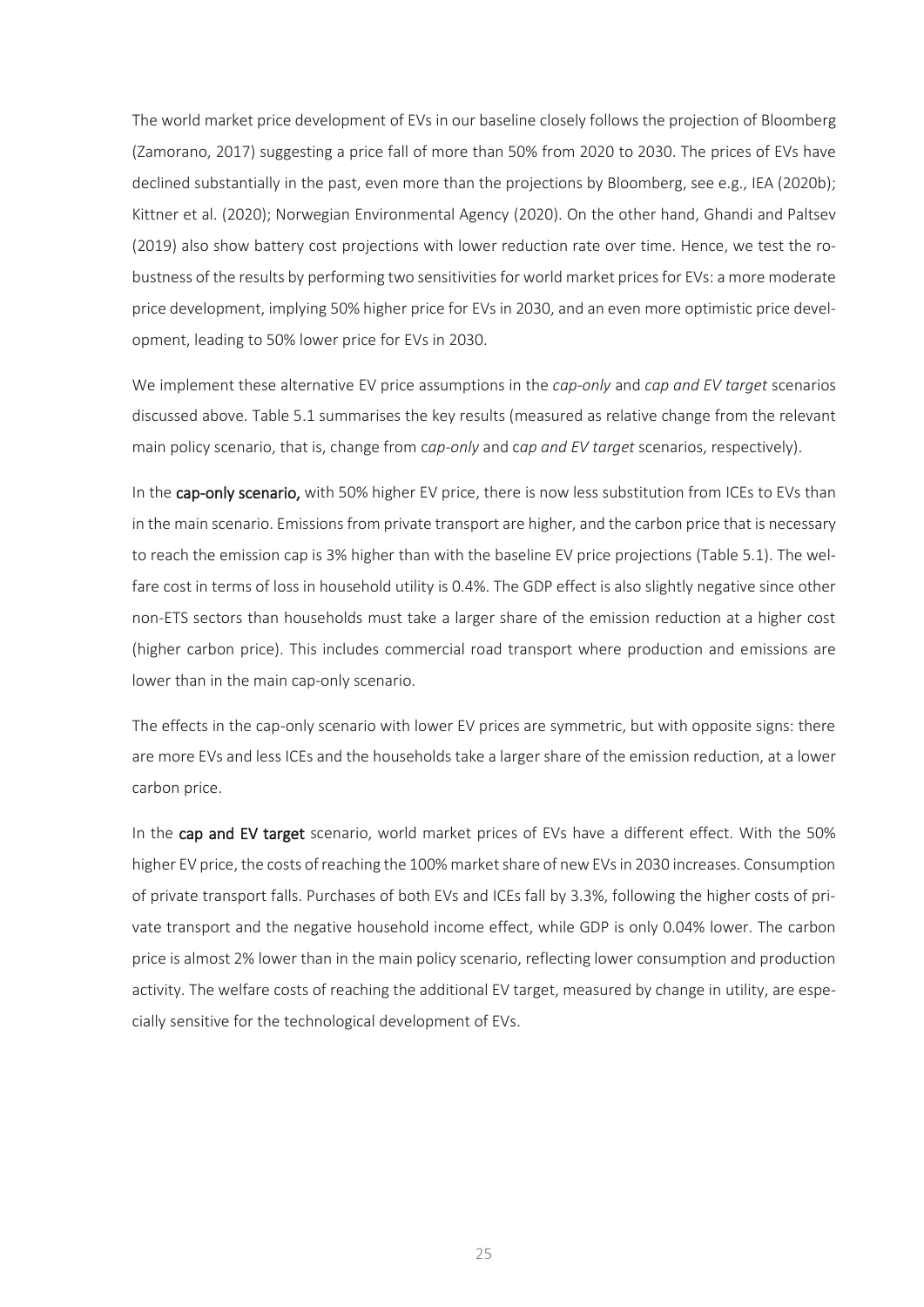On the other hand, when the world market price of EVs is 50% lower, the costs of private transport fall considerably, and purchases of both EVs and ICEs increase by 3.1%.<sup>29</sup> Household income increases, giving a positive income effect for all goods and services. Consumption of all energy goods increases, especially electricity for charging EVs, but also petrol and diesel. This results in higher emissions from private transport. Production of commercial road transport also increases, contributing to higher emissions.

From this sensitivity exercise, it is especially interesting to note that with the additional EV target, the improved (cheaper) EV technologies stimulate private transport activities of both EVs and ICEs, and the emissions from private transport increase. The carbon price is higher and more of the emission reductions take place in other sectors than private and commercial road transport, at a higher emission reduction cost.

|                                                   | Cap-only <sup>a</sup>     |                          | Cap and EV target b       |                          |
|---------------------------------------------------|---------------------------|--------------------------|---------------------------|--------------------------|
|                                                   | 50%<br>higher EV<br>price | 50%<br>lower EV<br>price | 50%<br>higher EV<br>price | 50%<br>lower EV<br>price |
| Carbon price in non-ETS industries                | 3.0                       | $-3.0$                   | $-1.9$                    | 2.0                      |
| Emissions from private transport                  | 2.1                       | $-2.1$                   | $-0.4$                    | 0.4                      |
| Emissions from commercial road and rail transport | $-4.7$                    | 5.0                      | $-2.1$                    | 2.1                      |
| GDP                                               | $-0.02$                   | 0.01                     | $-0.04$                   | 0.04                     |
| Utility                                           | $-0.4$                    | 0.4                      | $-0.5$                    | 0.6                      |
| Electricity production                            | 0.00                      | 0.00                     | $-0.02$                   | 0.02                     |
| Electricity net import                            | $-0.7$                    | 0.7                      | $-0.9$                    | 0.9                      |
| Household consumption:                            |                           |                          |                           |                          |
| Purchases of EVs                                  | $-3.6$                    | 3.0                      | $-3.3$                    | 3.1                      |
| Purchases of ICEs                                 | 10.8                      | $-10.3$                  | $-3.3$                    | 3.1                      |
| Petrol and diesel                                 | 2.1                       | $-2.1$                   | $-0.4$                    | 0.4                      |
| Electricity use in households for EV charging     | $-3.5$                    | 3.7                      | $-1.7$                    | 1.8                      |
| Electricity use in households for other purposes  | $-0.2$                    | 0.3                      | $-0.4$                    | 0.4                      |

#### <span id="page-26-0"></span>Table 5.1 Sensitivities with alternative EV world market price assumptions, 2030. Change (%) from the main policy scenarios

*<sup>a</sup> Measured as relative change from the main Cap-only scenario.*

*<sup>b</sup> Measured as relative change from the main Cap and EV target scenario.*

 $29$  Note that the EV target is implemented as 99.9% requirement in 2030; hence, there is a small number of new ICEs also in the cap and EV target scenario.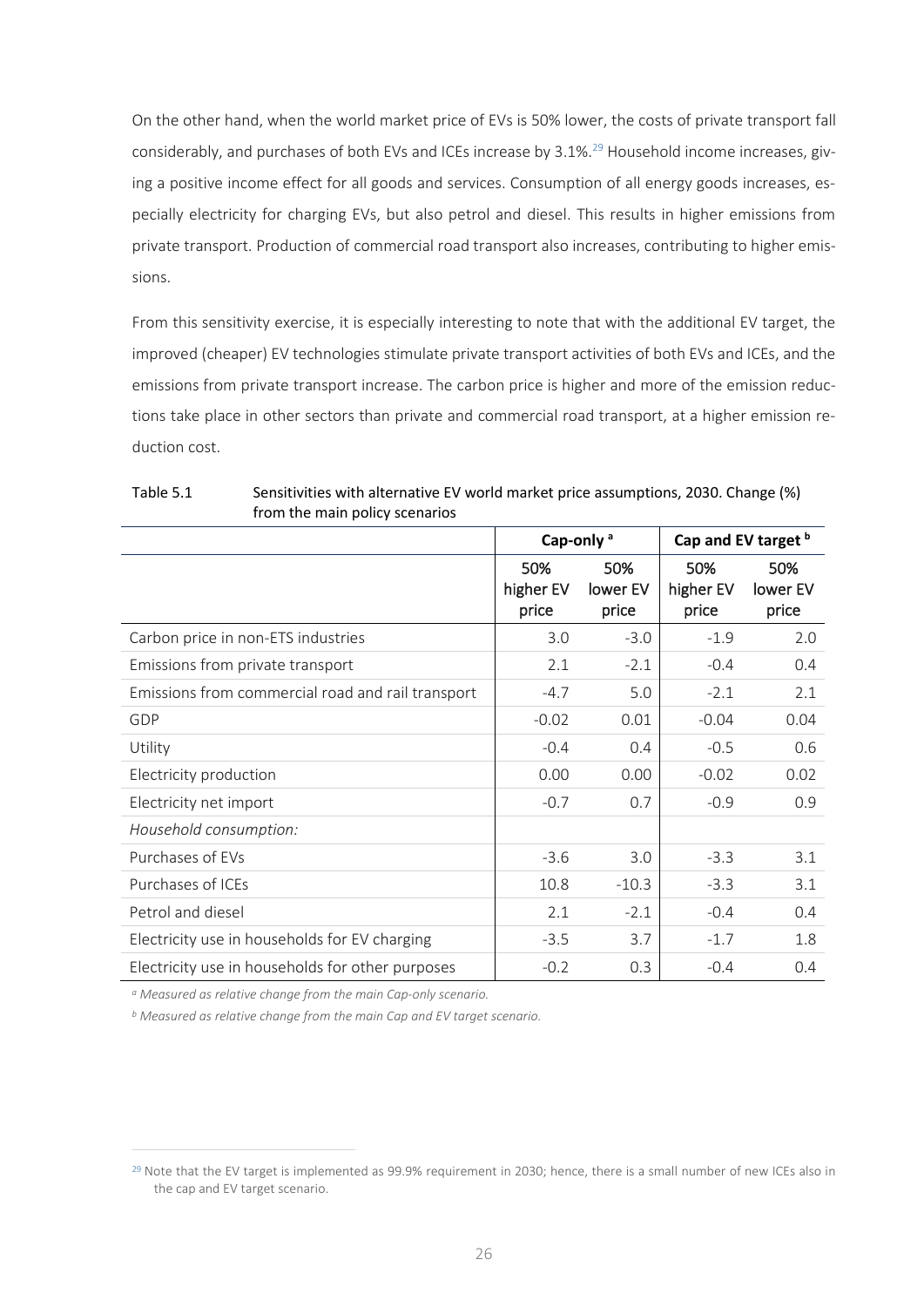#### 5.2 What if EVs and ICEs are not perceived as close substitutes?

<span id="page-27-0"></span>In the main scenarios, it is assumed that the attributes of the EVs and ICEs become more similar in the future and the consumers perceive them as close substitutes. This is reflected in the model by assuming a gradual increase of the substitution elasticity between ICE and EVs from 4 in 2020 to 8 in 2030 (as discussed in section [3.1.1\)](#page-13-0). In this sensitivity exercise, we test the effects of the ICEs and EVs *not* becoming as similar by assuming that the substitution elasticity remains constant at 4, and we simulate the two policy scenarios with this lower elasticity. We find that lower substitution elasticity impacts the two policy scenarios in different ways (see [Table 5.2](#page-28-1) for results, measured as relative change from the relevant main policy scenario, with baseline elasticity).

In the cap-only scenario purchases of EVs are reduced by 15.2%, while purchases of ICEs increases considerably (but from a very low level, since the majority of car sales is EVs). The market share of EVs (both of sales and of stock) is 1 percentage point lower. Consumption of electricity for charging EVs is reduced, while consumption of petrol and diesel for ICEs increases, leading to higher emissions from private transport.

Utility increases by 0.5%, which may seem counterintuitive given that reduced options for substitution may be expected to reduce welfare. However, the welfare effects depend on initial tax wedges and imperfections in the economy, as discussed in section 4.1. In this sensitivity exercise, purchase and use of EVs is reduced, while purchase of ICEs and petrol and diesel increase, and both effects contribute to increased welfare, since the favourable EV policy is identified as one of the major contributors to the welfare loss of the carbon policy. Since households abate less emissions, the carbon price increases and other industries (commercial transport and the other carbon-intensive industries in non-ETS) must contribute more to the emission reduction to reach the cap, but the higher carbon price is not enough to outweigh the welfare gain of less use of EVs.

In the cap and EV target scenario the EV target implies that the household cannot substitute away from EVs. Therefore, the lower substitutability implies higher costs of EVs and private transport for the household, and purchases of both EVs and ICEs are reduced. The reduction in consumption of ICEs and fuel for ICEs (petrol and diesel) contribute to a welfare loss that is not offset by the slight reduction in consumption of EVs. In total, utility falls by 0.3%. Lower emissions from private transport contribute to lower the carbon price that is necessary to reach the emission cap, and less abatement take place outside the household sector. However, the lower carbon price is not enough to outweigh the welfare loss of even less use of ICEs.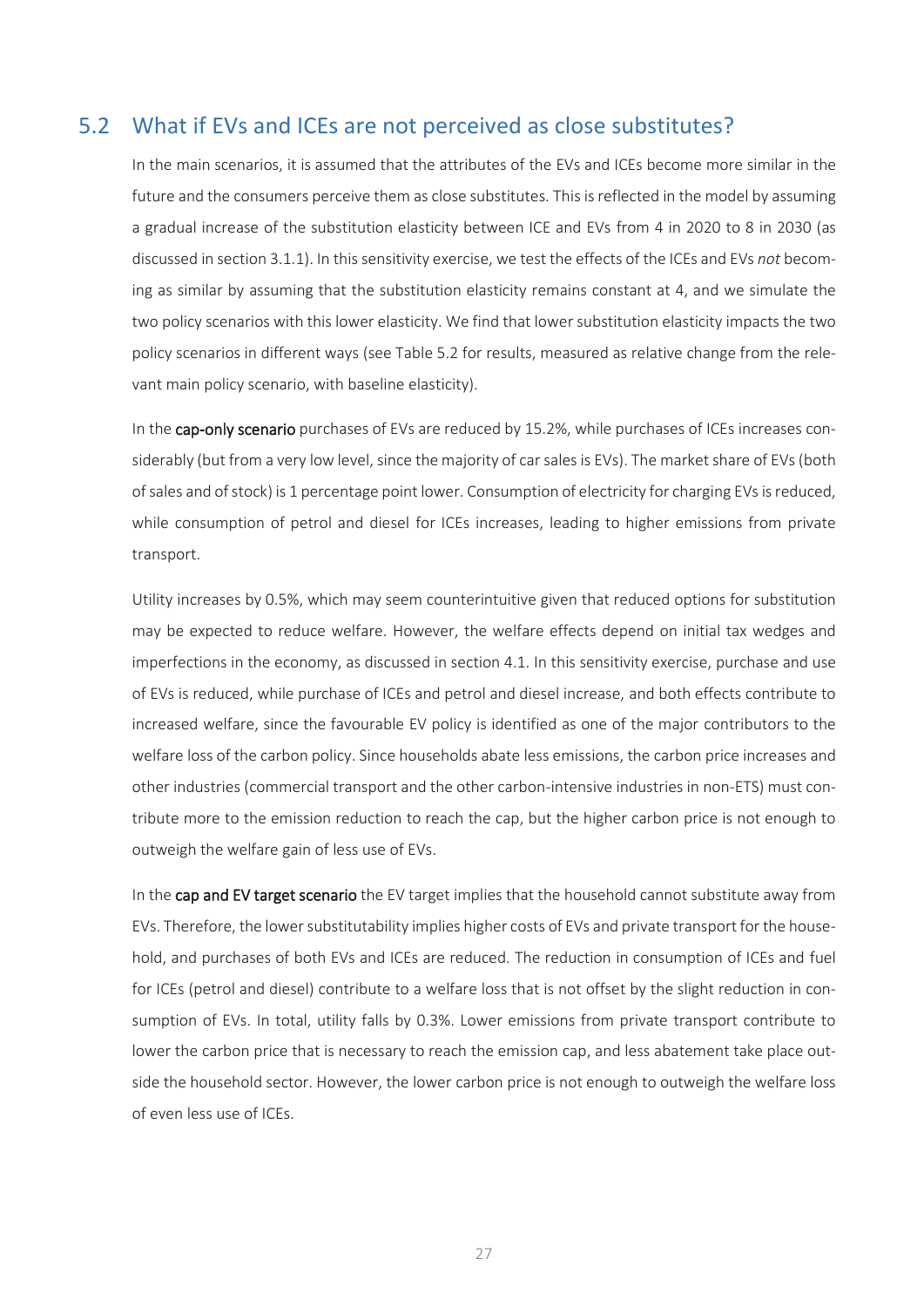#### <span id="page-28-1"></span>Table 5.2 Sensitivity with lower substitution elasticity between EVs and ICEs, 2030. Change (%) change from the main policy scenarios

|                                                   | Cap-only <sup>a</sup> | Cap and EV target b |
|---------------------------------------------------|-----------------------|---------------------|
| Carbon price in non-ETS industries                | 24.0                  | $-27.6$             |
| Emissions from private transport                  | 12.3                  | $-14.8$             |
| Emissions from commercial road and rail transport | $-17.5$               | 3.2                 |
| GDP                                               | 0.1                   | 0.01                |
| Utility                                           | 0.5                   | $-0.3$              |
| Electricity production                            | 0.1                   | 0.0                 |
| Electricity net import                            | 0.3                   | 0.5                 |
| Household consumption:                            |                       |                     |
| Purchases of EVs                                  | $-15.2$               | $-0.6$              |
| Purchases of ICEs <sup>c</sup>                    | 116.6                 | $-0.6$              |
| Petrol and diesel                                 | 12.3                  | $-14.9$             |
| Electricity use in households for EV charging     | $-13.4$               | $-0.4$              |
| Electricity use in households for other purposes  | 0.9                   | 0.1                 |

*<sup>a</sup> Measured as relative change from the main Cap-only scenario.*

*<sup>b</sup> Measured as relative change from the main Cap and EV target scenario.*

<span id="page-28-0"></span>*<sup>c</sup>The share of ICE purchases is initially low in the baseline. The 116.6% increase in the Cap-only scenario is in fact the same sales share as in baseline.* 

### 5.3 Increased driving distance of EVs

In our modelling of EVs we assume that the average driving distance is constant. However, over the last years we have seen a considerable increase in the annual average driving distance for EVs; it is reasonable to assume that the annual driving distance will continue to increase over time as EV batteries and the infrastructure for charging improves.<sup>30</sup> Hence, in this scenario we assume that the annual driving distance for each EV is doubled, to approximately the same driving distance as for ICEs, to investigate the effects of higher electricity demand.

The results of this sensitivity, compared to the two main policy scenarios, are given in [Table 5.3.](#page-29-0) The effects are largest in the electricity market as expected, while the macroeconomic effects are minor in both policy scenarios. With a longer driving distance, the households' electricity demand for charging the EVs is nearly doubled.<sup>31</sup> However, this doubling is from a very low absolute level, as electricity for charging accounts for a small share of total household electricity consumption. The total electricity consumption for charging EVs with the 100% EV target has been estimated to less than 4 TWh in 2030,

<sup>30</sup> <https://www.ssb.no/en/transport-og-reiseliv/statistikker/klreg> (table 12577). See also: https://www.ssb.no/transport-ogreiseliv/artikler-og-publikasjoner/mindre-bilkjoring-i-koronaaret.

<sup>&</sup>lt;sup>31</sup> Since the shift results in slightly more driving, the cost of driving EVs increases for the household, and there is a small substitution effect towards ICEs.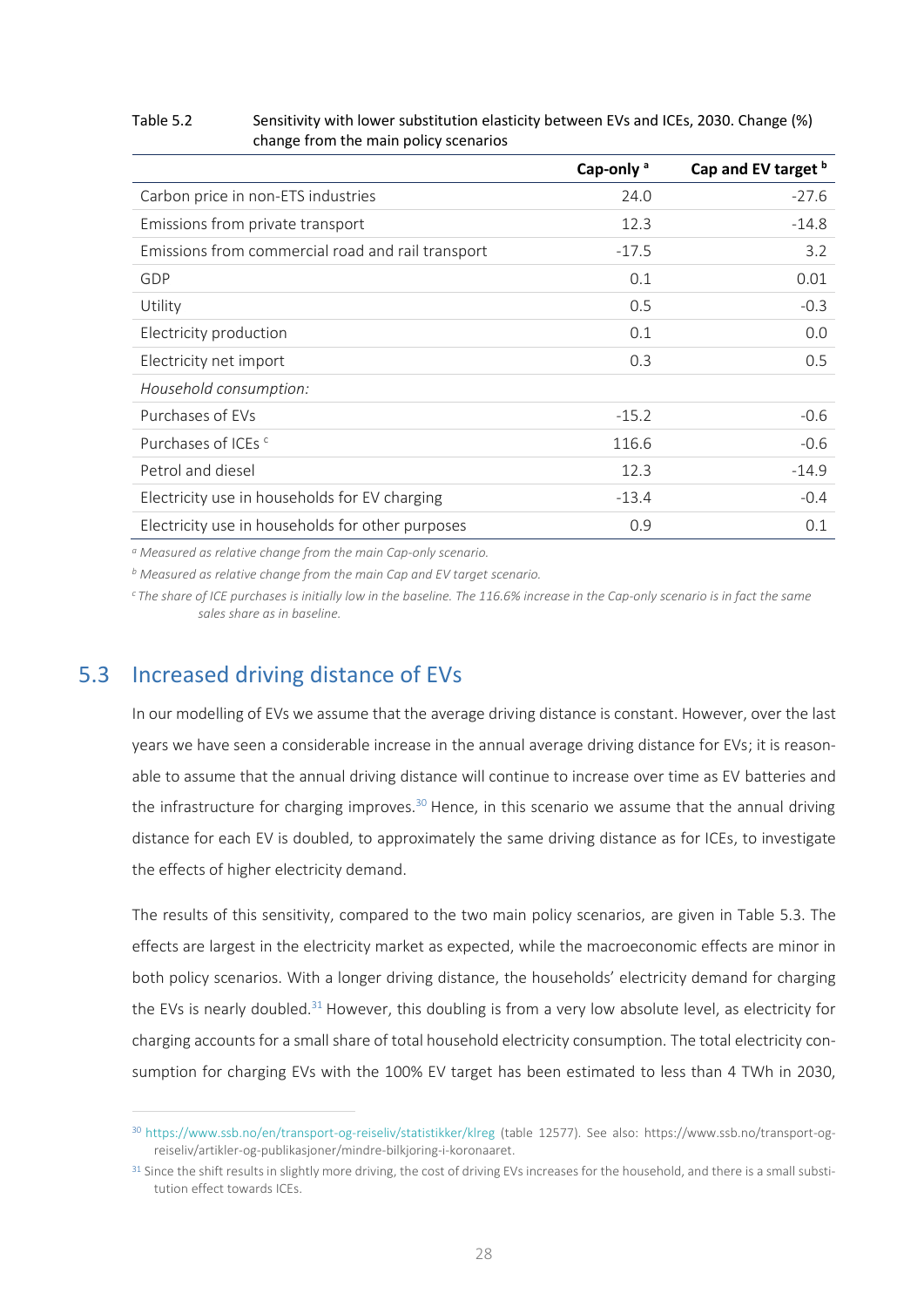which is less than 3% of Norway's total electricity consumption (NVE, 2017). In our simulation, the electricity market effects are minor: production of electricity only increases by 0.1% and the electricity net import increases by 2–2.8% [\(Table 5.3\)](#page-29-0). However, the initial level of electricity import to Norway is moderate, around 1% of total electricity consumption.

|                                                  | Cap-only $a$ | Cap and EV target b |
|--------------------------------------------------|--------------|---------------------|
| Electricity use in households for EV charging    | 98.5         | 99.6                |
| Electricity use in households for other purposes | $-0.2$       | -03                 |
| Electricity production                           | 0.1          | 01                  |
| Electricity net import                           |              |                     |

<span id="page-29-0"></span>Table 5.3 Sensitivity with increased EV driving distance, 2030. Change (%) from the main policy scenarios

*<sup>a</sup> Measured as relative change from the main Cap-only scenario.*

*<sup>b</sup> Measured as relative change from the main Cap and EV target scenario.*

### 6 Concluding remarks

We have analysed the abatement costs and economy-wide welfare effects of interacting and partly overlapping climate regulations in private transportation and in the non-ETS sectorsin general. We show that the combination of policies – when the uniform carbon price is supplemented with a specific EV target – triples the welfare costs (compared to only capping emissions by a uniform carbon price).

In the cap-only scenario, the high uniform carbon price (that is needed to reach to cap) implies that the emission-intensive non-ETS industries experience high costs. In the cap and EV target scenario, a lower carbon price is needed to reach the cap, since the larger number of EVs in private transportation reduces emissions from households (and hence the necessary emission reduction from other sectors). One key outcome is that all non-ETS industries benefit from the lower carbon price. Hence, for the non-ETS industries there are incentives for overlapping climate regulations, as the EV policies reduce the marginal carbon price for these industries.

Until now, Norway has been an international leader in decarbonising private transportation, with its generous support schemes and relatively high share of EVs. As EV technologies become mature, other countries are likely to introduce more policy focus on promoting, enabling and incentivising EV uptake. Our findings suggest that the cost of these policies is high in Norway but may be even higher in other countries. The effects of the interacting regulations and especially the EV policies depend on a range of factors and conditions prevailing in the national context: the degree of the initial electrification of the society, the share of electricity in household energy use, the electricity production and grid capacity and investment needs. Technological improvements and productivity effects will benefit both exporting and

29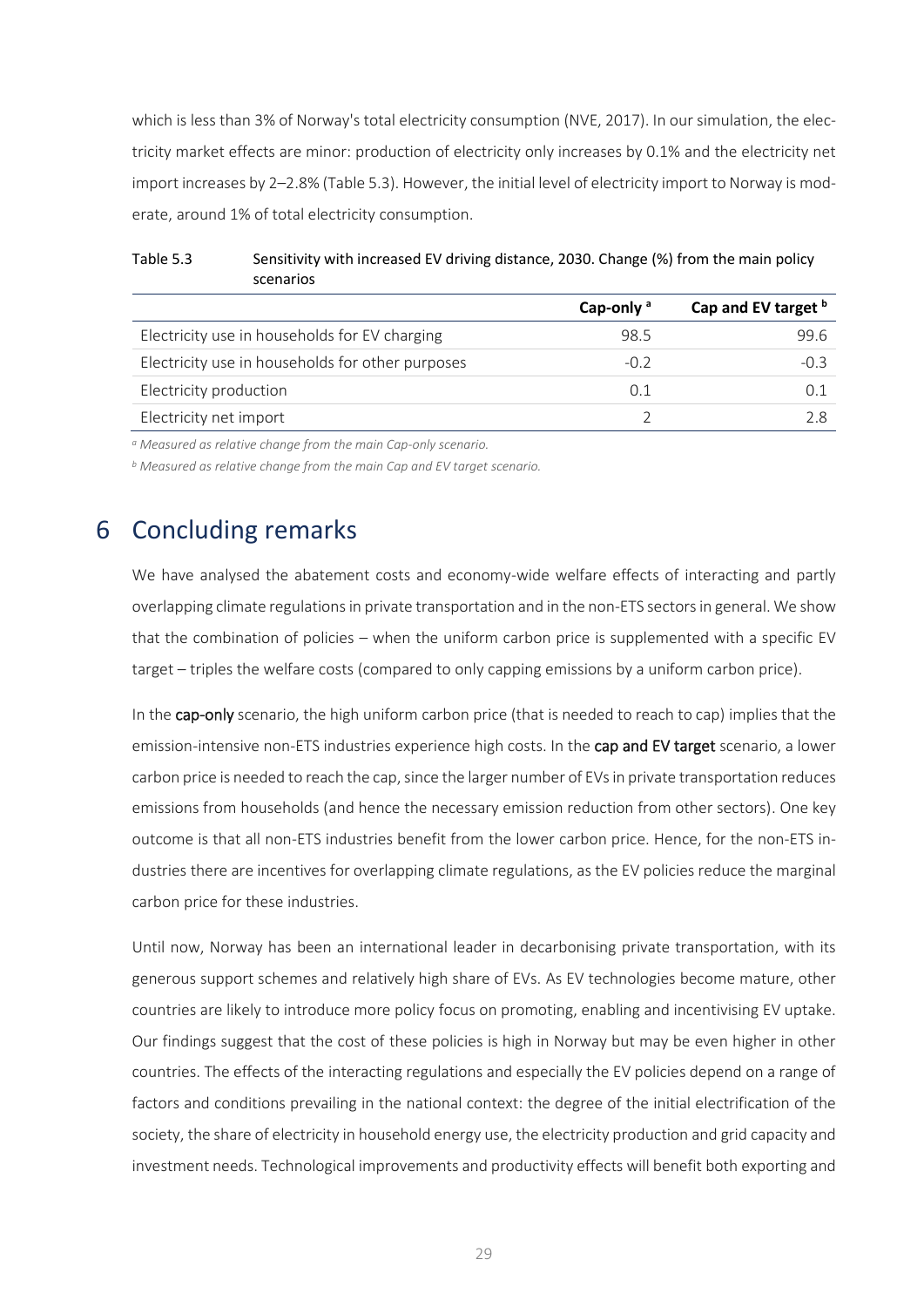importing countries. Further, the economy-wide effects will also depend on whether it is a car-producing nation, potentially benefitting from new market options related to EVs, or whether these benefits accrue to foreign nations. Thus, the implications and lessons emerging are likely to be characterised by a combination of country-specific and more generic effects. Still, even though the magnitude of the effects depends on country-specific conditions, the key conclusion remains: a combination of partly overlapping policies increases the abatement costs, since the additional EV policy puts the most efficient emission abatement policy – uniform carbon price – partly out of action. Crucially, the novel CGE model developments introduced here enable investigation of the features of ambitious EV and climate policies, a highly electrified economy and EV technologies in private transportation in an economy-wide consistent framework.

The large improvements in EV technologies that have taken place the last few years will contribute to reduce the costs of electrification through EVs, as our sensitivity of technological development shows. Here we note a caveat in that our model does not include positive technology externalities, such as learning effects, technology spillovers, or network externalities, each of which may result in EV support turning out to be less expensive in reality than in our analyses. However, independent of the source or size of technology externalities, it is likely that support schemes for climate technologies should still be combined with sufficient carbon pricing to reach the emission reduction goals. To gain more knowledge of technology externalities, development of markets for new climate technologies and effects of policy instruments, with insights informing modelling economy-wide impacts thereof, should be at the research agenda in the years to come, given the myriad of policy instruments and technologies that are used.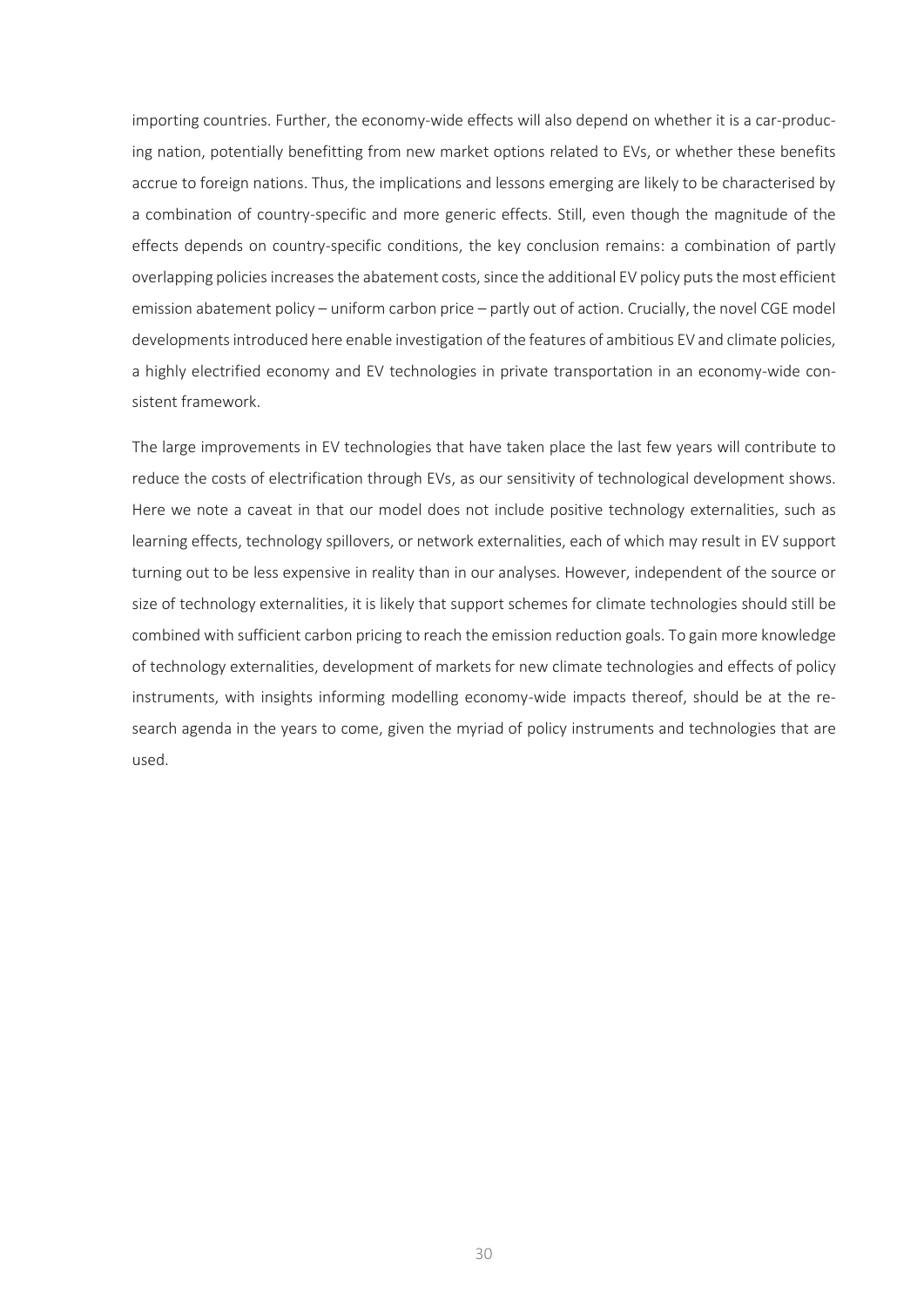### References

- Aasness, M. A. and J. Odeck. (2015): "The Increase of Electric Vehicle Usage in Norway–Incentives and Adverse Effects." *European Transport Research Review* 7 (4): 1–8.
- Acemoglu, D., Aghion, P., Bursztyn, L., and Hemous, D. (2012): The Environment and Directed Technical Change, *The American Economic Review*, Vol. 102(1), 131-166
- Alabi, O., Turner, K., Figus, G., Katris, A. and Calvillo, C. (2020): Can spending to upgrade electricity networks to support electric vehicles (EVs) roll-outs unlock value in the wider economy? *Energy Policy*, 138[, https://doi.org/10.1016/j.enpol.2019.111117](https://doi.org/10.1016/j.enpol.2019.111117)
- Andreassen, L. og G. H. Bjertnæs (2006): Tallfesting av faktoretterspørsel i MSG6. Notater 2006/7, Statistics Norway.
- Armington, P.S. (1969): A theory of demand for producers distinguished by place of production. IMF Staff Paper 16(1) 159-178
- Aurland-Bredesen, K. J. (2017): Too green to be good: the efficiency loss of the Norwegian electric vehicle policy. *Journal of Environmental Economics and Policy*, Vol. 6, No. 4, 404–414. <https://doi.org/10.1080/21606544.2017.1325408>
- Babiker, M., Gurgel, A., Paltsev, S., Reilly, J. (2009): Forward-looking versus recursive dynamic modelling in climate policy analysis: A comparison, *Economic Modelling* 26 (2009), 1341-1354.
- Bednar-Friedl, B., T. Schinko, K.W. Steininger (2012): The relevance of process emissions for carbon leakage: a comparison of unilateral climate policy options with and without border carbon adjustment. *Energy Economics* (34) 168-180
- Bennear, L. S. and Stavins, R. N. (2007): Second-best theory and the use of multiple policy instruments. *Environmental Resource Economics*, 37, 111–129.
- Berck, P. and K. Sydsæter (1995): *Matematisk formelsamling for økonomer*. Universitetsforlaget, Oslo.
- Bye, B., T. Fæhn, O. Rosnes (2018): Residential energy efficiency policies: Costs, emissions and rebound effects. *Energy* 143, 101–201.<https://doi.org/10.1016/j.energy.2017.10.103>
- Böhringer, C., Löschel, A., Moslener, U., Rutherford, T. F. (2009): EU climate policy up to 2020: An economic impact assessment. *Energy Economics*, 31, 295 – 305.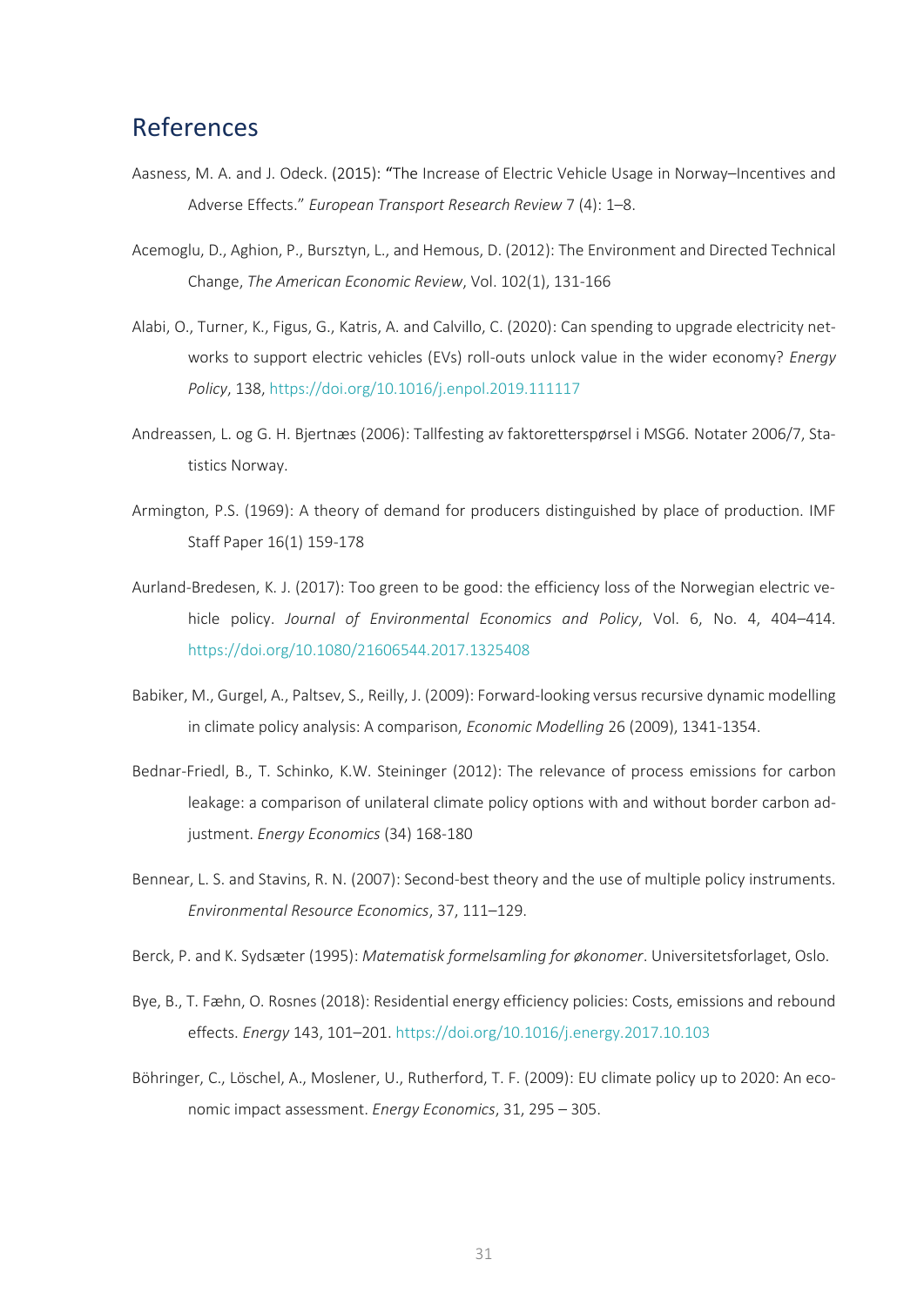- Böhringer, C., Keller, A., Bortolamedi, M., Seyffarth, A. R. (2016): Good things do not always come in threes: On the excess cost of overlapping regulation in EU climate policy. *Energy Policy*, 94, 502– 508
- EU (2019): REGULATION (EU) 2019/631 OF THE EUROPEAN PARLIAMENT AND OF THE COUNCIL of 17 April 2019 setting CO2 emission performance standards for new passenger cars and for new light commercial vehicles, and repealing Regulations (EC) No 443/2009 and (EU) No 510/2011 Regulation (EU) 2019/631
- Fankhauser, S., Hepburn, C., Park, J. (2010): Combining multiple climate policy instruments: how not to do it. *Climate Change Economics*, 1 (3), 209–225
- Figenbaum, E., and M. Kolbenstvedt (2013): Electromobility in Norway Experiences and Opportunities with Electric Vehicles. TØI Report 1281/2013. Oslo
- Fridstrøm, L. (2021): The Norwegian Vehicle Electrification Policy and Its Implicit Price of Carbon. *Sustainability* 13, no. 3: 1346.<https://doi.org/10.3390/su13031346>
- Fridstrøm, L. and V. Østli (2021): Direct and cross price elasticities of demand for gasoline, diesel, hybrid and battery electric cars: the case of Norway. *European Transport Research Review* 13:3. <https://doi.org/10.1186/s12544-020-00454-2>
- Fæhn, T. K.R. Kaushal, H. Storrøsten, H. Yonezawa and B. Bye (2020): Abating greenhouse gases in the Norwegian non-ETS sector by 50 per cent by 2030. A macroeconomic analysis of Climate Cure 2030. Statistics Norway Report 2020/23.
- Ghandi, A. and S. Paltsev (2019): Representing a Deployment of Light-Duty Internal Combustion and Electric Vehicles in Economy-Wide Models. MIT Joint Program on the Science and Policy of Global Change, Technical Note 17
- Ghandi, A. and S. Paltsev (2020): Global  $CO<sub>2</sub>$  impacts of light-duty electric vehicles. Transportation Research Part D 87, 102524 <https://doi.org/10.1016/j.trd.2020.102524>
- Gjerde-Johansen, B. (2021): "Car Ownership, Driving and Battery Electric Vehicles". Dissertation submitted to the Faculty of Social Sciences, University of Oslo. No. 840. ISSN 1564-3991.
- Goulder, L. and Parry, I. W. H. (2008): Instrument choice in environmental policy. *Review of Environmental Economics and Policy*, 2 (2), 152–174
- Greaker, M. and K. Midttømme (2016): Network effects and environmental externalities: Do clean technologies suffer from excess inertia? *Journal of Public Economics* 143, 27-38.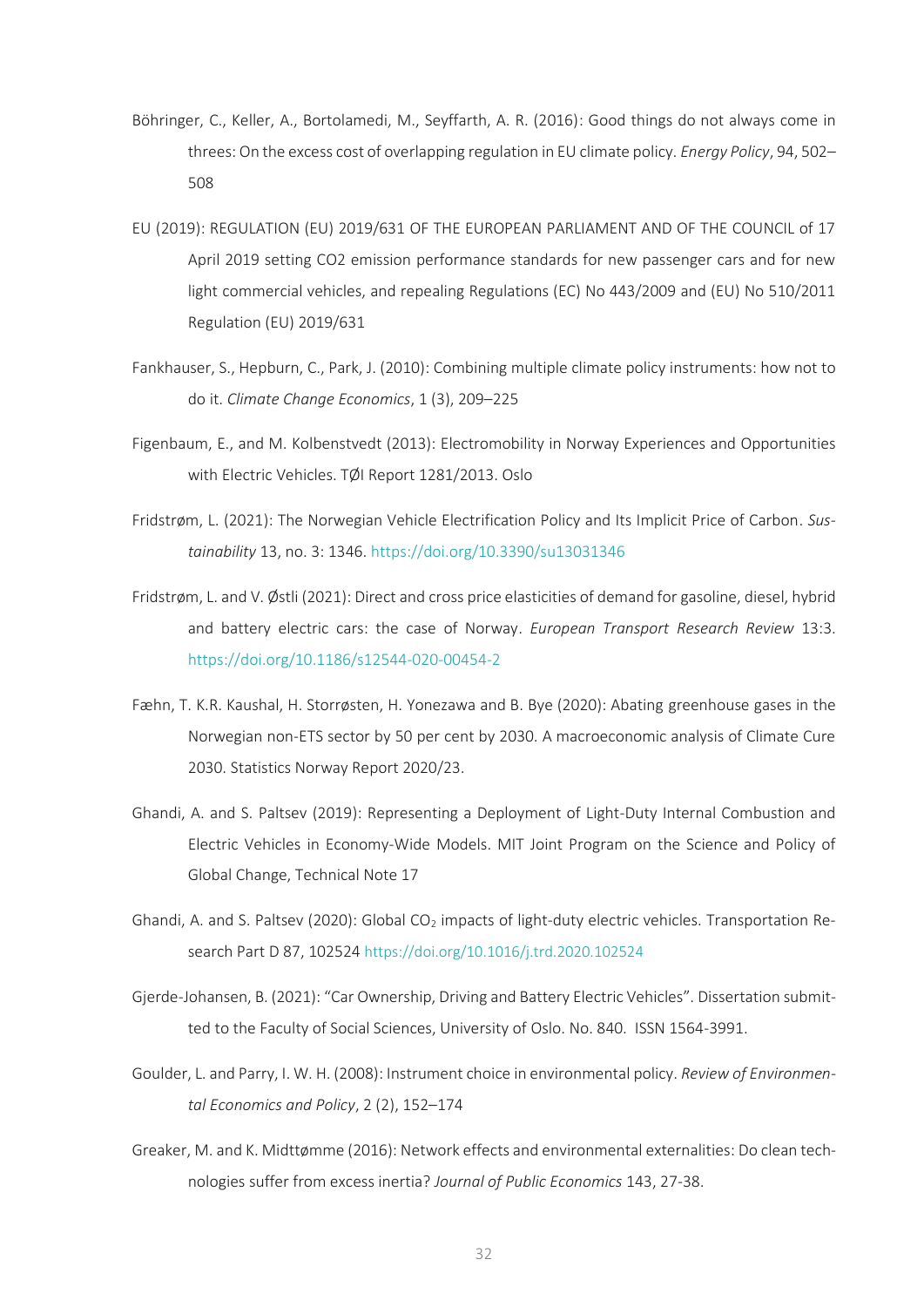- Holtsmark, B. and A. Skonhoft (2014): The Norwegian Support and Subsidy Policy of Electric Cars. Should It be Adopted by Other Countries? *Environmental Science and Policy* 42: 160–168. <https://doi.org/10.1016/j.envsci.2014.06.006>
- IEA (2020a): Tracking Transport 2020. Tracking report May 2020. International Energy Agency. <https://www.iea.org/reports/tracking-transport-2020>
- IEA (2020b): Energy Technology Perspectives. Special Report on Clean Energy Innovation. International Energy Agency. July 2020[. https://www.iea.org/reports/clean-energy-innovation](https://www.iea.org/reports/clean-energy-innovation)
- Kittner, N. O. Schmidt, I. Staffell, D.M. Kammen (2020): Grid-scale energy storage, Chapter 8 in: *Technological Learning in the Transition to a Low-Carbon Energy System*, Academix Press, pp. 119-143, https://doi.org/10.1016/B978-0-12-818762-3.00008-X.
- Kommisionen for grøn transport (2020): Delrapport 1, Veje til en grøn bilbeskatning, Kommisionen for for grøn omstilling av personbiler, Det danske finansministeriet [Report 1, The road to a green car taxation, The commision for green transformation of private cars, Ministry of Finance]. [https://fm.dk/media/18219/delrapport-1\\_veje-til-en-groen-bilbeskatning\\_kommissionen-for](https://fm.dk/media/18219/delrapport-1_veje-til-en-groen-bilbeskatning_kommissionen-for-groen-omstilling-af-personbiler_web.pdf)[groen-omstilling-af-personbiler\\_web.pdf](https://fm.dk/media/18219/delrapport-1_veje-til-en-groen-bilbeskatning_kommissionen-for-groen-omstilling-af-personbiler_web.pdf)
- Kühnbach, M., J. Stute, T. Gnann, M. Wietschel, S. Marwitz, M. Klobasa (2020): Impact of electric vehicles: Will German households pay less for electricity? *Energy Strategy Reviews* 32, <https://doi.org/10.1016/j.esr.2020.100568>
- Lehman, P. and Gawel, E. (2013): Why should support schemes for renewable electricity complement the EU emissions trading scheme? *Energy Policy*, 52, 597 – 607.
- Li, W., Jia, Z., & Zhang, H. (2017). The impact of electric vehicles and CCS in the context of emission trading scheme in China: A CGE-based analysis. *Energy*, 119, 800-816.
- Ministry of Climate and Environment (2021): Klimaplan for 2021-2030. Meld. St. 13 (2020–2021) Melding til Stortinget, Klima- og miljødepartementet (Norwegian Ministry of Climate and Environment)
- Ministry of Finance (2017): Skatter, avgifter og toll 2018 FOR BUDSJETTÅRET 2018. Prop. 1 LS (2017– 2018)
- Ministry of Finance (2020): Nasjonalbudsjettet 2021
- Narayanan, G.B., A. Aguiar, R. McDougall (2012): Global Trade, Assistance, and Production: The GTAP 8 Data Base. Center for Global Trade Analysis, Purdue University.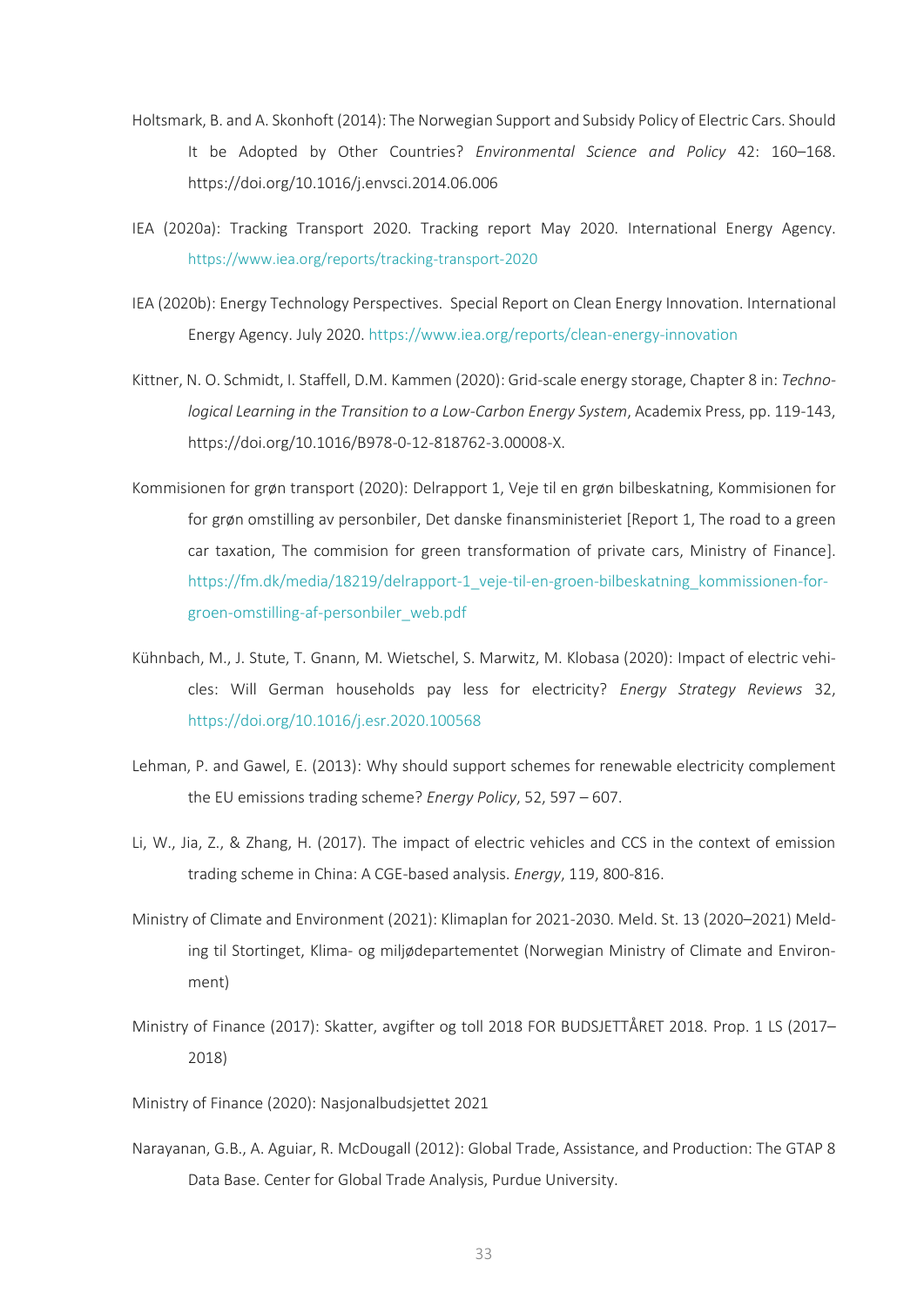- Norwegian Environmental Agency (2020): Klimakur 2030 tiltak og virkemidler mot 2030 [Climate Cure 2030]. Rapport M-1625, Miljødirektoratet, Enova, Vegvesenet, Kystverket, Landbruksdirektoratet, Norges vassdrags- og energidirektorat.
- NVE (2017): Har strømnettet kapasitet til elektriske biler, busser og ferger? [Does the power grid have the capacity for electrical cars, buses and ferries?] The Norwegian Water Resources and Energy Directorate, NVE Rapport nr. 77/2017. http://publikasjoner.nve.no/rapport/2017/rapport2017\_77.pdf
- NVE (2020): Elektrifiseringstiltak i Norge. Hva er konsekvensene for kraftsystemet? [Electrification in Norway. What are the consequences for the electricity system?] The Norwegian Water Resources and Energy Directorate, NVE Rapport nr. 36/2020. [https://publikasjoner.nve.no/rap](https://publikasjoner.nve.no/rapport/2020/rapport2020_36.pdf)[port/2020/rapport2020\\_36.pdf](https://publikasjoner.nve.no/rapport/2020/rapport2020_36.pdf)
- Rosnes, R., B. Bye and T. Fæhn (2019): SNOW-modellen for Norge. Dokumentasjon av framskrivningsmodellen for norsk økonomi og utslipp, Notater/Documents 2019/1, Statistisk sentralbyrå
- Rutherford, T.F. (1999): Applied general equilibrium modeling with MPSGE as a GAMS subsystem: an overview of the modeling framework and syntax. *Computational Economics* 14, 1-46.

Tinbergen, J (1952): On the Theory of Economic Policy. North-Holland Publishing Company, Amsterdam.

- Turner, K., Alabi, O., Smith, M., Irvine, J., & Dodds, P. E. (2018): Framing policy on low emissions vehicles in terms of economic gains: Might the most straightforward gain be delivered by supply chain activity to support refuelling? *Energy Policy*, 119, 528-534.
- Varian H.R. (1992): Microeconomic analysis. Third ed. New York, London: W.W. Norton & Company
- Zamorano, A. (2017): Global EV trends and forecast. *Bloomberg New Energy Finance.* Retrieved January 31, 2021
- Zhang, R., Fujimori, S., Dai, H., & Hanaoka, T. (2018): Contribution of the transport sector to climate change mitigation: insights from a global passenger transport model coupled with a computable general equilibrium model. *Applied energy* 211, 76-88.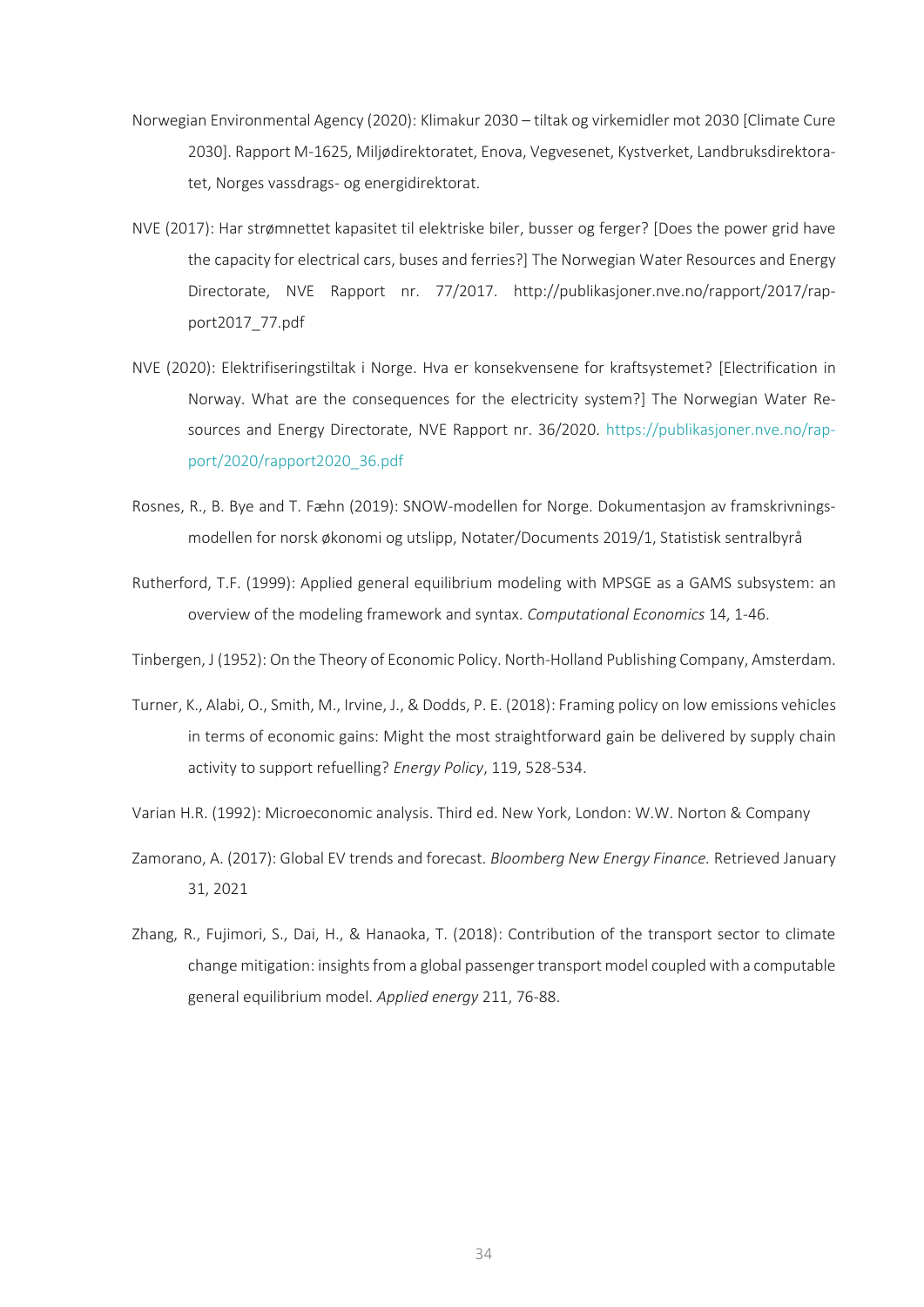# Appendices

# <span id="page-35-0"></span>A Industries, final consumption goods and elasticities in SNOW

<span id="page-35-1"></span>

| Table A 1<br>Industries in SNOW                                                          |            |
|------------------------------------------------------------------------------------------|------------|
| Agriculture                                                                              | <b>AGR</b> |
| Forestry                                                                                 | <b>FRS</b> |
| Fishing                                                                                  | <b>FSH</b> |
| Coal production                                                                          | <b>COA</b> |
| Oil & gas extraction                                                                     | <b>CRU</b> |
| Minerals nec                                                                             | <b>OMN</b> |
| Food products - meat                                                                     | <b>MEA</b> |
| Vegetable oils and fats                                                                  | VOL        |
| Dairy products                                                                           | <b>MIL</b> |
| Food products nec                                                                        | OFD        |
| Beverages and tobacco products                                                           | $B_{T}$    |
| <b>Textiles</b>                                                                          | <b>TEX</b> |
| Wearing apparel                                                                          | <b>WAP</b> |
| Leather products                                                                         | LEA        |
| Wood products                                                                            | <b>LUM</b> |
| Paper products, publishing                                                               | PPP        |
| Petroleum, coal products                                                                 | OIL        |
| Chemical, rubber, plastic products                                                       | <b>CRP</b> |
| Mineral products nec                                                                     | <b>NMM</b> |
| Ferrous metals                                                                           | $L_S$      |
| Metals nec                                                                               | <b>NFM</b> |
| Metal products                                                                           | <b>FMP</b> |
| Motor vehicles and parts - conventional internal combustion engine (ICE) vehicles        | <b>MIE</b> |
| Motor vehicles and parts - electric vehicles (EV)                                        | <b>MEV</b> |
| Transport equipment nec                                                                  | <b>OTN</b> |
| Machinery and equipment, incl. electronic equipment                                      | MEE        |
| Manufactures nec                                                                         | OMF        |
| Electricity                                                                              | <b>ELE</b> |
| Gas manufacture, distribution                                                            | GAS        |
| Water                                                                                    | <b>WTR</b> |
| Construction                                                                             | <b>CNS</b> |
| Trade                                                                                    | <b>TRD</b> |
| Transport nec                                                                            | OTP        |
| Water transport                                                                          | <b>WTP</b> |
| Air transport                                                                            | ATP        |
| Communication                                                                            | <b>CMN</b> |
| Financial services nec                                                                   | OFI        |
| Insurance                                                                                | <b>ISR</b> |
| Business services nec                                                                    | OBS        |
| Recreational and other services                                                          | <b>ROS</b> |
| Public sector (defence)                                                                  | OSG        |
| Dwellings                                                                                | <b>DWE</b> |
| Public sector - central government (administration, education, health services, culture) | OSS        |
| Public sector - local government (admin., education, health services, culture, water)    | OSK        |
| Private education and health services                                                    | OSP        |
| Waste management (public)                                                                | AVK        |
| Waste management (private)                                                               | AVP        |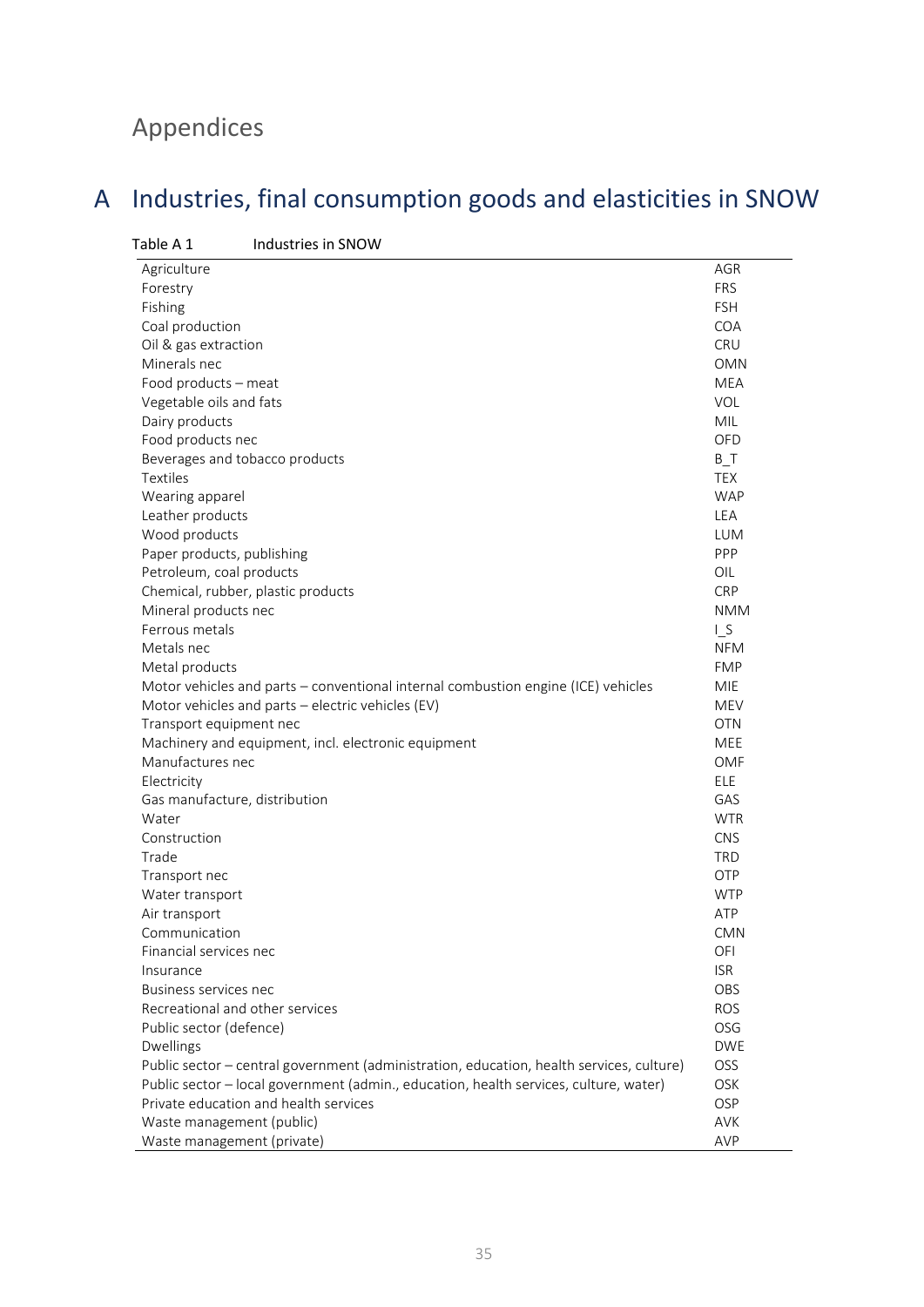| <b>THIGH CONSUMPTION ROOGS IN SINO WE</b>                                    |             |
|------------------------------------------------------------------------------|-------------|
| Food and non-alcoholic beverages                                             | CFAB        |
| Alcoholic beverages and tobacco etc.                                         | CABT        |
| Clothing and footwear                                                        | <b>CCAC</b> |
| Housing & water                                                              | <b>CHAW</b> |
| Electricity (for heating)                                                    | <b>CELE</b> |
| Gas (for heating)                                                            | CGAS        |
| Paraffin and heating oil (for heating)                                       | CPAH        |
| Fuel wood, coal etc. (for heating)                                           | <b>CFAC</b> |
| District heating                                                             | <b>CDHE</b> |
| Furnishings, household equipment and routine household maintenance           | <b>CFHR</b> |
| Health                                                                       | <b>CHEA</b> |
| Transport equipment - conventional internal combustion engine (ICE) vehicles | <b>CTEQ</b> |
| Transport equipment - electric vehicles (EV)                                 | <b>CTEV</b> |
| Fuel in private transport - Petrol & diesel                                  | CPAD        |
| Fuel in private transport - Electricity for EVs                              | CEEV        |
| Public transport (rail)                                                      | <b>CRAI</b> |
| Public transport (road)                                                      | CROA        |
| Public transport (air)                                                       | CAIR        |
| Public transport (boat)                                                      | <b>CBOA</b> |
| Communication                                                                | <b>CCOM</b> |
| Recreation and culture                                                       | CRAC        |
| Education                                                                    | CEDU        |
| Restaurants and hotels                                                       | CRAH        |
| Miscellaneous goods and services                                             | CRAH        |
| Final consumption expenditure of central government                          | GS          |
| Final consumption expenditure of local government                            | <b>GK</b>   |
| Final consumption expenditure of NPISHs                                      | GF          |
| Gross fixed capital formation - private                                      |             |
| Gross fixed capital formation - central government                           | IG          |
| Gross fixed capital formation - local government                             | IG          |
| Changes in stocks and statistical discrepancies                              | <b>ST</b>   |

#### <span id="page-36-0"></span>Table A 2 Final consumption goods in SNOW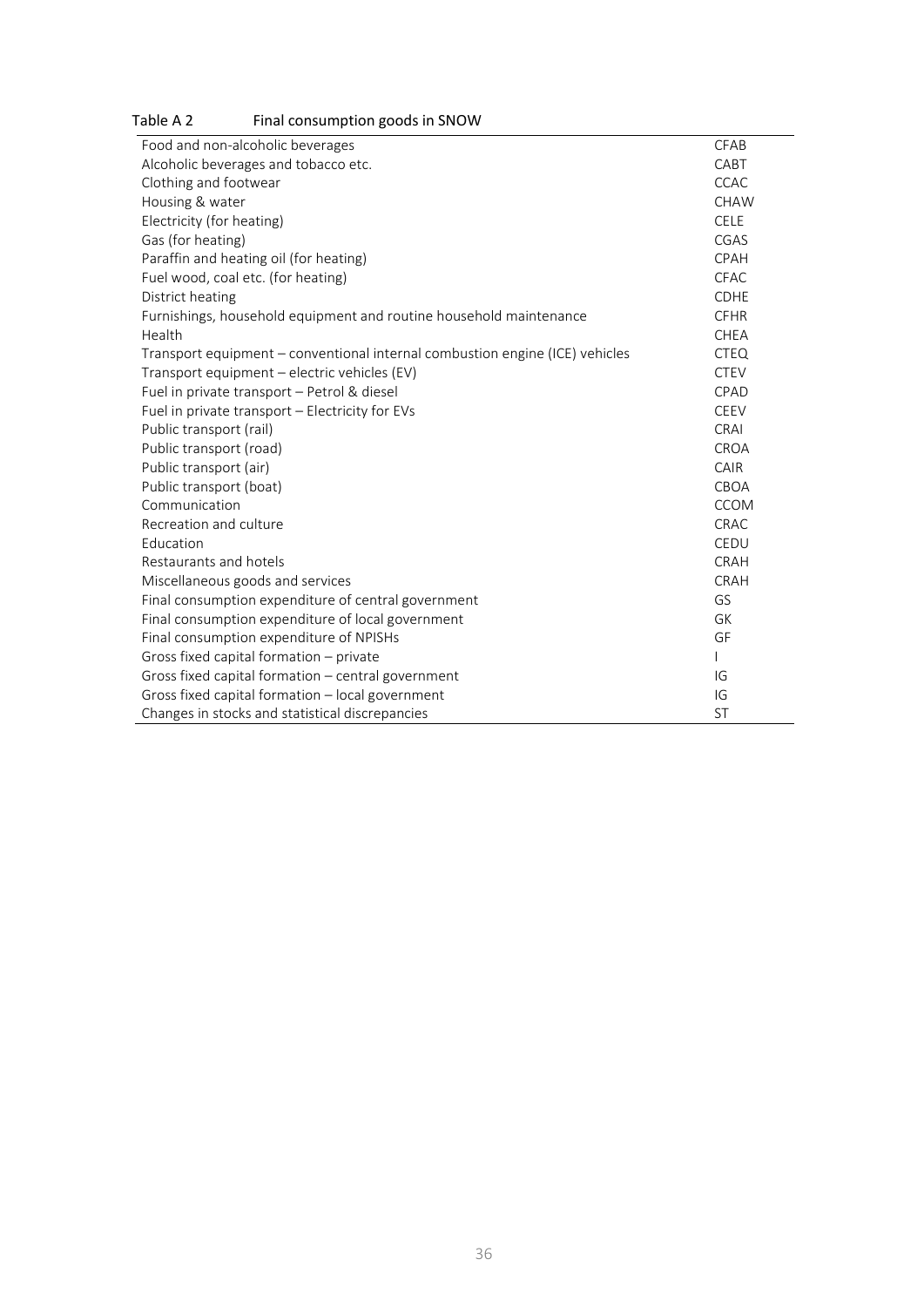| <b>Parameter</b>                   | <b>Explanation</b>                                                                               | <b>Value</b> |
|------------------------------------|--------------------------------------------------------------------------------------------------|--------------|
|                                    | Elasticities in production function:                                                             |              |
| esub_kle_m                         | Elasticity of substitution between aggregate intermediate inputs (M) and<br>other inputs (KLE)   | 0.5          |
| esub_m                             | Elasticity of substitution between non-energy intermediate inputs (M)                            | 0.25         |
| esub_e_va                          | Elasticity of substitution between capital-labour aggregate (KL) and energy ag-<br>gregate (E)   | 0.5          |
| esub_va                            | Elasticity of substitution between capital (K) and labour (L)                                    | 0.75         |
| esub_k                             | Elasticity of substitution across capital types                                                  | 0.25         |
| esub elec                          | Elasticity of substitution between electric and non-electric energy in the en-<br>ergy aggregate | 0.5          |
| esub_c_go                          | Elasticity of substitution between coal and the oil-gas aggregate                                | 0.5          |
| $esub_g$ o                         | Elasticity of substitution between oil and gas                                                   | 0.5          |
| Elasticities in trade:             |                                                                                                  |              |
| esub_dm                            | Armington elasticity - domestic versus imports                                                   | 4            |
| etrn                               | Elasticity of transformation                                                                     | 4            |
| <b>Elasticities for emissions:</b> |                                                                                                  |              |
|                                    | Elasticity between energy-related emissions and energy goods                                     | $\Omega$     |
|                                    | Elasticity between process emissions and output level                                            | $\Omega$     |
|                                    |                                                                                                  |              |

<span id="page-37-1"></span>Table A 3 Elasticities in the CES function for production and trade

<span id="page-37-0"></span>

| Table A 4 | Elasticities in the CES function for final consumption |  |  |  |
|-----------|--------------------------------------------------------|--|--|--|
|-----------|--------------------------------------------------------|--|--|--|

| <b>Parameter</b> | <b>Explanation</b>                                                                                                              | <b>Value</b> |
|------------------|---------------------------------------------------------------------------------------------------------------------------------|--------------|
| esubh nele       | Substitution between non-electric energy inputs in housing                                                                      | 0.5          |
| esubh ele        | Substitution between electricity and the non-electric energy aggregate in<br>housing                                            | 0.5          |
| esubh_hou        | Substitution between energy and other inputs in housing                                                                         | 0.5          |
| esubh trnt       | Substitution between public and private transportation in final consumption                                                     | 0.75         |
| esubh trpu       | Substitution between alternative public transportation in final consumption                                                     | 0.5          |
| esubh on         | Substitution between old and new cars in private transportation in final con-<br>sumption                                       | 10           |
| esubh trpr       | Substitution between EVs and ICEs in transportation in final consumption                                                        | $0.5 - 8^a$  |
| esubh cpad       | Substitution between fuel and the composite of car and O&M for conven-<br>tional cars in transportation in final consumption    | 0.5          |
| esubh ceev       | Substitution between electricity and the composite of car and O&M for elec-<br>tric cars in transportation in final consumption | $\Omega$     |
| esubh m          | Substitution between all other consumption goods (except those transporta-<br>tion and housing)                                 | 0.5          |

*<sup>a</sup> Substitution elasticity between EVs and ICEs is 0.5 in 2013 (base year), increasing gradually to 4 in 2018 and to 8 in 2030, see sectio[n 3.1.1.](#page-13-0)*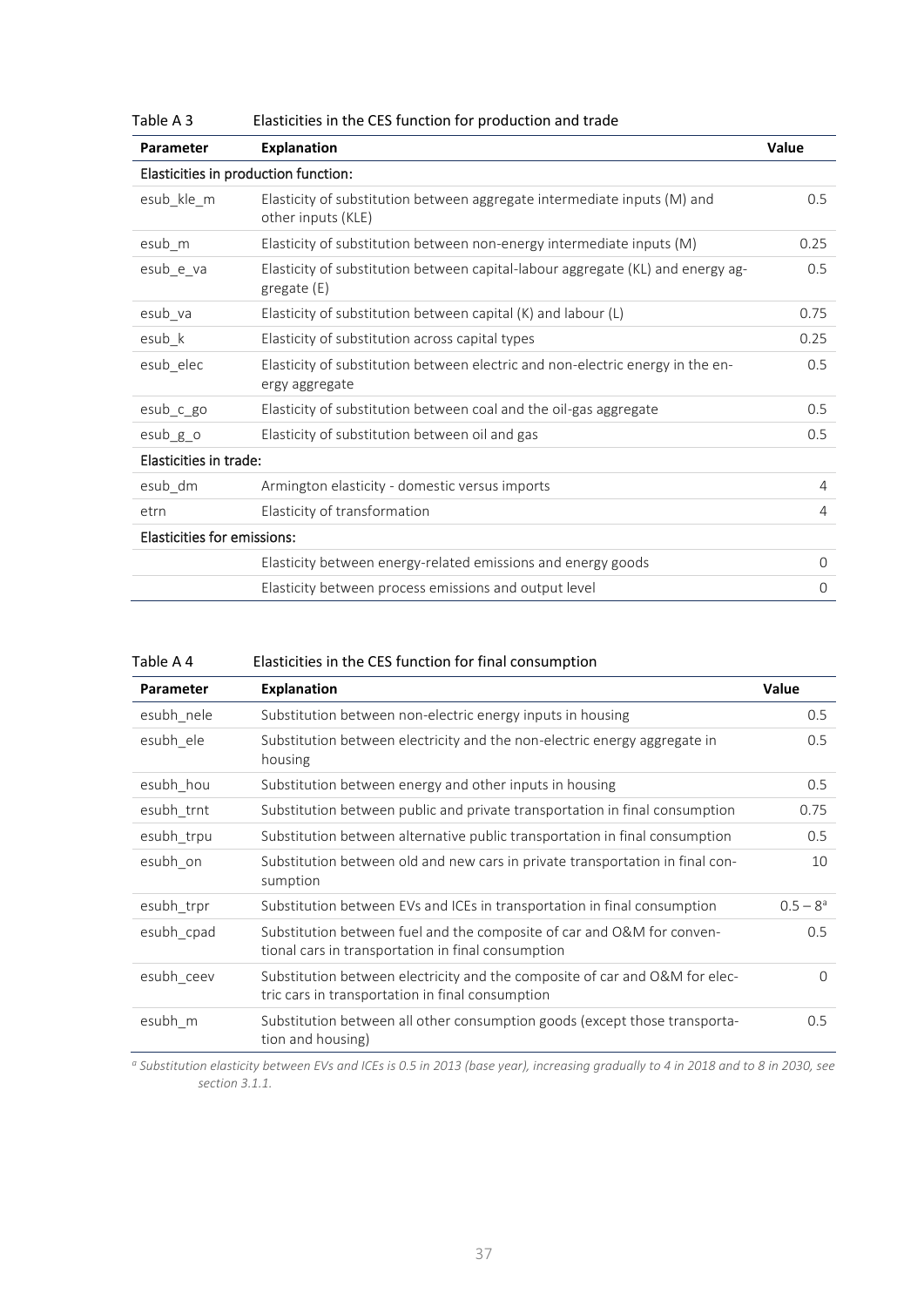#### <span id="page-38-0"></span>B Modelling private transport and EVs in the SNOW model

We describe the cost function of private transport service  $(P_{PRV})$ , which is part of the private consumption nest in the SNOW model, as described in section [3.1](#page-12-0) and Figure 3.1. The values for the relevant elasticities are reported in [Table A 4.](#page-37-0)

At the top nest of private transport, we combine services of new and old cars following the constant elasticity of substitution (CES) function:

$$
\text{(B.1)} \qquad \frac{P_{PRV}}{\overline{P}_{PRV}} = \left[ \theta_{NCAR} \left( \frac{P_{NCAR}}{\overline{P}_{NCAR}} \right)^{1-\sigma_{on}} + \theta_{OCAR} \left( \frac{P_{OCAR}}{\overline{P}_{OCAR}} \right)^{1-\sigma_{on}} \right]^{\frac{1}{1-\sigma_{on}}}
$$

where  $P_{NCAR}$  and  $P_{OCAR}$  are the prices of the composite of the services of new and old cars. The parameter  $\theta$  represents the value share of corresponding input in the benchmark. Note that the benchmark values are represented with bar (e.g.,  $\overline{P}_{PRV}$ ). The parameters  $\sigma$  represent elasticities of substitution in CES functions.

The composite of services of new cars consists of services of new EVs (electric vehicles) and new ICEs (internal combustion engine vehicles), and EVs and ICEs are substitutable. In other words, when the households buy a new car, they can decide which type of car they buy with relative prices including the subsidy on EV ( $s_{EV}$ ) and tax on ICE ( $t_{ICE}$ ):

$$
\text{(B.2)} \qquad \frac{P_{NCAR}}{\overline{P}_{NCAR}} = \left[\theta_{NEV} \left(\frac{P_{EV}^{new}(1 - s_{EV})}{\overline{P}_{EV}^{new}(1 - \overline{s}_{EV})}\right)^{1 - \sigma_{trpr}} + \theta_{NICE} \left(\frac{P_{ICE}^{new}(1 + t_{ICE})}{\overline{P}_{ICE}^{new}(1 + \overline{t}_{ICE})}\right)^{1 - \sigma_{trpr}}\right]^{\frac{1}{1 - \sigma_{trpr}}}
$$

The composite of services of old cars follows a similar equation, while the difference is that the number of vehicles is determined in the past in this case:

$$
(B.3) \qquad \frac{P_{OCAR}}{P_{OCAR}} = \left[\theta_{OEV} \left(\frac{P_{EV}^{old}(1 - s_{EV})}{P_{EV}^{old}(1 - \overline{s}_{EV})}\right)^{1 - \sigma_{trpr}} + \theta_{OICE} \left(\frac{P_{ICE}^{old}(1 + t_{ICE})}{P_{ICE}^{old}(1 + \overline{t}_{ICE})}\right)^{1 - \sigma_{trpr}}\right]^{\frac{1}{1 - \sigma_{trpr}}}
$$

The price of services of EVs consists of the rental value of EV ( $P^r_{EV}$ ), electricity consumption ( $P_{ELE}$ ) and other costs (P<sub>i,EV</sub>) (where the set *r* represents old or new vehicles and the set *i* represents the good or service):

(B.4)

$$
\frac{P_{EV}^r}{P_{EV}^r} = \left[\theta_{ceev}^r \left(\frac{P_{ELE}}{\overline{P}_{ELE}}\right)^{1-\sigma_{ceev}} + (1-\theta_{ceev}^r) \left(\theta_{evcar}^r \left(\frac{P_{EV}^r(1+t_{EV}^r)}{\overline{P}_{EV}^r(1+t_{EV}^r)}\right) + \sum_i \theta_{i,EV}^r \left(\frac{P_{i,EV}}{\overline{P}_{i,EV}}\right)\right)^{1-\sigma_{ceev}}\right]^{\frac{1}{1-\sigma_{ceev}}}
$$

Similarly, the price of services of ICEs consists of the rental value of ICE ( $P^r_{ICE}$ ), petrol/diesel consumption  $(P_{CPAD})$ , and other costs  $(P_{i,NICE})$ .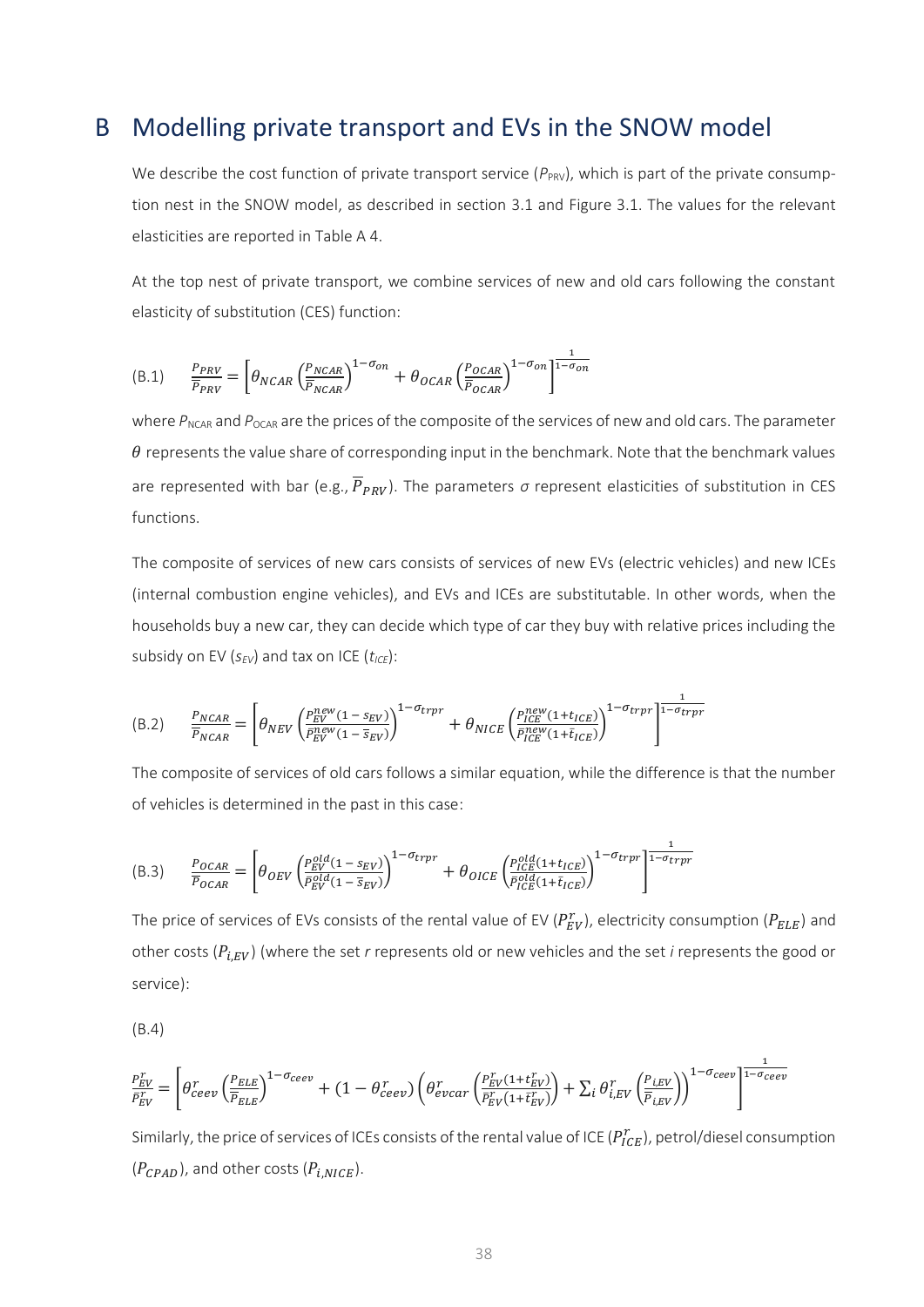(B.5)  
\n
$$
\frac{P_{ICE}^r}{\overline{P_{ICE}}^r} = \left[\theta_{CPad}^r \left(\frac{P_{CPAD}}{\overline{P}_{CPAD}}\right)^{1-\sigma_{cpad}} + (1 - \theta_{CPad}^r) \left(\theta_{icecar}^r \left(\frac{P_{ICE}^r(1+t_{ICE}^r)}{\overline{P_{ICE}}(1+\overline{t_{ICE}})}\right) + \sum_i \theta_{i,ICE}^r \left(\frac{P_{i,ICE}}{\overline{P}_{i,ICE}}\right)\right)^{1-\sigma_{cpad}}\right]^{-\sigma_{cpad}}
$$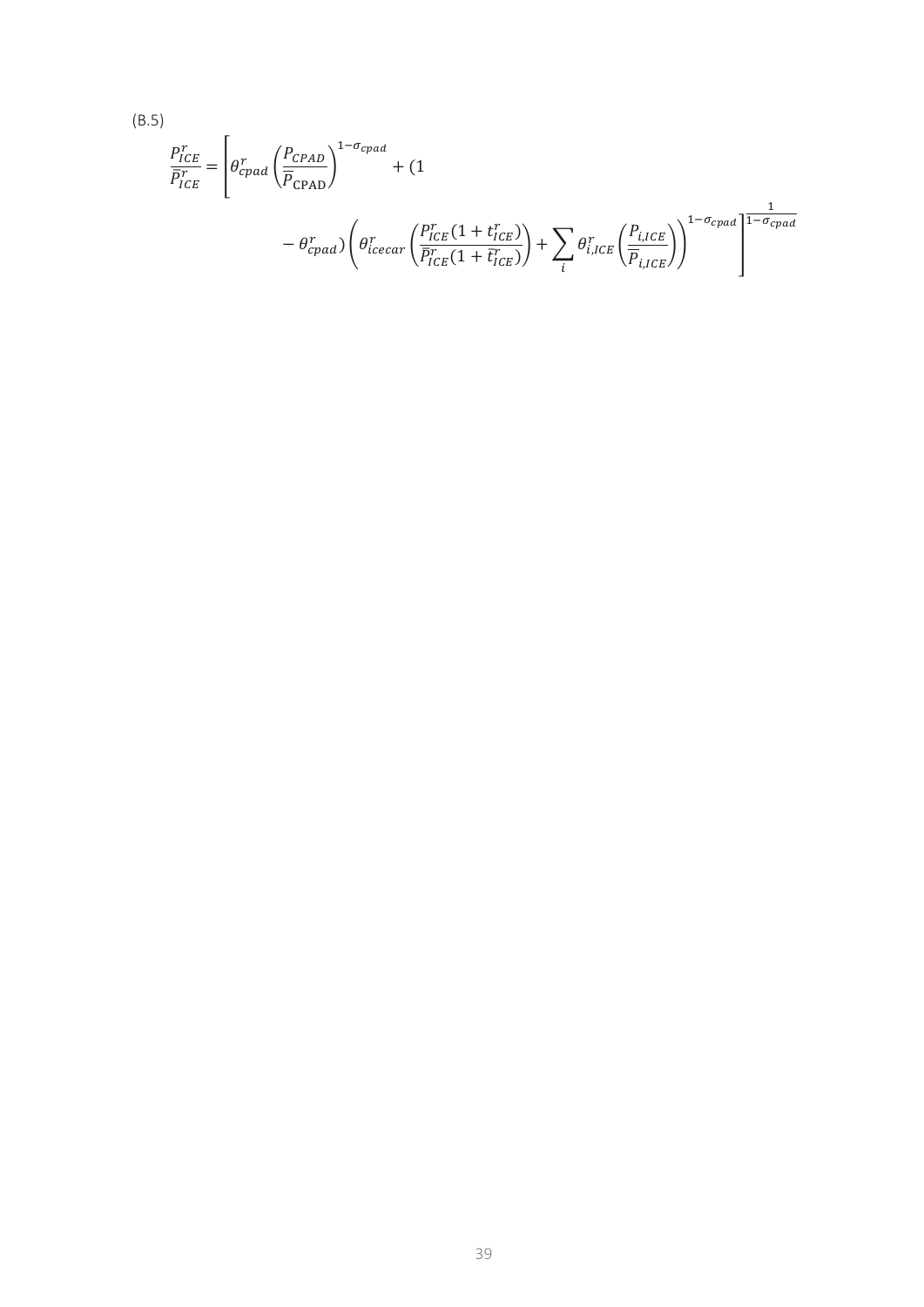### C A stylized version of the recursive dynamic model SNOW

Assumptions: One representative firm that use labour and capital for input, we disregard other intermediates and natural resources. One household that receives all income, net taxes and transfers, and all imports, while all investments take place in the firm. Emissions are omitted in the stylized model.

#### Equations:

#### Corresponding endogenous variable:

| (1) | $p^Y = c(w,r)$                                                                                                                        | $p^{Y}$                                 |
|-----|---------------------------------------------------------------------------------------------------------------------------------------|-----------------------------------------|
| (2) | $p^{Y} = \left[\phi^{-\eta}(p^{H})^{(1+\eta)} + (1-\phi)^{-\eta} (v\overline{p}^{W})^{(1+\eta)}\right]^{1/(1+\eta)}$                  | $p^\mu$                                 |
| (3) | $p = \left[\theta_A^{\sigma_A}(p^H)^{(1-\sigma_A)} + (1-\theta_A)^{\sigma_A}(v\overline{p}^W)^{(1-\sigma_A)}\right]^{1/(1-\sigma_A)}$ | $v$ (and $p$ , but $p$ is<br>numeraire) |
|     | (4) $K^D = \left(\frac{r}{\theta p^Y}\right)^{-\sigma} Y$                                                                             | $K^D$                                   |
|     | (5) $L^D = \left(\frac{W}{\theta p^Y}\right)^{-\sigma} Y$                                                                             | $L^D$                                   |
|     | (6) $M = \left(\frac{v\overline{p}^W}{\theta_0 p}\right)^{-\sigma A} C$                                                               | $\mathcal M$                            |
|     | (7) $A = \left(\frac{v\overline{p}^W}{\omega v^Y}\right)^T Y$                                                                         | $\boldsymbol{A}$                        |
| (8) | $H = Y - \overline{G} - \overline{D}$                                                                                                 | $\boldsymbol{H}$                        |
| (9) | $Y + M = C + A + \bar{G} + I$                                                                                                         | Y                                       |
|     | (10) $K = (1 - \delta)(K_{-1} + I_{-1})$                                                                                              | $\boldsymbol{K}$                        |
|     | $(11)$ $L = \overline{L}$                                                                                                             | $\cal L$                                |
|     | (12) $K^D = K$                                                                                                                        | $\boldsymbol{r}$                        |
|     | (13) $L^D = L$                                                                                                                        | W                                       |
|     | $(14)$ $S = S(H, p)$                                                                                                                  | S                                       |
|     | (15) $C = C(H, p)$                                                                                                                    | $\mathcal{C}$                           |
|     | $(16)$ $I = S$                                                                                                                        | $\sqrt{ }$                              |

Eq. (1) is the first-order condition for the cost minimising firm. Eq. (2) production is a CET-aggregate of domestic and foreign deliveries. Eq. (3) consumer price is an Armington-aggregate of a domestic and foreign variety. Eq. (4) and eq. (5) are demand for capital and labour. Eq. (6) and (7) denote demand for